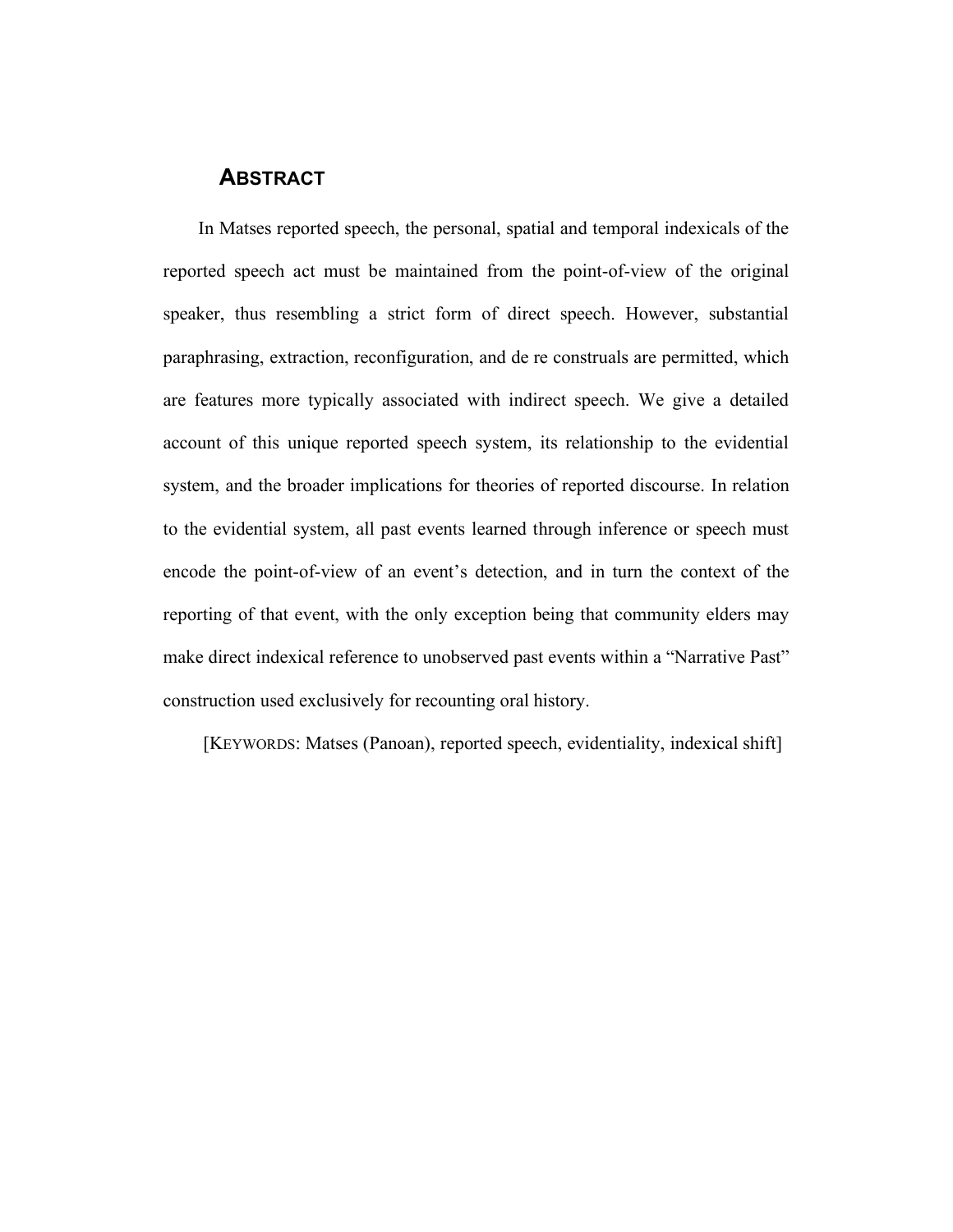# REPORTED SPEECH IN MATSES: PERSPECTIVE PERSISTENCE AND EVIDENTIAL NARRATIVES

ROBERT MUNRO, RAINER LUDWIG, ULI SAUERLAND, DAVID FLECK STANFORD UNIVERSITY, ZAS BERLIN, ZAS BERLIN, LA TROBE UNIVERSITY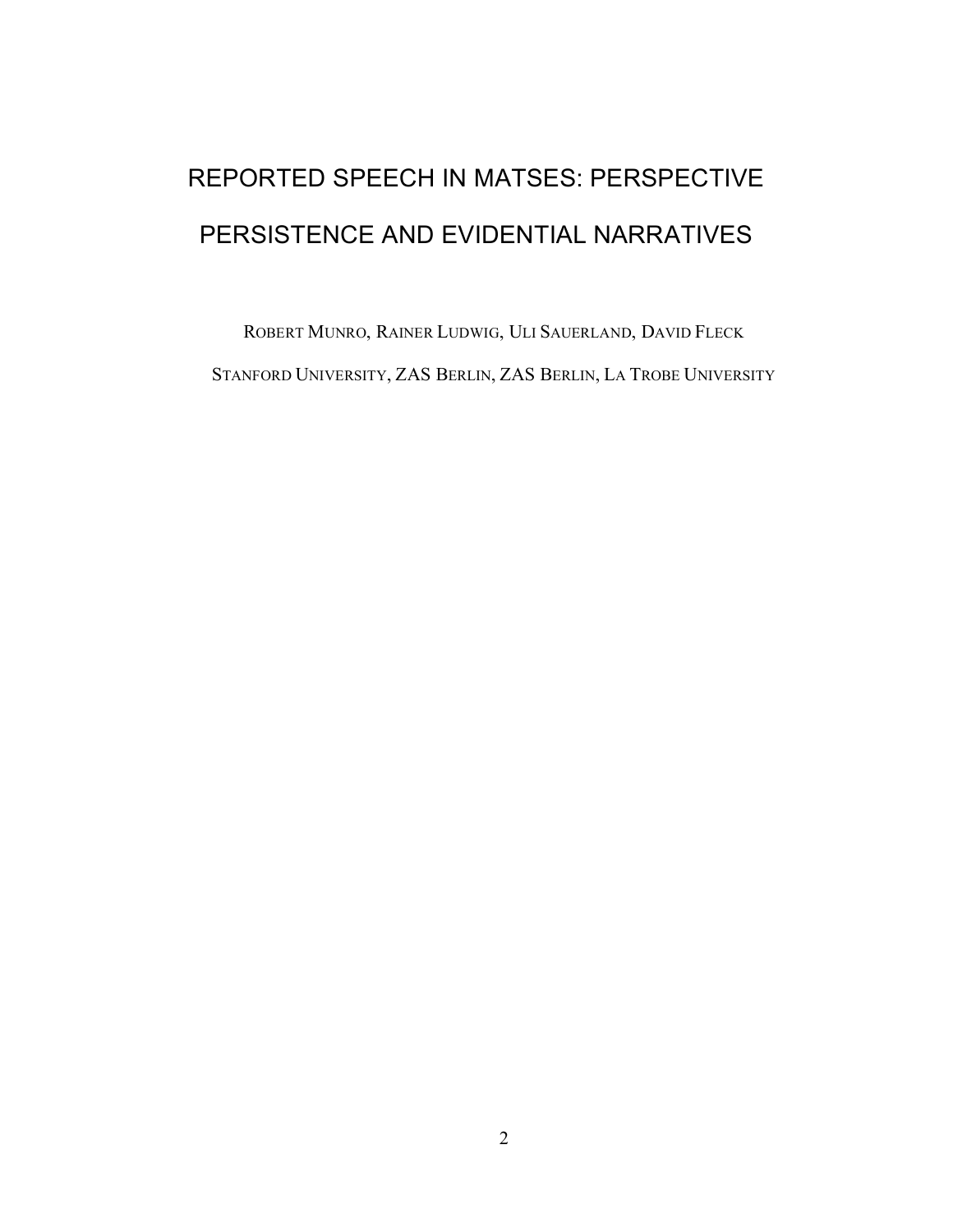## **1. Introduction.**

Reported speech is one of the broadest areas of linguistic inquiry because it is here at the intersection of syntax, semantics and discourse that one speech act encodes another. Reported speech in Matses (Panoan) is particularly interesting. While most languages distinguish direct and indirect speech (also known as *oratio recta* and *oratio obliqua*), for some languages it has been claimed that only direct speech reports are possible, namely Kobon (Davies 1981), Matses (Fleck 2003), and Nanti (Michael 2008). However, it is not known whether direct speech in such languages is subject to the same restrictions as in languages that possess a direct/indirect distinction. For Matses we find that while the personal, spatial and temporal indexicals of the reported speech act must be maintained from the point-ofview of the original speaker, thus resembling a strict form of direct speech, the language allows substantial paraphrasing, extraction, reconfiguration, and *de re*  construal, which are features more typically associated with indirect speech.

For example, the sentence in (1) cannot be reported as (2), where the 1st Person *-mbi* has been alternated with the 3rd Person *-sh* 

*(1) inchishchued daëd bëdichued abentsëk-bëta anseme-o-mbi* brycon two anostomidae one-COM:O hook-PST-1A 'I caught two brycon (type of fish) and one anostomidae (type of fish)'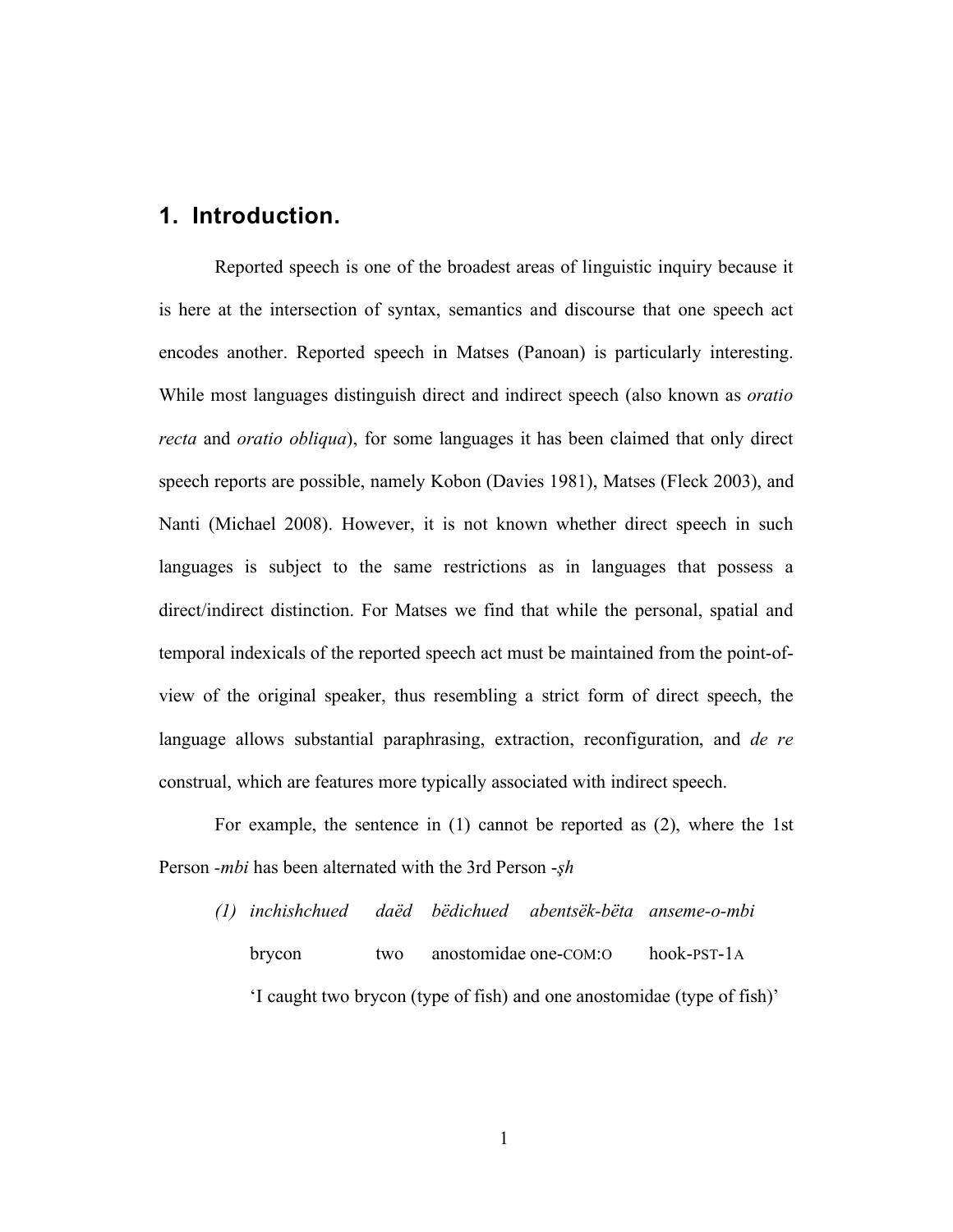*(2) #[inchishchued daëd bëdichued abentsëk-bëta anseme-o-!h] ke-o-!h*

brycon two anostomidae one-COM:O hook-PST-**3** say-PST-3 "they caught two brycon and one anostomidae" they said<sup>'</sup>

In many languages a sentence like  $(2)$  would be an acceptable report of  $(1)$ , as it is in the English translation, and characteristic of indirect speech. However, while (2) is not an acceptable report in Matses, a sentence like (1) may be substantially summarized or reconfigured in the report provided that the indexicals remain from the point-of-view of the original speaker:

| (3) |                                  |  | [ <b>nuëkkid trested</b> anseme-o-mbi] | $ke-0-sh$    |  |  |
|-----|----------------------------------|--|----------------------------------------|--------------|--|--|
|     | fish                             |  | <b>three</b> hook-PST-1A               | say- $PST-3$ |  |  |
|     | 'they said "I caught three fish" |  |                                        |              |  |  |

Example (3) is one such sentence, where the majority of the original utterance has been summarized minimally as 'three fish', but is nonetheless an acceptable report of (1). This summarization is beyond what we would expect to find in the direct speech of many languages. While many languages do allow some paraphrasing in direct speech (Tannen 1989), they contain a preference for verbatim quotation that would typically make (3) unacceptable.

The constraint on maintaining the point-of-view of the original speech act is defined as PERSPECTIVE PERSISTENCE, and it will be argued that perspective persistence applies to *all* second-hand information in Matses, be it reported speech or some inferred past event, offering the first explanation for the source of the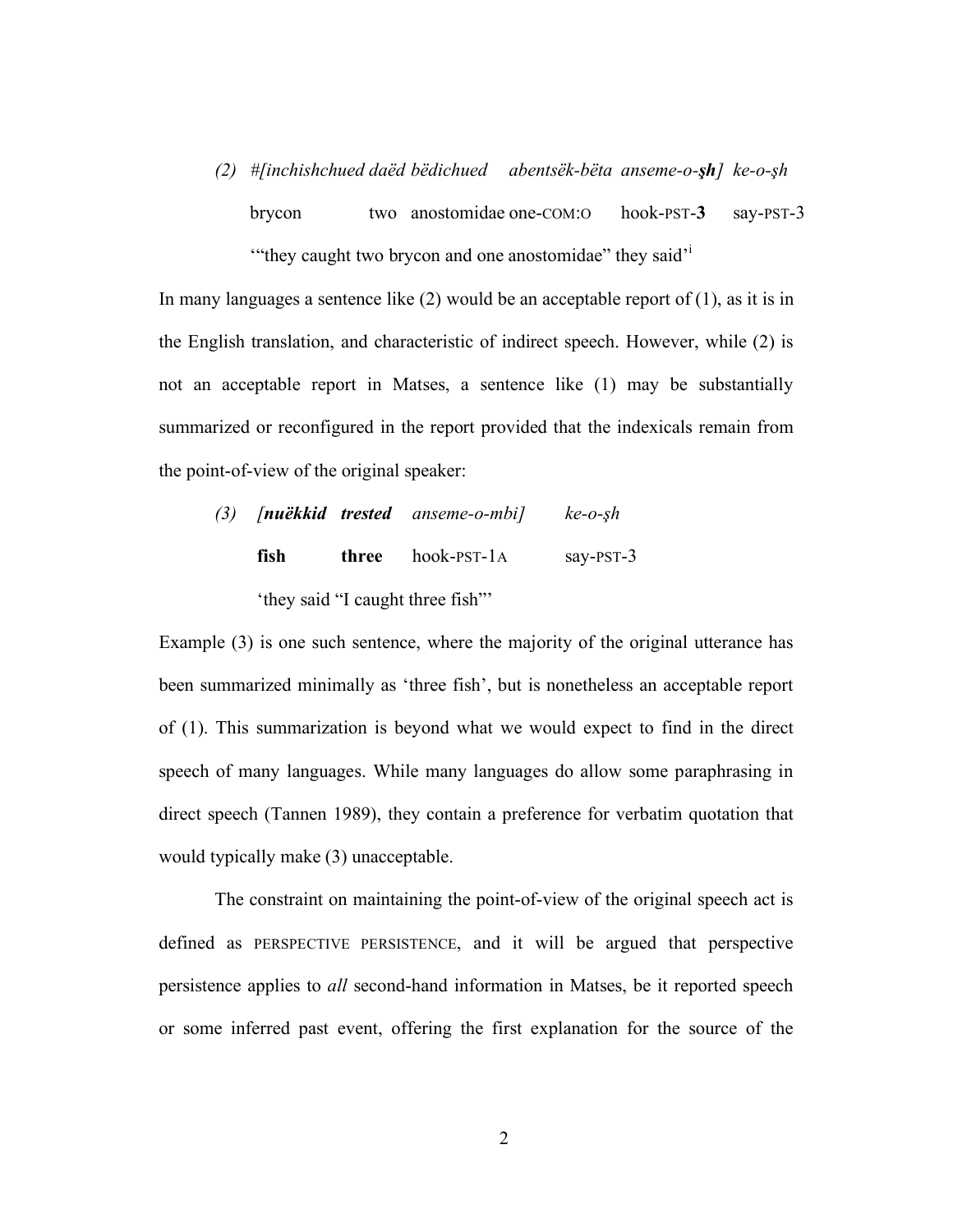Matses 'double tense' system for past tense inferential evidentials (Fleck 2007). This is encoded even when translating from Spanish indirect speech. Speakers will adopt the (assumed) point-of-view of the original speaker when translating and recreate the sequence of temporal, locative and interpersonal relationships, demonstrating their knowledge of indirect speech in Spanish while simultaneously rejecting the same treatment of indexicals in Matses.

We find one clear exception to the use of unalternated indexicals in Matses within a highly specialized (Mythical/Historical) Narrative Past construction used exclusively for recounting oral history. This cannot be used to directly encode observed speech events, but functions as Hearsay evidentiality in sentences that lack syntactic embedding, used for myths and to encode non-observed events greater than 50 years prior.

This paper reports the first focused study on reported discourse in any Panoan language, drawing on new fieldwork data. Prior to the research reported here it was believed that Matses speakers expected all reported speech to be ideally verbatim quotation, based on the observation that the indexicals must not alternate from the original speech act (Fleck 2003, 2007), and so the fact that speakers do not require or consistently prefer verbatim speech is, in itself, a novel finding.

#### **4.1. Definitions.**

Definitions for terms such as SPEAKER and SHIFT vary across the literature. We adopt the terminology used in theoretical work in the philosophy of language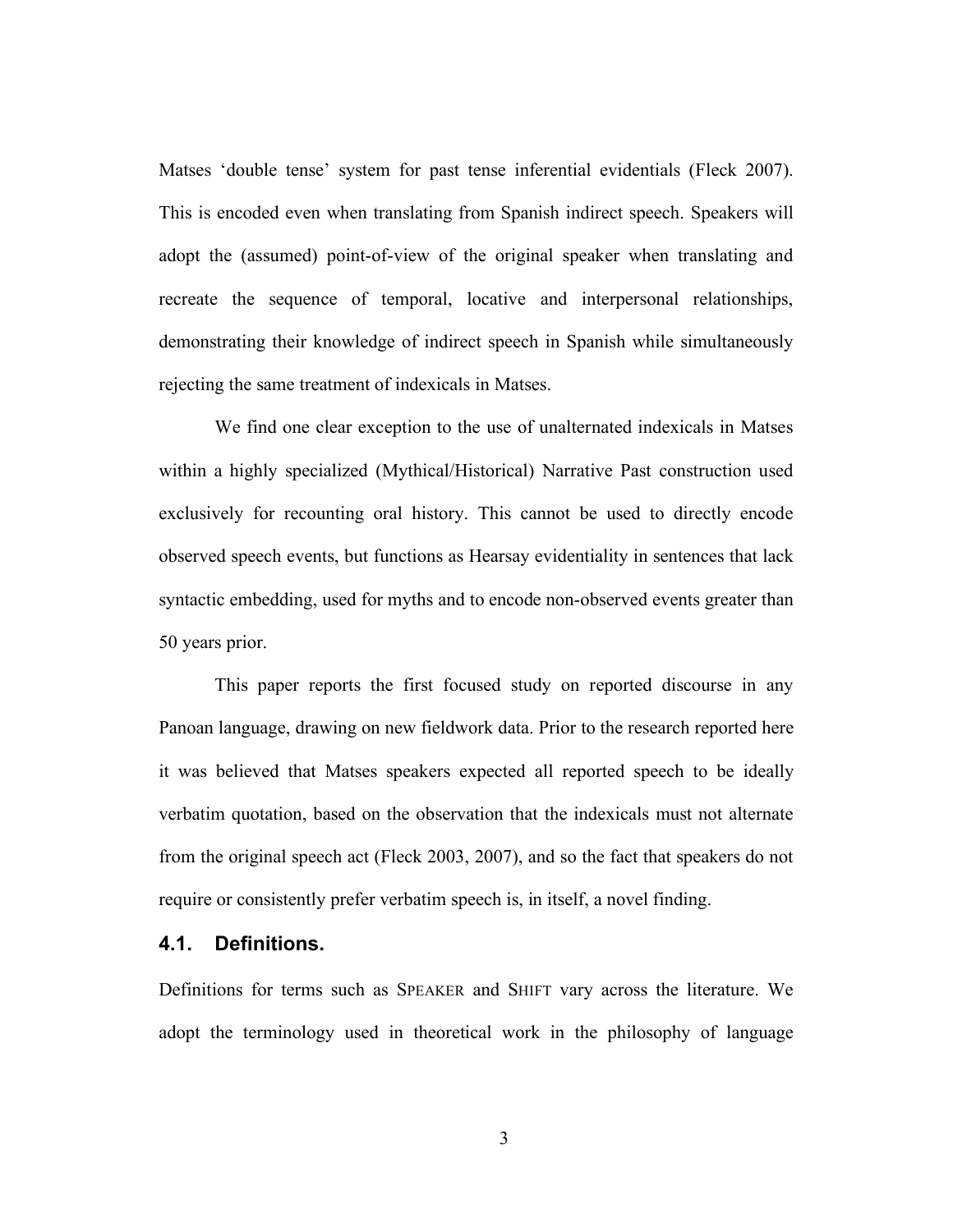(Kaplan 1989, Braun 2008) with some additions. They are defined here with reference to the following example:

(4a) *Pacha to Dashe:* I will be hungry when I go there.

(4b) *Dashe to Dan:* Pacha said he would be hungry when he came here.

(4c) *Dashe to Dan:* Pacha said "I will be hungry when I go there."

(ORIGINAL) SPEAKER: the speaker of the original speech act - Pacha in (4a)

REPORTER: the person reporting the speech act - Dashe in (4b)-(4c)

LISTENER: the person that the speech act is being reported to - Dan in  $(4b)-(4c)^{11}$ 

INDEXICAL: the linguistic expressions that encode the interpersonal, temporal and spatial relationships of a discourse. In  $(4)$  there are personal indexicals  $(T'/he)$ , temporal indexicals (tense: 'will be'/'would be'; 'go'/'came') and spatial indexicals ('there'/'here'; 'go'/'came'). The term 'INDEXICAL' is often used interchangeably with 'DEICTIC' (cf. Nunberg 1993, Levinson 2006), but 'INDEXICAL' is preferred in formal semantics. In linguistic anthropology, sociolinguistics and pragmatics, 'indexical' is more often used to indicate a social index (Silverstein 1976, Ochs 1990), and both uses have the same roots in the philosophy of language, but we do not intend the latter meaning.

INDEXICAL SHIFT: where a given sentence has indexicals from more than one pointof-view. Typically, the shift occurs between a matrix clause and a subordinate clause that do not share the same point-of-view, such as when direct speech is employed and the reported indexicals are from the point-of-view of the original speaker, as in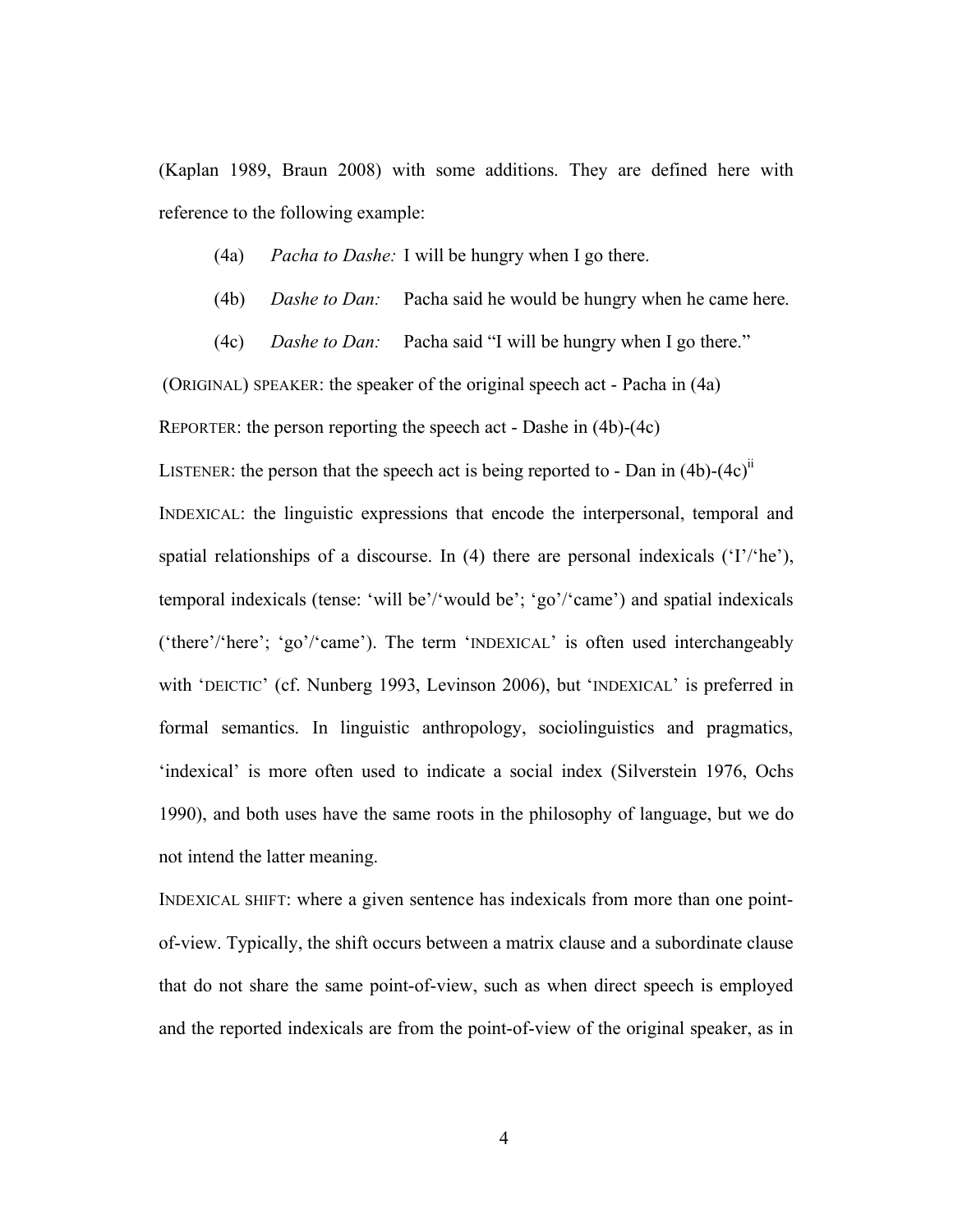(4c). The term 'shifted' has the potential to generate confusion, as the speech report in (4b) is defined as *un*shifted, even though there has been an alternation from the original speech act.<sup>iii</sup> We will follow Massamba (1986) and others by using the more general term 'ALTERNATE' to indicate any change from the original speech act, including indexicals.

PERSPECTIVE PERSISTENCE: maintaining the personal, temporal and spatial point-ofview of the source of some information. By default, verbatim quotation will *always* maintain perspective persistence, as the point-of-view of the original speaker is maintained by whatever indexicals happen to be in the original speech act. Example (4b) does not display perspective persistence, as the 1st Person and future tense are not maintained in the report. When there is multiple embedding of points-of-view (through clausal-embedding, suffix-stacking or otherwise) perspective persistence would require that the inner-most point-of-view is maintained.

# **2. Types of reported speech.**

Generally, three types of reported speech are distinguished in most languages: DIRECT, INDIRECT and QUASI-DIRECT (FREE-INDIRECT). Direct speech, the only form claimed to be present in all languages, is generally considered to have the following features (Banfield 1973, Noonan 1985, Coulmas 1986):

(5) INDEXICAL SHIFT *(to the original speech act).* The reported speech must be from the point-of-view of the original speaker with respect to temporal, personal and spatial indexicals.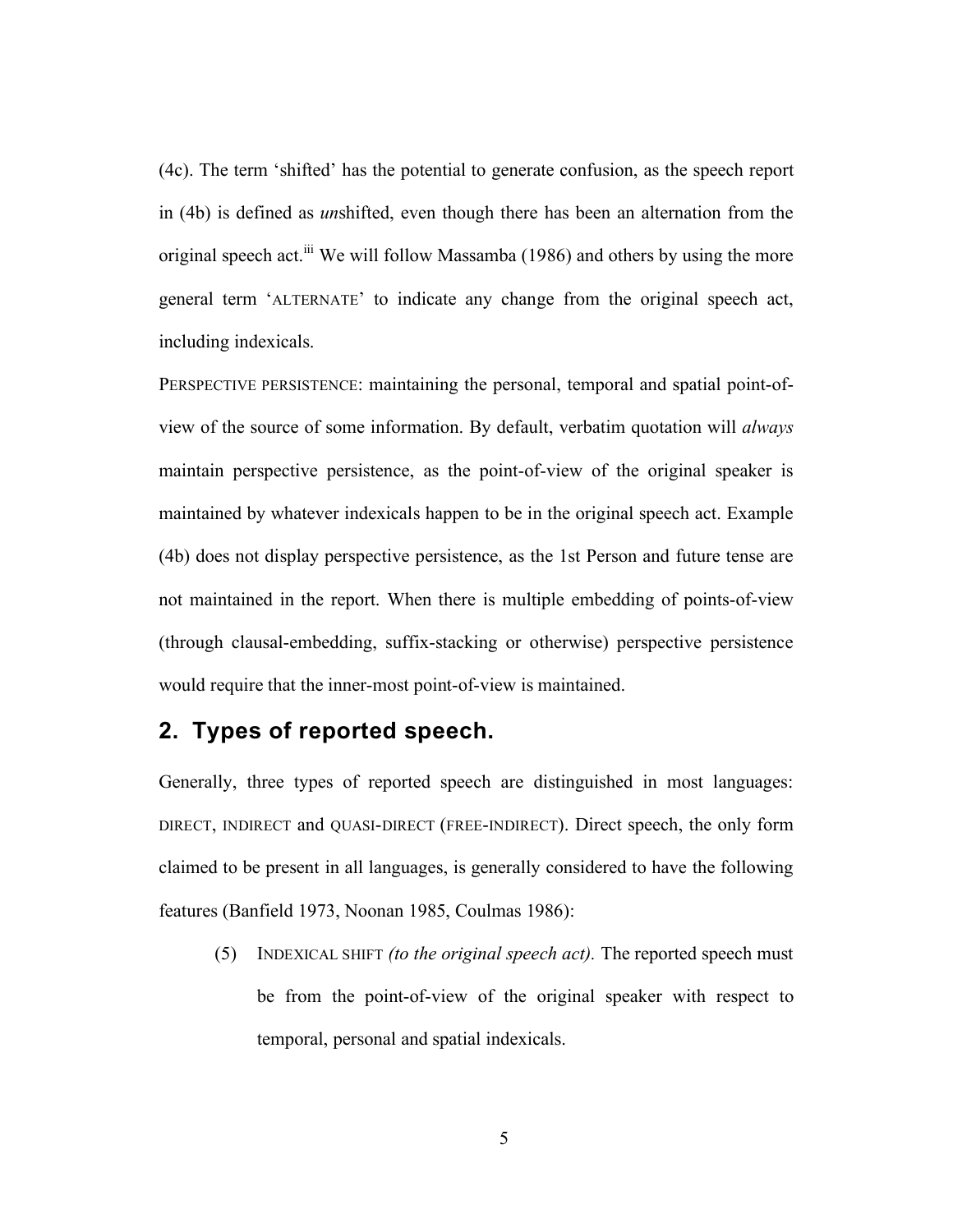- *(6)* DE RE CONSTRUALS are not possible. No part of the reported speech can make reference to a world other than that perceived by the original speaker.
- *(7)* FAITHFULNESS TO THE ORIGINAL SPEECH ACT*.* The word order, lexical items and syntactic structures are maintained in the report. This can be broken down into stronger and weaker definitions:

VERBATIM QUOTATION. An exact reproduction, although such a strict system of reported speech is often not achievable in intonation or prosody, errors might be subconsciously made/corrected, and it may be employed for translation between languages.

CONFIGURATIONAL FAITHFULNESS. The word order and syntactic configuration, such as active/passive voice, must remain unchanged, but lexical substitutions are possible.

*(8)* EXTRACTION. The quoted speech cannot undergo extraction. This arises from the further constraint that direct speech is less likely to be a complement clause than indirect speech (Dixon 2006), and so it is less likely to be a candidate for extraction.

There is considerable variation in the direct/indirect division across languages. Generally, if there are two forms of reported speech in a language, the form of reported speech that violates more of (5)-(7) is identified as indirect speech. The following English example embodies all these properties of indirect speech: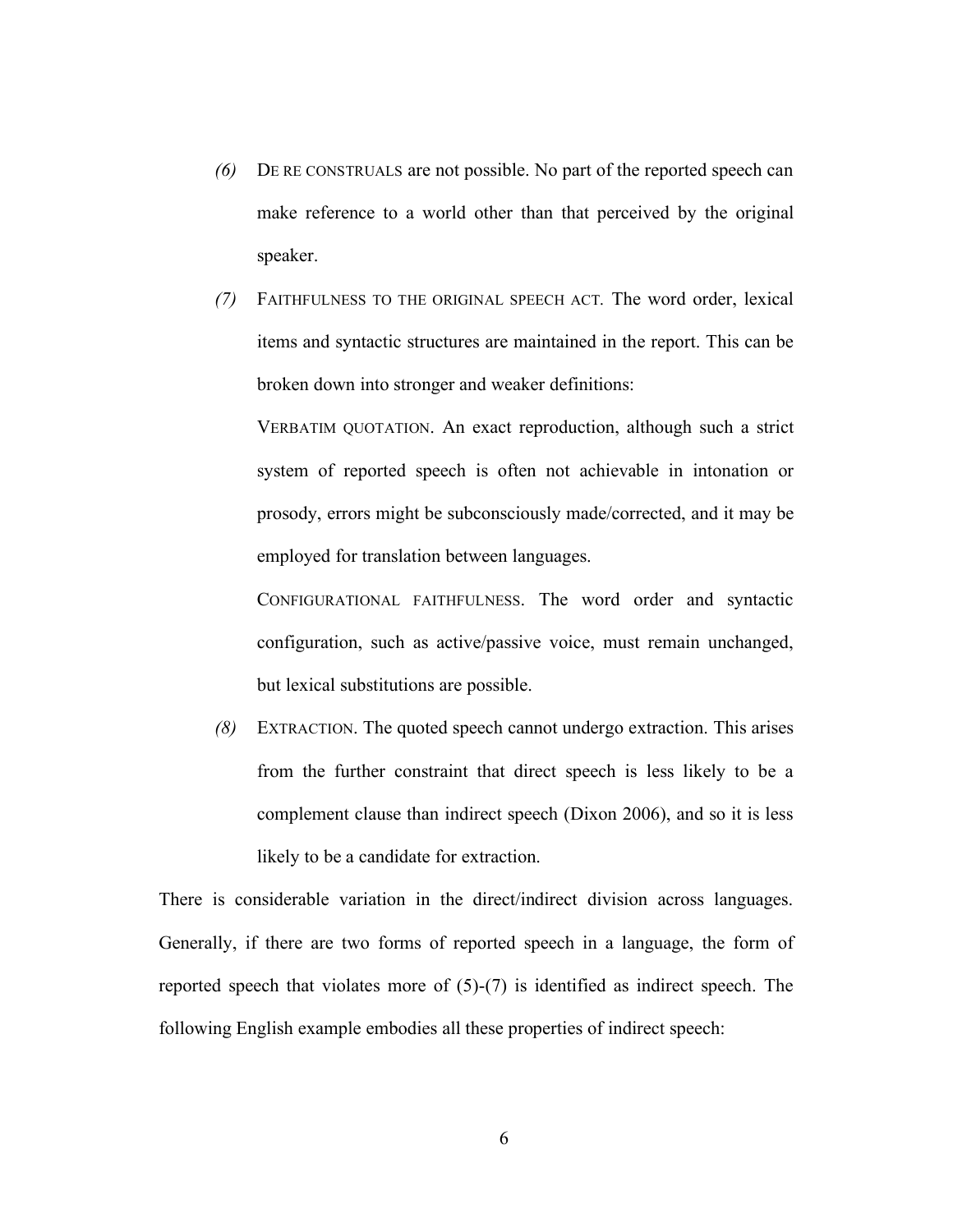#### (9) *Pacha*: The tapir is being hunted by his wife, Maria

*Dashe*: Which tapir did Pacha say that [my wife, Aida, hunted ]? In (9), there is an alternation from the original speech act to the report, with the 3rd Person Genitive 'his' becoming the 1st Person Genitive 'my', and the present tense 'being hunted' becoming the past tense 'hunted'. There is also *de re* construal. Presumably, Pacha thought that Dashe's wife was named 'Maria', but in actual fact she is named 'Aida'. Dashe is allowed to change this in the reported speech, and thus introduce a world not in the original speech act, namely, a world where Dashe is married to a woman called 'Aida', not 'Maria'. For some researchers, this is the defining characteristic of indirect speech, with Coulmas introducing a volume on indirect and direct speech by arguing that *de re* construal is only available in indirect speech (Coulmas 1986). This particular division, where direct speech *always* has a *de dicto* interpretation, will be challenged by the data presented here, as Matses allows *de re* interpretations in reported speech that is strictly from the point-of-view of the original speaker in terms of the indexicals. This is more consistent with the results of Perridon, who finds that *de re* construal *is* possible in the direct speech of some languages (Perridon 1996) and Percus, who argues that while direct speech might be more restricted, there is not one lone feature that isolates the two forms of speech report (Percus 2000). There are also configurational changes in the report in (9). The report is not verbatim quotation, as the passive voice has become active voice in the report, and part of the report, 'tapir', has been extracted to the matrix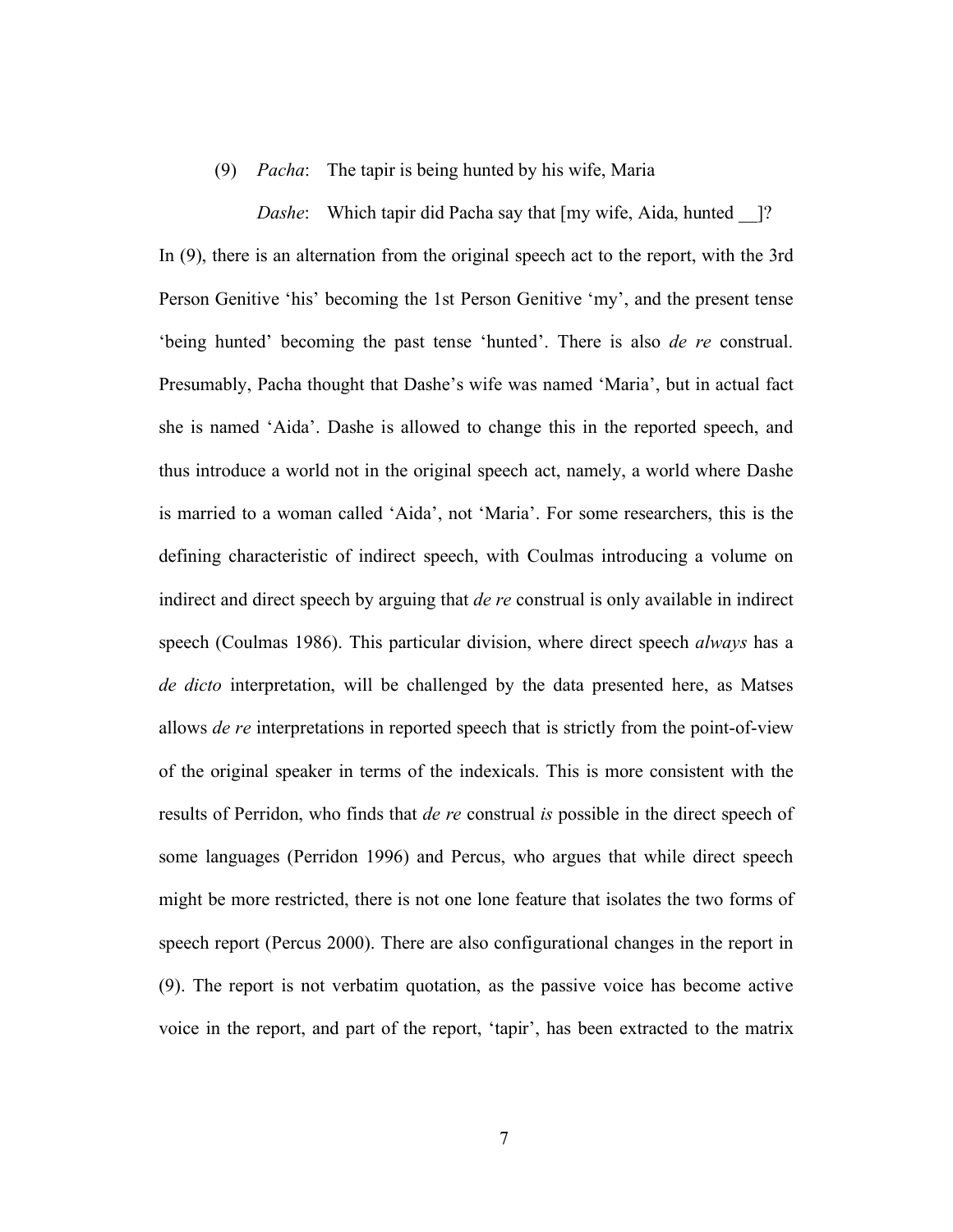clause. Cross-linguistically, the ability to make such changes has been seen as consistent with indirect speech.

In the speech report in (9) there is also the complementizer 'that'. Crosslinguistically, complementizers are more common for indirect speech than direct speech, but as Matses does not employ any complementizers for reported speech this is not explored further. There have been many more proposals for the features differentiating direct and indirect speech cross-linguistically, most notably prosodic cues such as a greater overall pitch range and intonational phrase boundaries for direct speech (Kvavik 1986, Wouter et al 2001). The prosodic features, especially pitch range and pitch shifting, are qualitatively present in much reported speech in Matses, especially when there is multiple embedding of quotatives. However, in the data presented here the prosodic features could as easily be the result of the need to differentiate a sentence initial matrix Subject from the quotation (as some of our consultants argued, see Section **Error! Reference source not found.**); the disambiguation of multiple embeddings (as reported by Fleck 2003); or the artifact of careful speech employed by the consultants in an elicitation context. The prosody of Matses reported speech is therefore left as potentially interesting future work. In addition to DIRECT and INDIRECT SPEECH, a third kind of speech is often proposed, known as QUASI-DIRECT SPEECH, or FREE INDIRECT SPEECH (Lerch 1919, Banfield 1973, Coulmas 1986, Sharvit 2008) to account for constructions in narrative registers, often with no syntactic embedding and unshifted indexicals: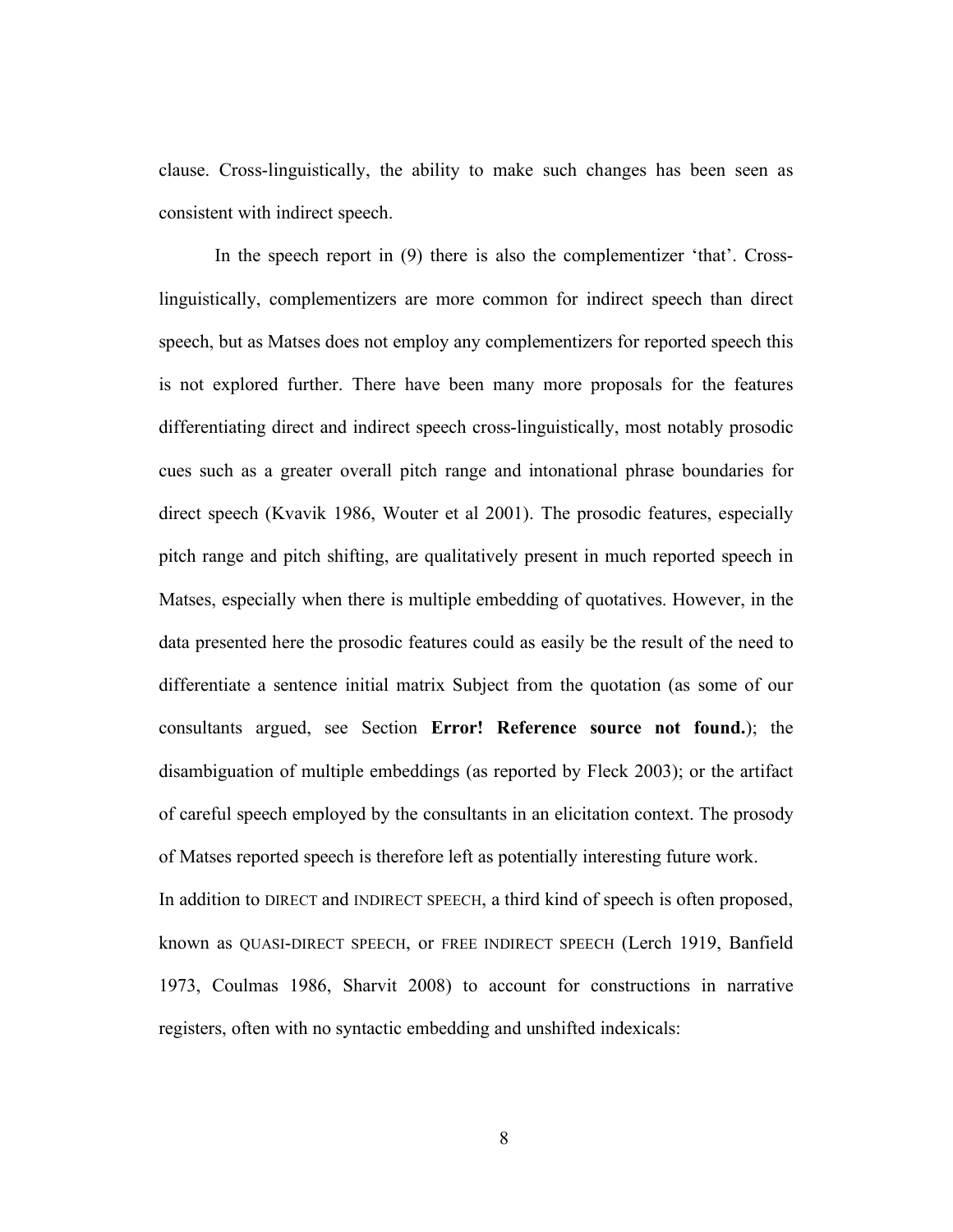(10) Pacha gobbled the first fish whole. Wow, he'd like some more!

While the first sentence in (10) is clearly from the point-of-view of the narrator (reporter), the exclamative 'wow' in the second sentence is presumably spoken by the original speaker, Pacha, despite the absence of embedding under a quotative and the use of the 3rd Person 'he' when in the actual speech act Pacha would have used the 1st Person 'I'. This third kind of speech has been the subject of debate for more than a century with authors variously defining it as a mix of direct and indirect discourse (Tobler 1894, Yi 2002, Vandelanotte 2004), a derivation of indirect speech (Bally 1912, Jespersen 1924, Massamba 1986, Short 1996, Suzuki 2002, Wim van der Wurff, 2002), a derivation of direct speech (Lerch 1919), or an independent third type of discourse (Kalepky 1899, Lorck 1921, Coulmas 1986). iv

## **3. The Matses language.**

Matses (the name of the ethnic group and the language, literally meaning 'people'; formerly called Mayoruna) has a population of almost 3000 living along the Javari River and its tributaries in Amazonian Peru and Brazil. About 70% of the speakers are essentially monolingual, with mostly young men speaking Spanish or Portuguese at varying levels of fluency. The Matses language has only recently been studied because prior to establishing peaceful contact with the national societies in 1969 the Matses were hostile to outsiders and avoided navigable rivers. The first grammar, beyond a few early sketches (Fields and Wise 1976, Kneeland 1979), was completed in 2003 (Fleck 2003).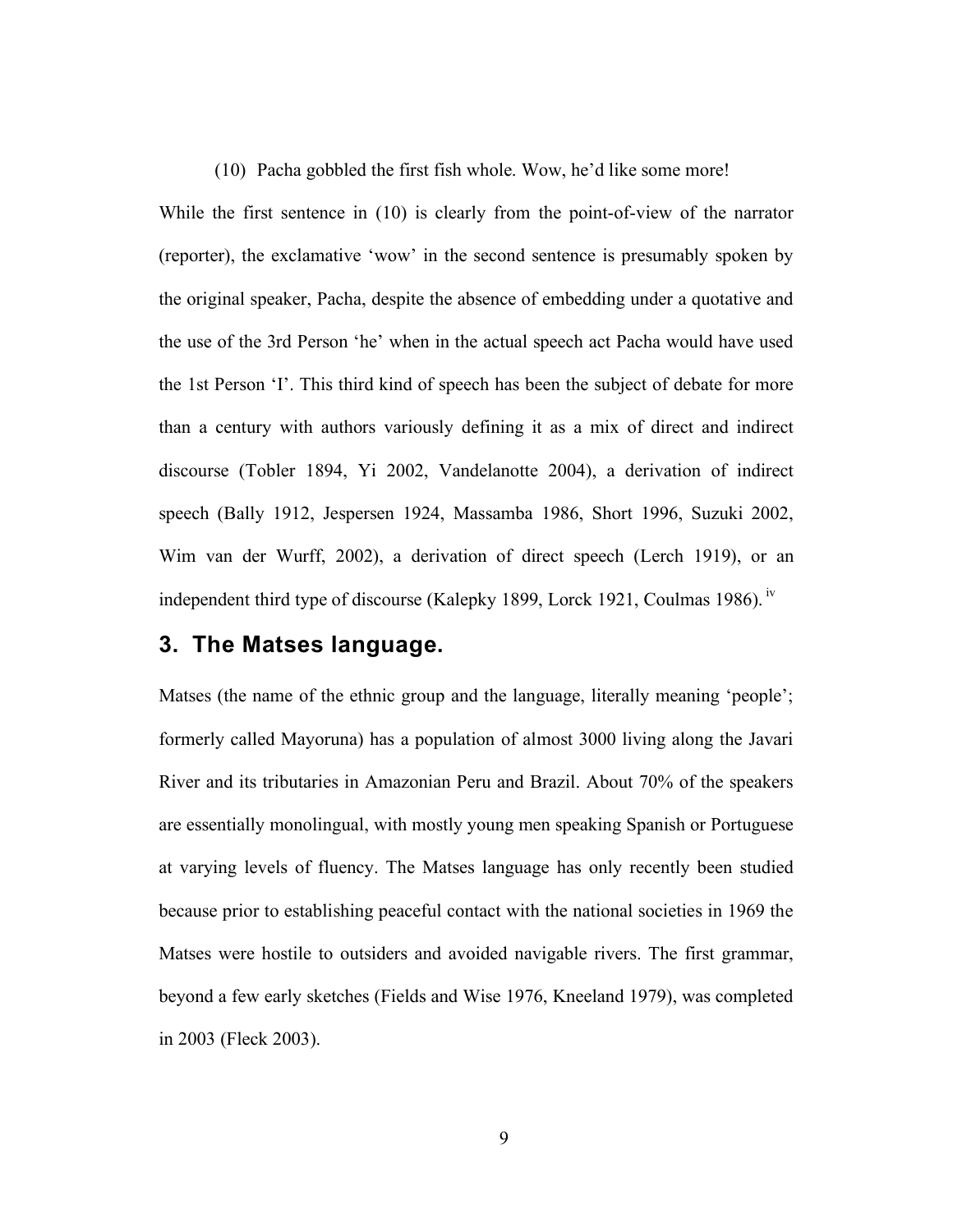Matses is a synthetic free word order language, with Ergative/Absolutive marking. Ergative case is marked by the enclitic *-n*, which is also used to encode the Genitive, Instrumental and Locative/Temporal. Absolutive case is marked by the absence of case-marking, and the 3rd Person anaphoric pronoun is zero. Outside of the quotatives, there is only one complement taking verb, *bun* 'want', which takes an infinitive-like complement (Fleck 2006b). Many complement-taking concepts are instead encoded through nominalizations, verbal derivational suffixes, or clausechaining.

There are several aspects of the language that are particularly important to this paper:

TENSE. There are six morphologically-marked tenses: Future (coded by several different suffixes), Non-Past (future or present), Recent Past (up to about 1 month ago), Distant Past (about 1 month to about 50 years ago), and Remote Past (more than about 50 years ago). The (Mythical/Historical) Narrative Past is coded by a special construction combining the Remote Past inflection and a quasi-direct speech construction (See Section 9).

EVIDENTIALITY. Evidentiality is obligatorily marked for past events by an Experiential, Inferential or Conjecture suffix. There is no Hearsay or Reportative evidential suffix, but this paper supports the argument made by Fleck (2007) that quotatives function as periphrastic Reportative Evidentials, and extends this to argue that the (Mythical/Historical) Narrative Past functions as Hearsay evidentiality.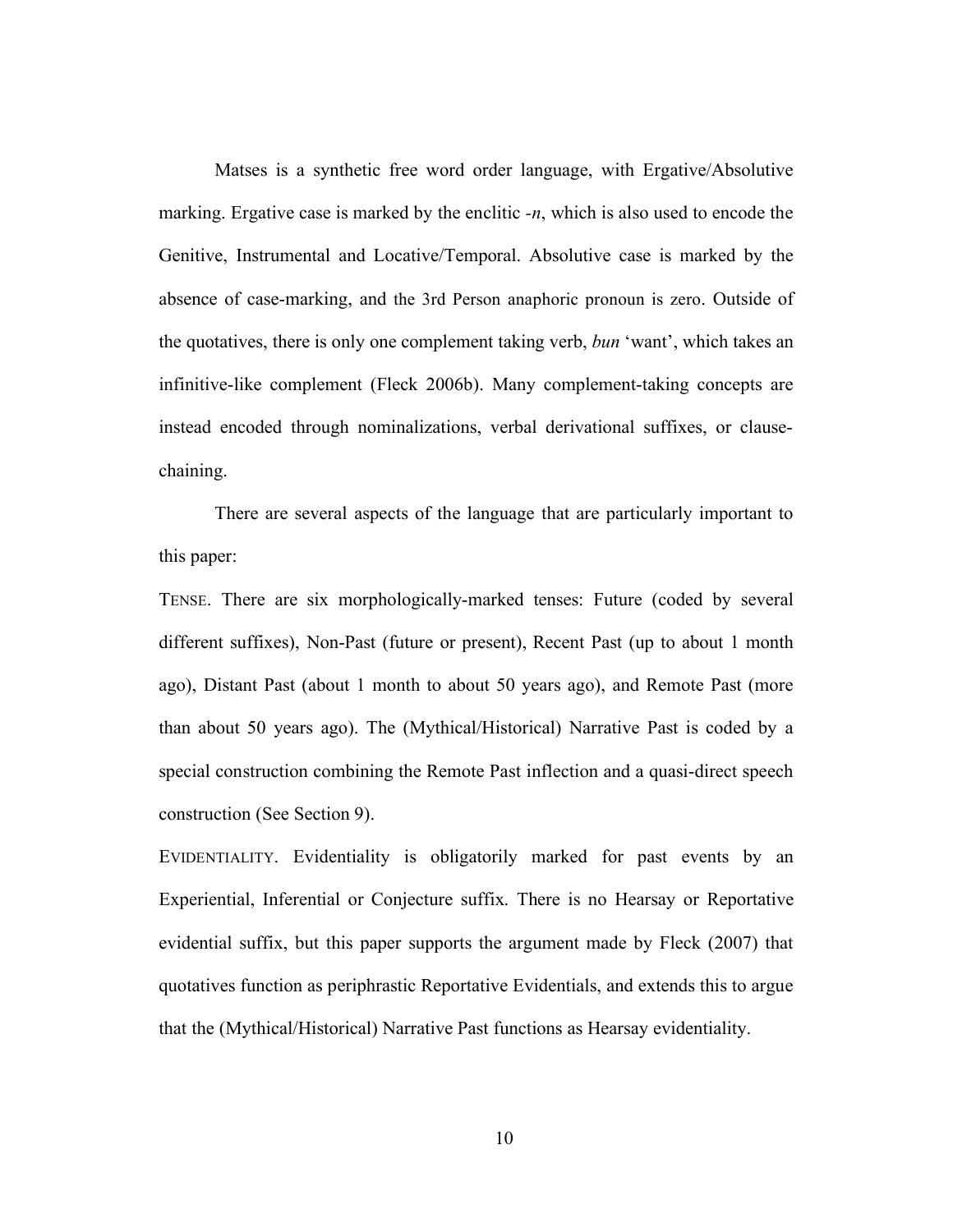DOUBLE TENSE. Inferential evidentiality encodes both the point in time that the event was estimated to have happened, and the point in time that the evidence upon which the inference was made was detected. This is achieved through suffix stacking. For example, if an event that happened a long time ago was only recently inferred, the verb representing that event would receive the Distant Past Inferential marker, followed by the Recent Past Experiential marker. See (58)-(59) for examples and extended discussion.

Matses does not obligatorily mark for NUMBER or GENDER.

#### **4.2. Definitions.**

Matses has three quotatives, all verbs:

- (11) *ke* 'say', INTR
- $(12)$  *ka* 'say/tell', TR
- (13) *dan* 'suppose-mistakenly', TR

The Subject of the quotative is the speaker of the original speech act. For the transitive *ka*, the Object is understood as the addressee. For the intransitive *ke*, the person reporting the speech act is understood as the person being addressed, or the addressee of the original speech act is non-existent, unknown, irrelevant, or generic. The primary quotatives, and by far the most frequent, are *ke* and *ka*. Unlike *ke* and *ka*, *dan* is most commonly used for non-quotative clauses. As a quotative *dan* is only used to encode mental conjectures, not actual speech events (see Fleck 2003).

There are several other speech verbs in Matses, including *kuëd* 'yell, argue',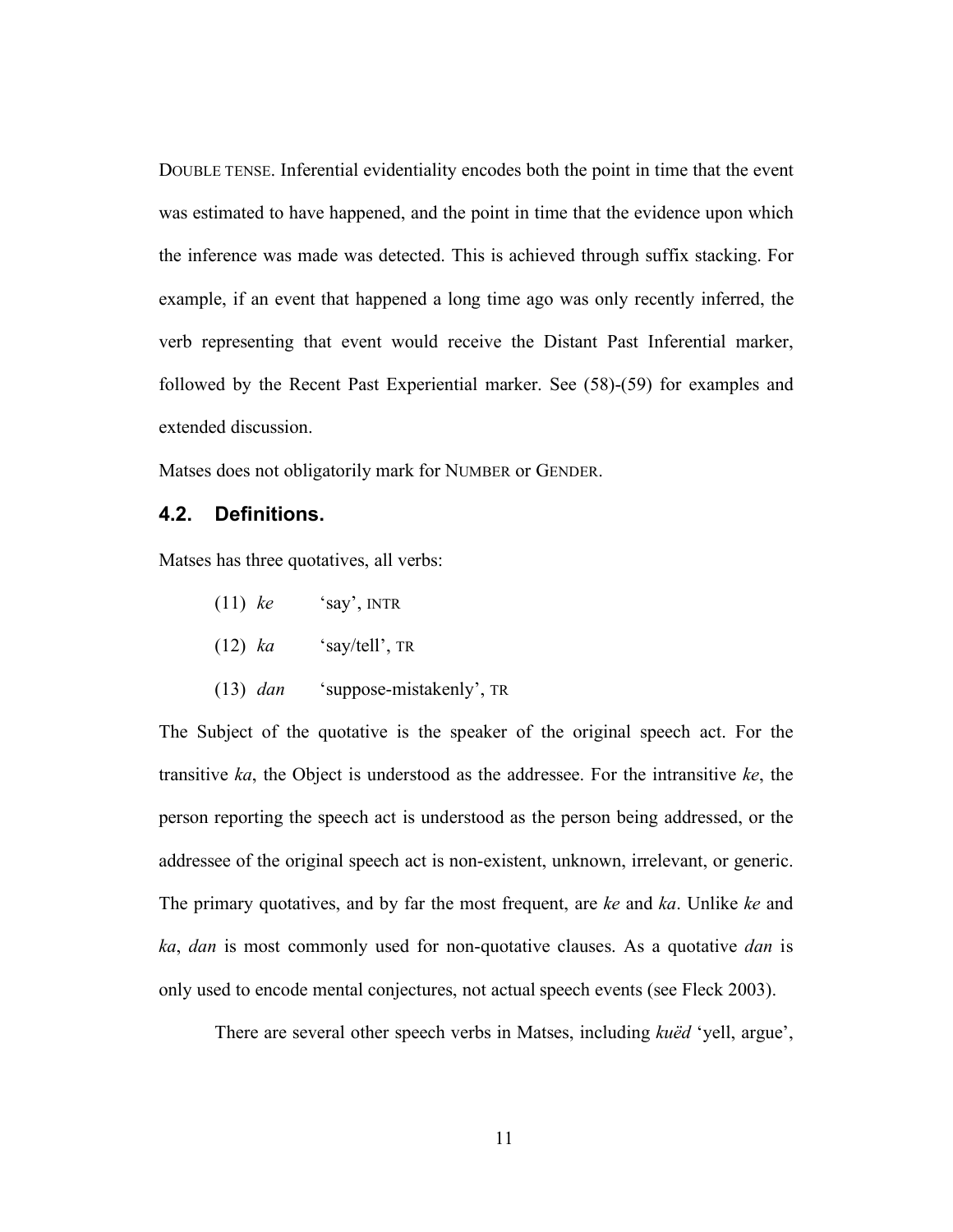*tantia* 'think', *çhu!hka* 'reprimand', *bëis* 'insult', *mua* 'lie', onke 'talk', *chui* 'tell, ask, advise, say about' and *onka* 'tease/flirt'. However, they only take simple object complements in non-quotative clauses, and cannot be used for reported speech except in conjunction with *ke* or *ka*, typically in clause-chaining constructions (see (22) and (47) for examples).

The quotative must follow the reported speech, but the Subject is free to be realized initially, between the quotation and quotative, or after the quotative:

|                             |  | $(14)$ <b>Dashe</b> [kachina pe-o-mbi] ke-o-şh |  |  |  |
|-----------------------------|--|------------------------------------------------|--|--|--|
|                             |  | <b>Dashe</b> [chicken eat-PST-1A] say-PST-3    |  |  |  |
| "I ate chicken" said Dashe" |  |                                                |  |  |  |

- *(15) [kachina pe-o-mbi] Dashe ke-o-!h* [chicken eat-PST-1A] **Dashe** say-PST-3 '"I ate chicken" said Dashe'
- *(16) [kachina pe-o-mbi] ke-o-!h Dashe* [chicken eat-PST-1A] say-PST-3 **Dashe** '"I ate chicken" said Dashe'

There is interspeaker variation in the preferred placement of the Subject, with most preferring it initially, as in (14), and a few finally, as in (16), citing ambiguity about whether the Subject could be interpreted as part of the quote. No speakers seem to prefer the form in (15) with the Subject between the quotation and the quote, but all accept it. In addition, some speakers prefer the Non-Past tense for reporting very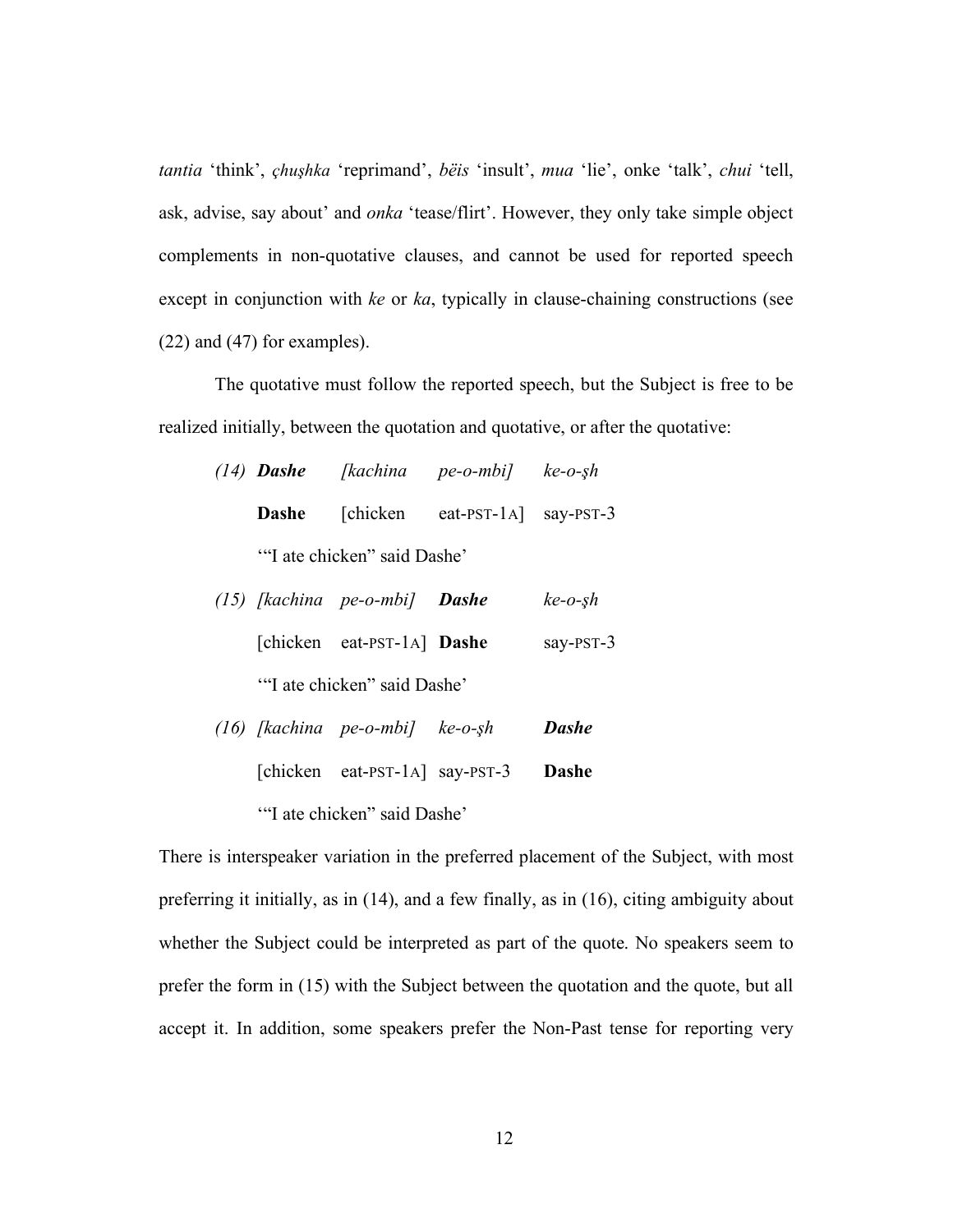recent speech acts, which would be realized as  $ke-e-k$  'is saying' instead of  $ke-o-<sub>5</sub>h$ 'said'. For our elicitation sessions, we established the preferred word order and tense of the consultant and used that for the session unless the specific linguistic variable we were testing required otherwise.

Embedding one quotative in another is very productive. We observed up to three levels of embedding in everyday speech. In order to avoid confusion, speakers typically use intonational and prosodic cues like pitch-shifting and short pauses to distinguish the layers of embedding.

We confirmed that the quotatives, *ke, ka,* and *dan* performed under the same constraints in reported speech in terms of the interpretation of indexical and permitted alternations. For simplicity in reporting, this paper uses *ke-o-!h* which is the intransitive quotative *ke*, the Recent Past tense + Experiential evidential, *-o*, the indicative mode  $+$  3rd Person Subject agreement marker,  $-\frac{h}{h}$ , and a clause-final or null (3rd Person) Subject, unless otherwise indicated. The names used in this paper, *Dashe*, *Pacha*, *Dan*, *Maria* and *Aida*, are used here in place of any community member's actual name for consistency and to mask the identity of our consultants.

## **4. Matses Reported Speech.**

Figure 1 gives the summary of results for the acceptability tasks (see the Appendix for elicitation methodology). The overarching constraint that can be seen is perspective persistence: indexicals must remain from the point-of-view of the original speaker. The majority of accepted alternations among the spatial and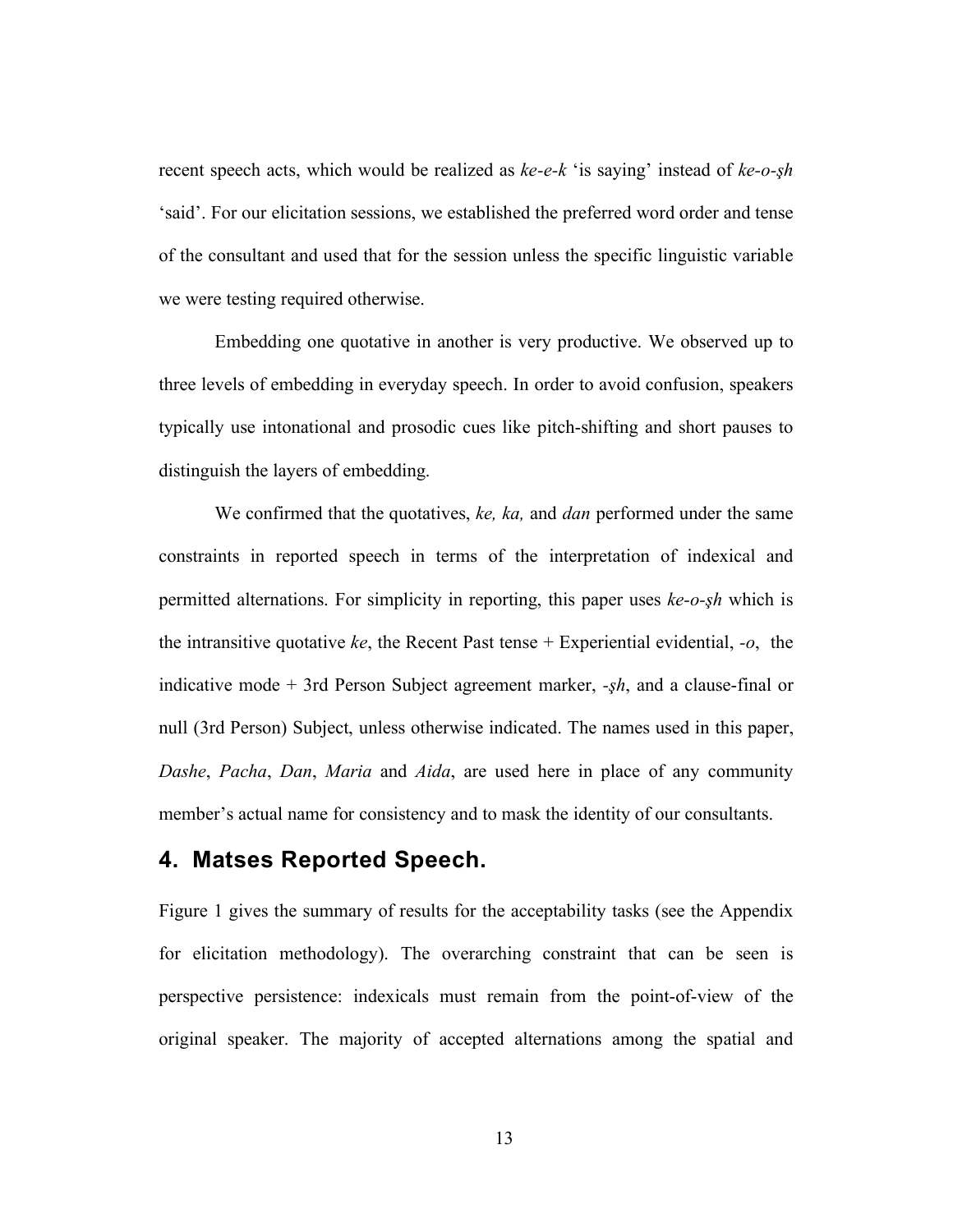temporal indexicals resulted from ambiguity in the terms used, not an alternation in point-of-view. The remainder of this section defines the system of reported speech in Matses, with reference to the 16 examples in Figure 1, the 26 further examples tested with 3-7 consultants, and the extended elicitation sessions.

#### **4.3. Personal indexicals.**

No consultants accepted a change in personal indexicals in a speech report. For example, the 1st Person in (17) cannot be reported using the 3rd Person (18). All our consultants stated that while (18) is a well-formed sentence, it cannot refer to the speech act in  $(17)$  and must refer to some other speech event:

| $(17)$ ush-te     | hun-e-hi        |         |
|-------------------|-----------------|---------|
| sleep-INF         | want-N.PST-1    |         |
| 'I want to sleep' |                 |         |
| $(18)$ # [ush-te  | $b$ un-e- $k$ ] | ke-o-şh |

sleep-INF want-N.PST-**3** say-PST-3

'"they want to sleep" they said'

*Rejected as a report of (17) - 100% of consultants*

Examples (17) and (18) alternate the Subject of an intransitive sentence. There is evidence that some languages will allow greater variation in different grammatical positions. For example, Late Egyptian allowed unshifted personal indexicals in just one grammatical position (Peust 1996, Kammerzell & Peust 2002) and more recent evidence from Uyghur suggests that the ability to alternate indexicals also patterns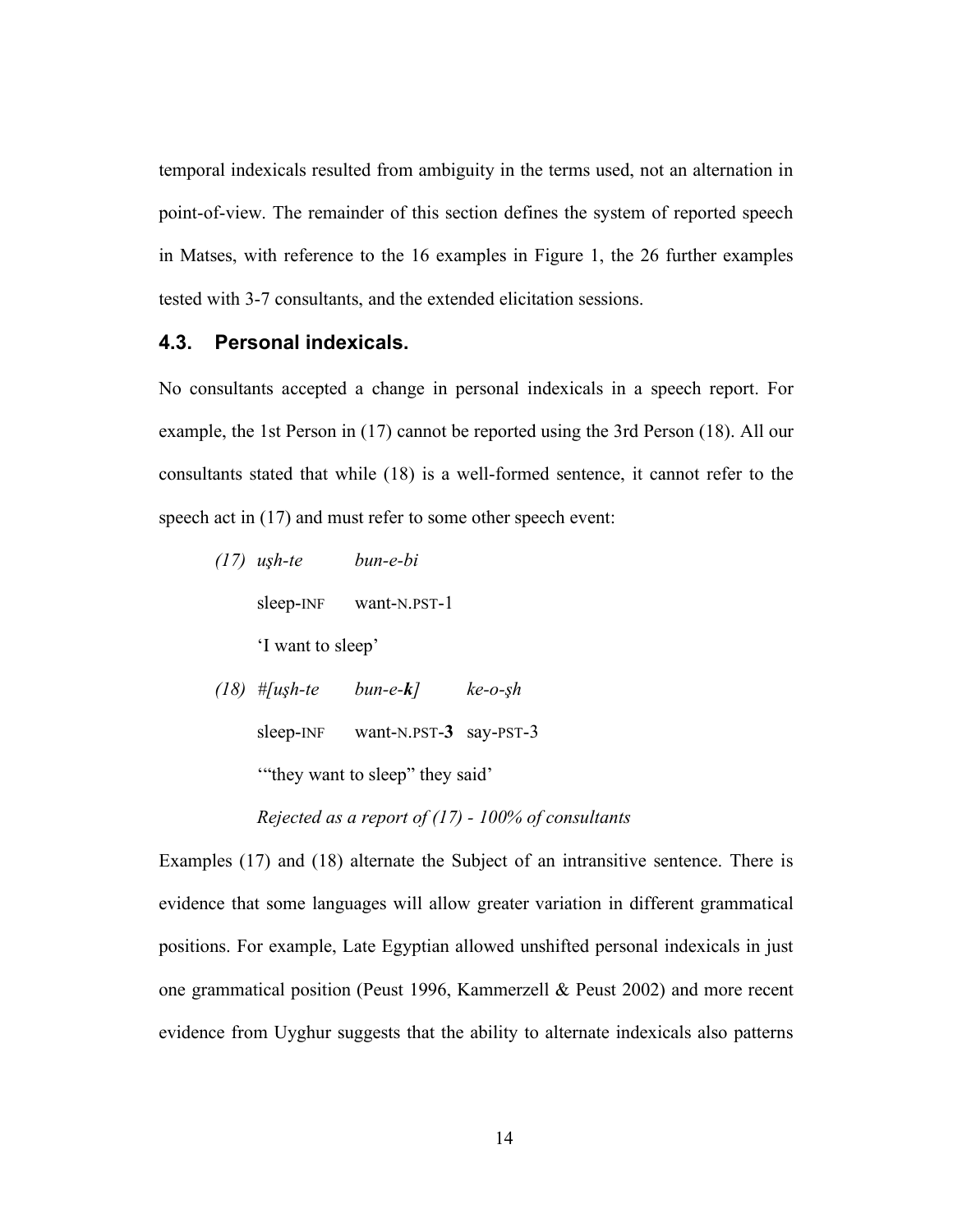with grammatical position (Shklovsky and Sudo 2009). We therefore tested the potential to alternate personal indexicals realizing transitive and intransitive Subjects, Objects, Genitives and Comitatives. In the Appendix (sentences presented there due to space constraints), (A3) alternates the Subject of a transitive sentence (A2). As with (17) and (18), (A3) was unequivocally rejected by all consultants as a report of (A2) in any imaginable context. The same pattern is found when alternating personal indexicals in the Object of a transitive sentence, (A4)-(A5), Genitives, (A6)-(A7), and in non-core roles including Comitatives (A8)-(A9).

The prior examples alternated 1st and 3rd Person, as these were the easiest to create scenarios for, but we also confirmed that all other combinations of 1st, 2nd and 3rd Person exhibited the same behavior:

|                          | (19) Dashe bëda-mbo ik-e-k |                             |  |  |  |
|--------------------------|----------------------------|-----------------------------|--|--|--|
|                          |                            | Dashe good-AUG be-N.PST-IND |  |  |  |
| 'Dashe is a good person' |                            |                             |  |  |  |

| $(20)$ # <i>mibi</i> | bëda-mbo ik-e-k] |                                 | $ke-$ o-sh |
|----------------------|------------------|---------------------------------|------------|
|                      |                  | good-AUG be-N.PST-IND say-PST-3 |            |

'"you are a good person" they said (*to Dashe as listener*)' *Rejected as a report of (19) - 5/5 consultants*

The use of a non-quotative speech verb following the quotative construction was the most common strategy we observed for resolving the ambiguity that can arise when the listener is not aware of the full context of the original speech act. For example, if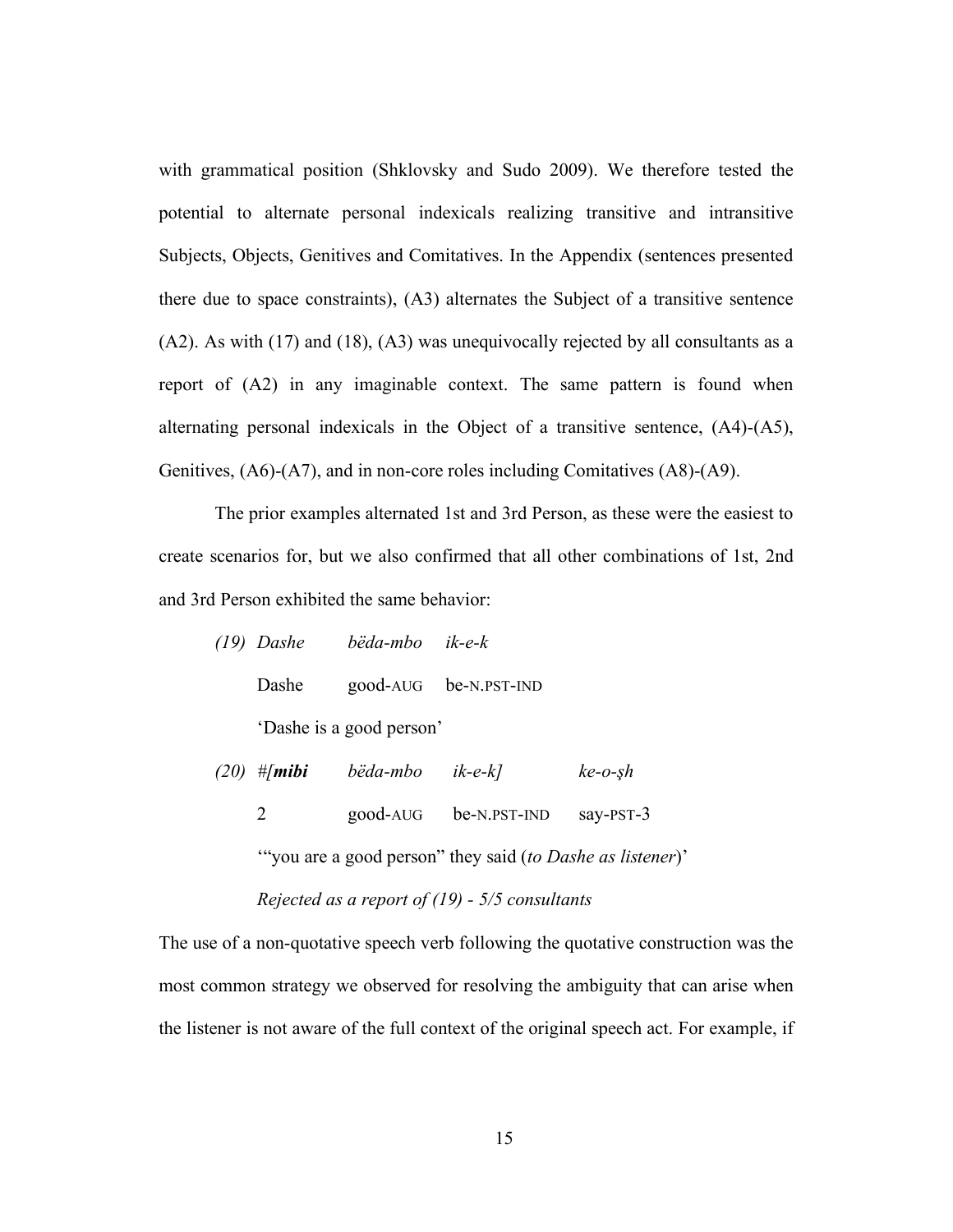the reporter is also the referent of 2nd Person pronoun in the reported speech act, that pronoun cannot be alternated to a 1st Person pronoun, and so it might be ambiguous as to who that pronoun really referred in the report. Therefore, this would need to be qualified:

- *(21) mibi bëda-mbo ik-e-k*
	- 2 good-AUG be-N.PST-IND

'you are a good person'

*(22) [mibi bëda-mbo ik-e-k] ke-o-!h, ubi chui-ek*

2 good-AUG be-N.PST say-PST-3 1 speak.about-S/A>S:while '"you are a good person" they said, speaking about me'

The elements of the reported speech act are transparent for anaphora, with the 2nd Person in (22) unambiguously understood as the antecedent of the 1st Person pronoun, as the clause-chaining *-ek* 'S/A>S:while' makes it clear that the Subject of the second clause was also the Subject of the first clause (and therefore the original speaker). As stated in the introduction, though, *chui* 'tell, ask, advise, speak about' cannot be used as a quotative.

The report in (20) is a departure from other languages thought to lack indirect speech. For example, Nez Perce, whose speech report system otherwise appears direct (Aoki 1970), allows the 2nd/3rd Person alternations in sentences equivalent to (20) that Matses speakers reject (Deal 2009). In languages that allow only 2nd/3rd Person alternations, it is not always clear whether the alternations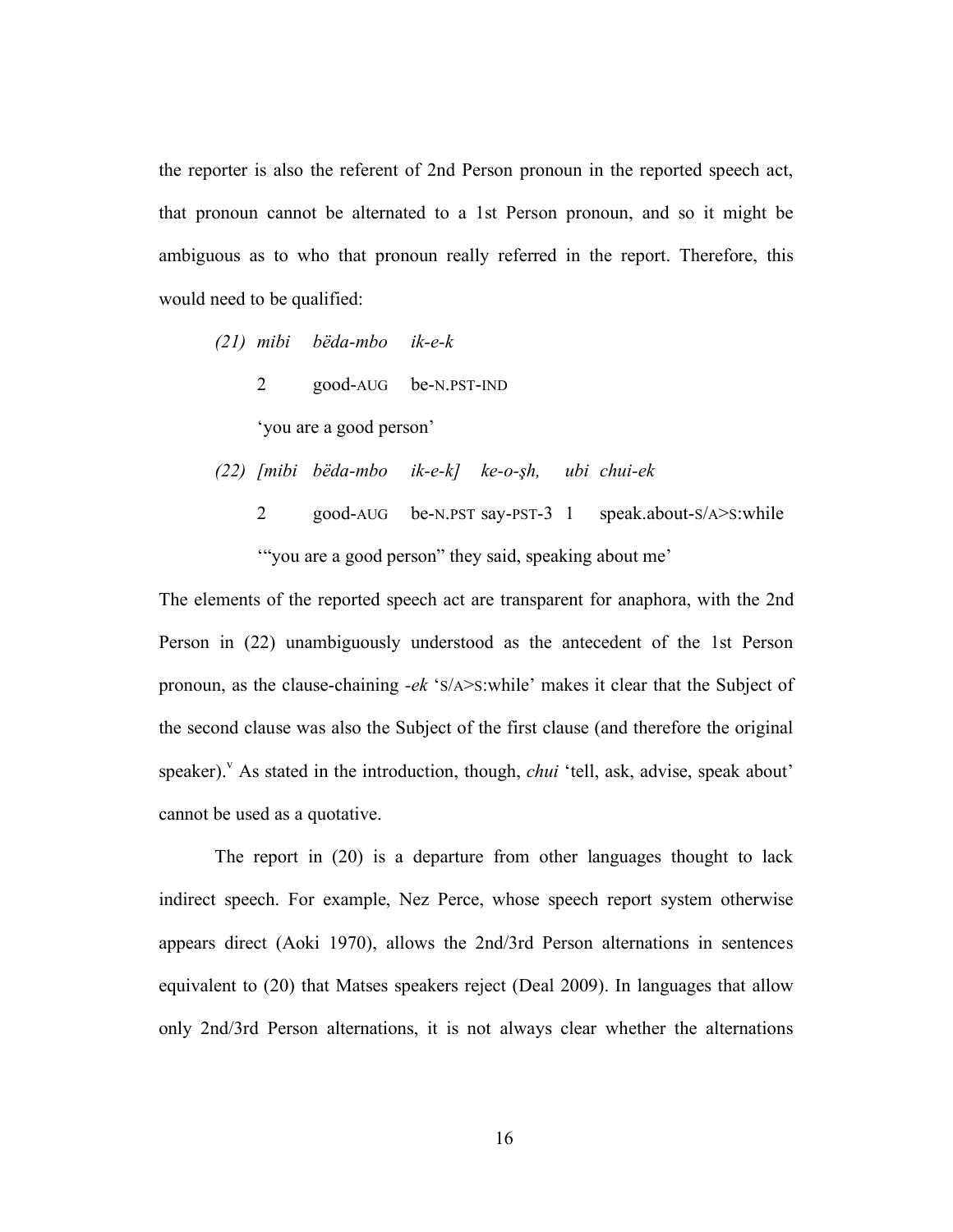represent indirect speech, or if they are permitted because both 2nd and 3rd Person are non-1st Person from the point-of-view of the original speaker. If the latter, this is an alternation in grammatical Person, and certainly non-verbatim, but it is not necessarily a change in the indexical Person. The original speaker would refer to the listener with 2nd Person if they were both present, so alternations like (19)-(22), if permitted, are ambiguous between an alternation in indexicals (indirect speech) or the reporter assuming the original speaker's perspective with respect to the listener (direct speech). Indeed, in languages that possess only a 1st Person/non-1st Person distinction, this situation does not even arise (Curnow 2002, Dickinson 2000). Alternations between 1st and 2nd/3rd Person are, therefore, a more accurate gauge of the potential for indexical shift.

We found the same pattern of perspective persistence when alternating absolute and relative references to people. In (23), *Maria* is understood to be the wife of the person speaking:

*(23) Maria nid-o-!h*

Maria go-PST-3

'Maria left'

*(24) kun chido nid-o-!h ke-o-!h* GEN.1 wife go-PST-3 say-PST-3 '"my wife left" he said'

*Accepted as a report of (23) - 5/5 consultants*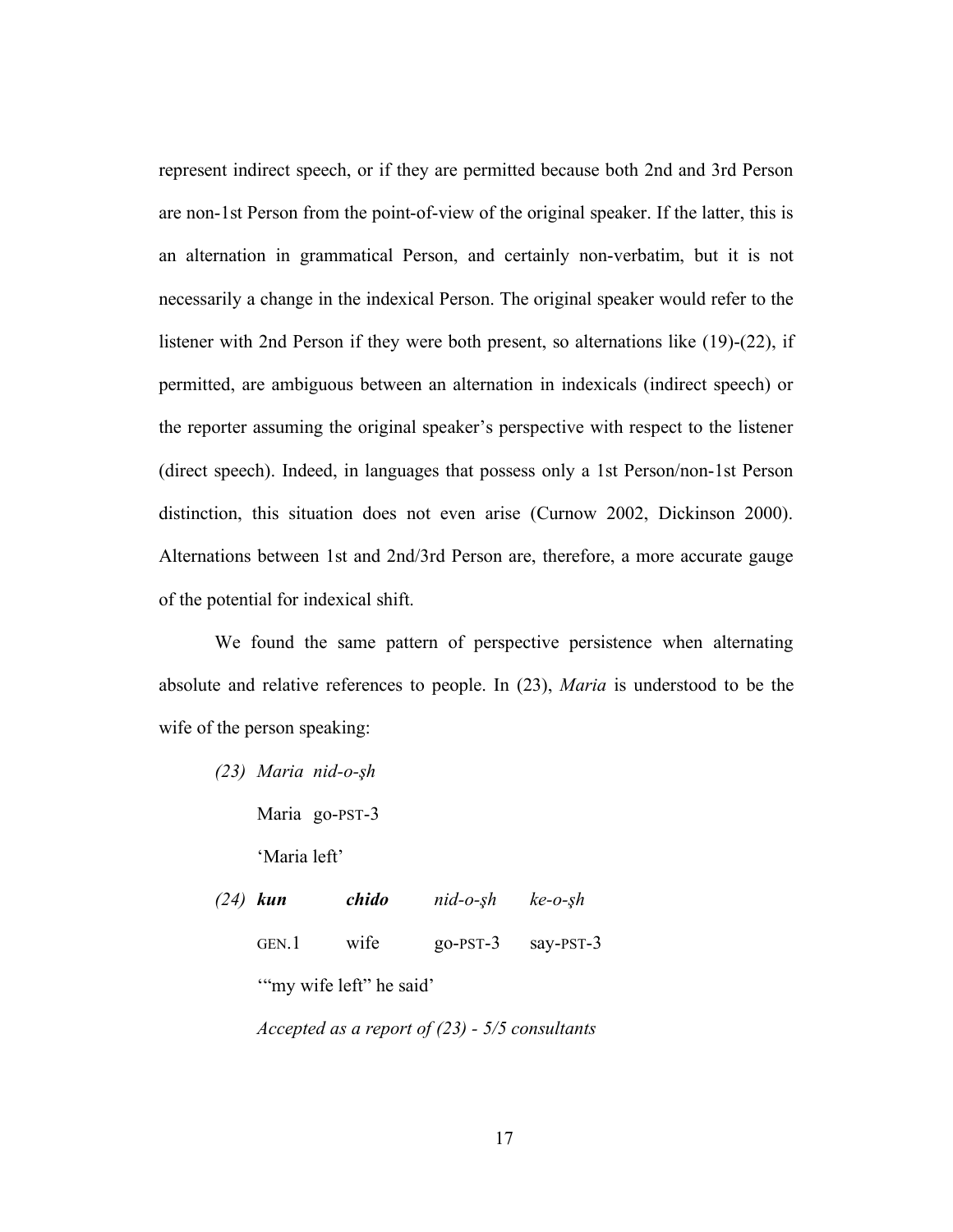While the reporter in (24) may substitute the absolute personal referent *Maria* with the relative referent *chido* 'wife', they must adopt the point-of-view of the original speaker to do so, and therefore use the 1st Person Genitive *kun*. The use of the 3rd Person *aton chido*, 'his wife', was uniformly rejected as a report of (23).

It is clear from the rejection of all the alternations in (17)-(24) and (A2)-(A9) that personal indexicals must be from the point-of-view of the original speaker. Even where the reporter may alternate between absolute and relative reference to a person, they can only do so if the report is maintaining perspective persistence.

#### **4.4. Temporal indexicals.**

Temporals were the only indexicals that showed the possibility of behaving like indirect speech. We elicited responses to questions by using one quotative in the original sentence, and embedding the latter within a further quotative in the report. Embedding one quotative within another had the potential to create confusion among the participants, although greater efforts were made to establish an appropriate context first. Nonetheless, embedded quotatives are more frequent in Matses than in many other languages (Fleck 2003), and so they are not as awkwardsounding as their English translations. More importantly, this was the *only* way to compare whether tense was interpreted relative to the report or original speech act in an immediate report as there are no other constructions in Matses that allow one full clause to be embedded within another.

As a general observation, those speakers who rejected an alternation in the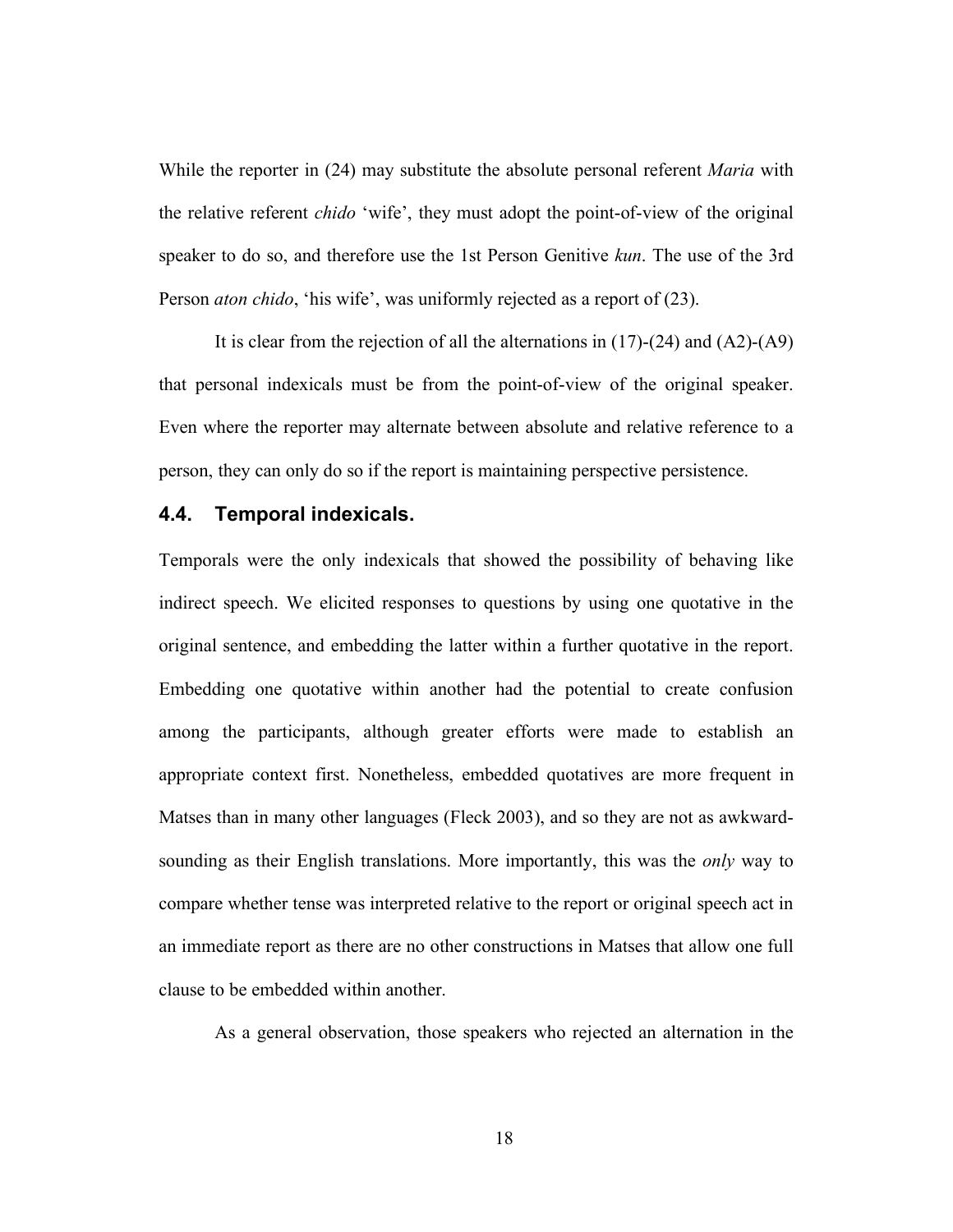tense from the original speech act did so quickly and unequivocally, but those who accepted it took some consideration, while the only consultants who accepted tenses relative to the report in all cases were the most fluent Spanish speakers, indicating that this might be an artifact of recent language changes (full discussion below).

*(25) [nëishamë kues-o-mbi] ke-onda-!h Pacha* tapir kill-**PST**-1A say-DIST.PST-3 Pacha '"I killed a tapir recently" Pacha said some time ago'

*(26) #[[nëishamë kues-onda-mbi] ke-onda-!h Pacha] ke-o-!h* tapir kill-**DIST.PST**-1A say-DIST.PST-3 Pacha say-PST-3 ""I killed a tapir some time ago" Pacha said some time ago" they said" *Rejected as a report of (25) - 50% of consultants (accepted by 33%)*

At least two of the consultants who accepted (26) as a report of (25) stated that the killing may have taken place at some time on the border of the Recent Past and Distant Past, and that this was why they allowed the alternation. While this is evidence against reported speech needing to be strictly verbatim, it is not evidence that otherwise impacts on the direct/indirect division, as it is not a change in the indexical point-of-view but the intersection of two overlapping tenses from the same point-of-view. We found a similar interpretation with the Past/Non-Past alternation (A10)-(A11). As with (25) and (26) some speakers claimed that the time may have been on the border.

In order to control for this overlap of time we completed some additional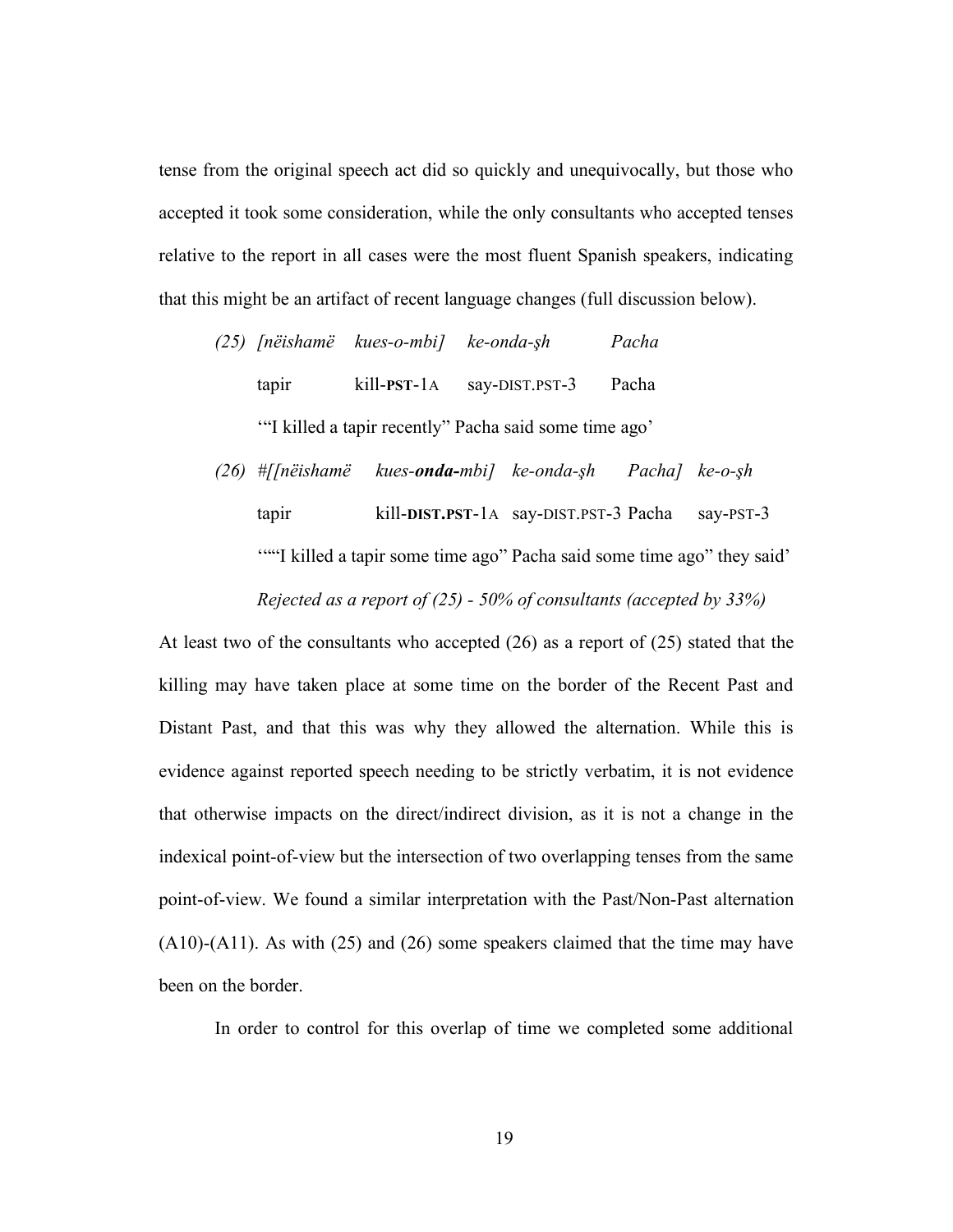experiments with a smaller number of speakers where we used non-adjacent tenses, the Recent Past and Remote Past. Although these were more soundly rejected by the consultants, they also created their own (experimental) problems. We observed two consultants treating the Remote Past tense and the Distant Past tense as (temporally) indistinguishable. This potential simplification of the tenses system has previously been noted in Fleck (2007) as there are two Inferential Remote Past suffixes that look like a collapse of a possible 4-way distinction to a 3-way distinction. In our case we cannot be certain if we are observing a further simplification by younger speakers and/or confusion due to the complexity of the elicited examples.

There were only three consultants (6, 9 and 10) who seemed to always accept a reported speech act with tense relative to the report. One was a teacher of Spanish and the two others were our youngest participants who had grown up speaking Spanish as one of two first languages, and so their acceptance could be seen as a result of language contact. We would predict that the tense system would be one of the first parts of the language to simplify given what has been observed in similar situations cross-linguistically (Thomason and Kaufman 1991, Harrison 2007). This is not to say that their idiolects are any less 'Matses' than other speakers, but that their acceptance of tense alternations is a more recent innovation. Such language innovations underline the need to document languages before simplifications resulting from contact forever mask the systems that people have developed for encoding their unique world-views.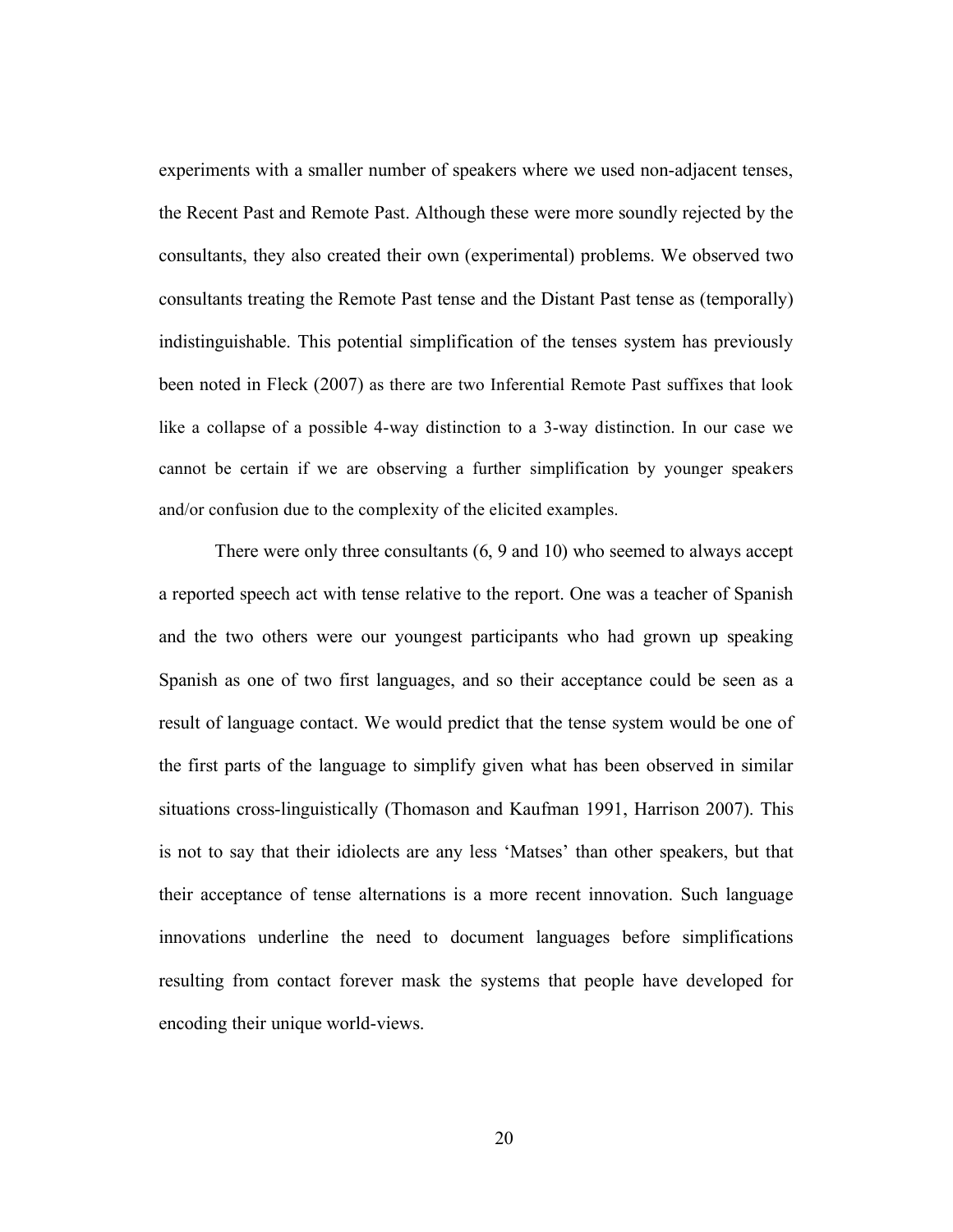#### **4.5. Spatial indexicals**

As with the personal indexicals, the spatial indexicals are always interpreted from the point-of-view of the original speaker. The only exceptions we found in our experiments were three consultants who accepted a here/there locative alternation, giving the reason that either term could be used interchangeably for the particular location:

|                | (27) Dan në-mbo        | $tsad-o-5h$ |
|----------------|------------------------|-------------|
|                | Dan here-AUG sit-PST-3 |             |
| 'Dan sat here' |                        |             |

 $(28)$  #[Dan  $a$ -mbo *tsad-o-sh*]  $ke$ -*o-sh* Dan **there**-AUG sit-PST-3 say-PST-3 '"Dan sat there" they said'

#### *Rejected as a report of (27)- 79% of consultants*

Strictly, *në* means 'close to speaker', and *a* means 'close to the listener'. In order to confirm that the three speakers who accepted (28) as a report of (27) did not allow for the spatial indexical to be expressed from the point-of-view of the reporter, we also alternated (27) with the unambiguous *u* 'there', meaning distal to both speaker and listener, and *ëquëbi/ëquë* 'this side/other side' alternations, which were rejected by all consultants in follow-up tests.

For the directional indexicals, there was no potential overlap in meanings and so the alternations were immediately and uniformly rejected: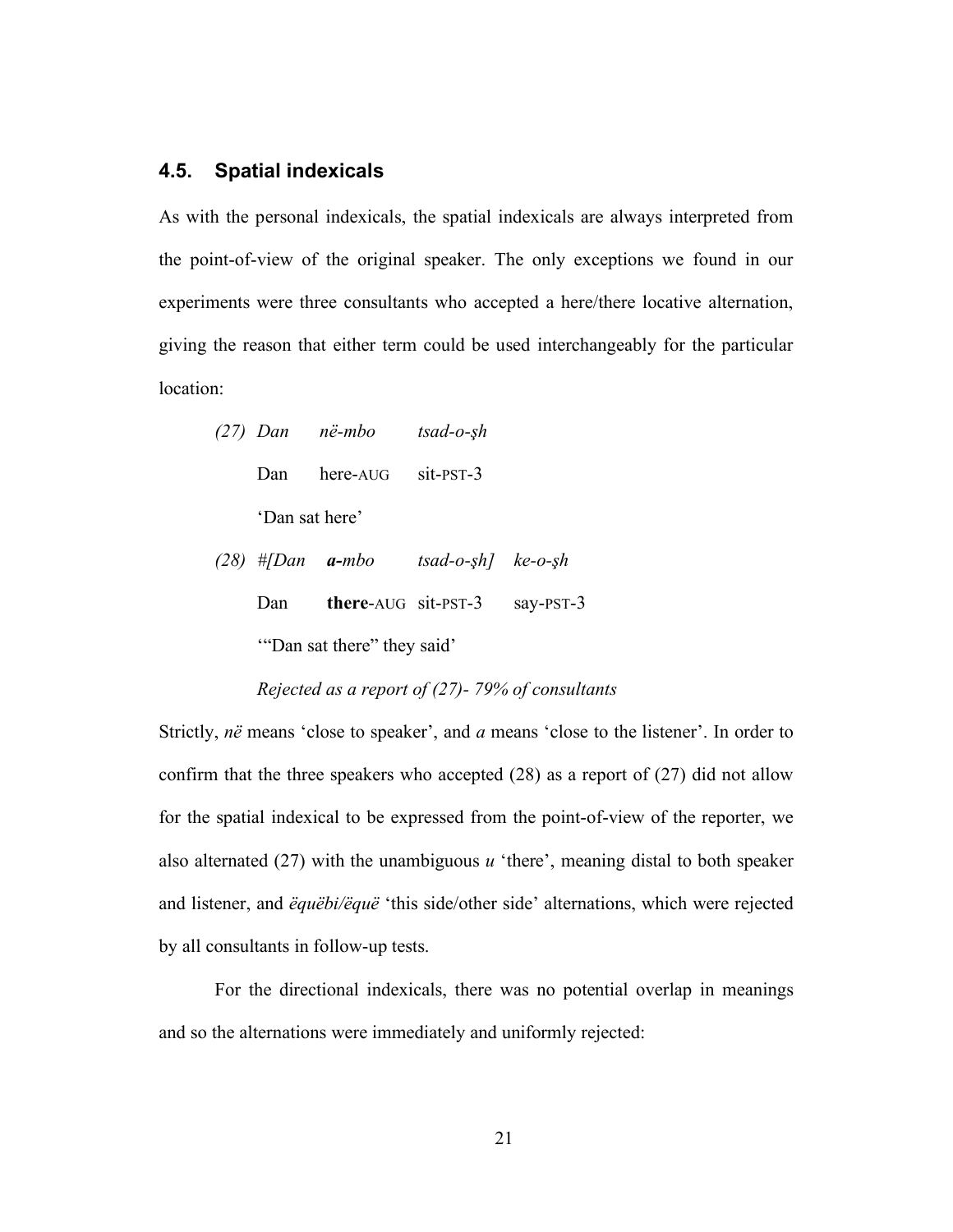*(29) cho* come.IMP 'come!' *(30) #[nid] ke-o-!h* go.IMP say-PST-3 "go!" they said'

*Rejected as a report of (29) - 100% of consultants*

From the rejections of the locative and directional alternations it can be concluded that the reporter may not alternate the speech report in order to anchor it in the spatial context of the report.

### **4.6. Configurational alternations.**

#### **4.6.1. Word order.**

In stark contrast to constraints on the personal, temporal, and spatial indexicals, the sentence can be radically reconfigured, and still be accepted as a speech report. One of the most broadly accepted reconfigurations was a word-order alternation:

*(31) Pacha-n Dashe çhu!hke-o-!h* Pacha-ERG Dashe reprimand-PST-3 'Pacha reprimanded Dashe'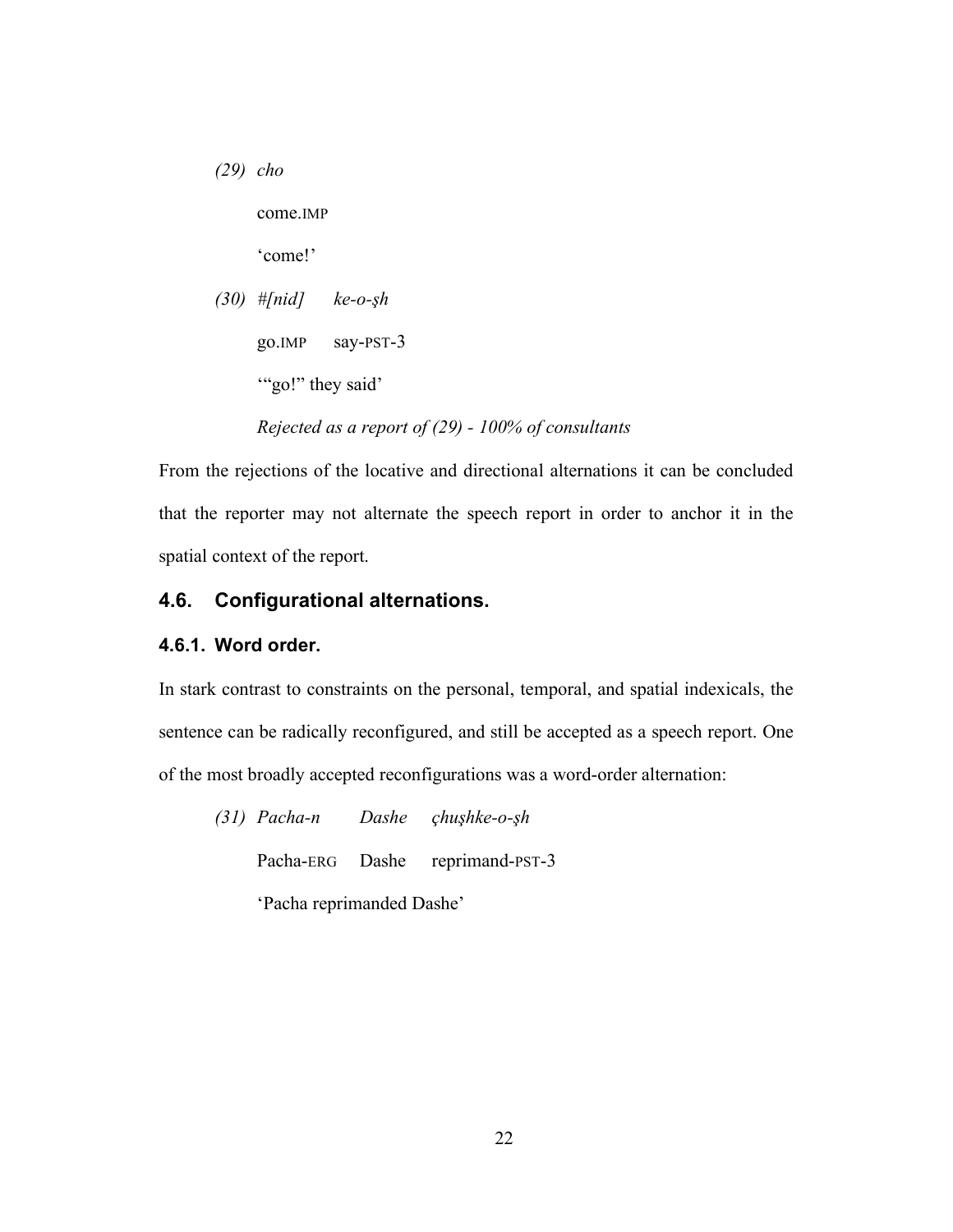$(32)$  *[Pacha-n <i>çhuşhke-o-şh Dashe]**ke-o-şh* Pacha-ERG **reprimand-PST-3 Dashe** say-PST-3 '"Pacha reprimanded Dashe" he said'

*Accepted as a report of (31) - 84% of consultants*

Almost all consultants accepted an alternation in word order from SOV to SVO, as in (32), giving the strongest evidence that reported speech needn't follow the configuration of the original speech act. We predict that all speakers would accept word order alternation under the right pragmatic conditions. In one case, a consultant suggested that a third configuration with the Object *Dashe* as the sentence-initial word was the most appropriate, as *Dashe* but not *Pacha* happened to be present at the time of elicitation. This gave a clear motivation for exactly why a person might choose to alternate word order, namely to ground the report in the current context by topicalizing the referent to a present person during the report. Such a strategy is interesting alongside the constraints that prevent the same grounding of indexicals in the current context, and this contrast is found through all configurational variations.

#### **4.6.2. Voice Alternation and Nominalizations.**

Matses has two passive constructions, a reflexive one and an impersonal one having no arguments present. While the limited semantic range prevents easy comparisons to active sentences we were able to test the acceptability of voice alternation by comparing active and antipassive sentences, as the antipassive takes the 1st Person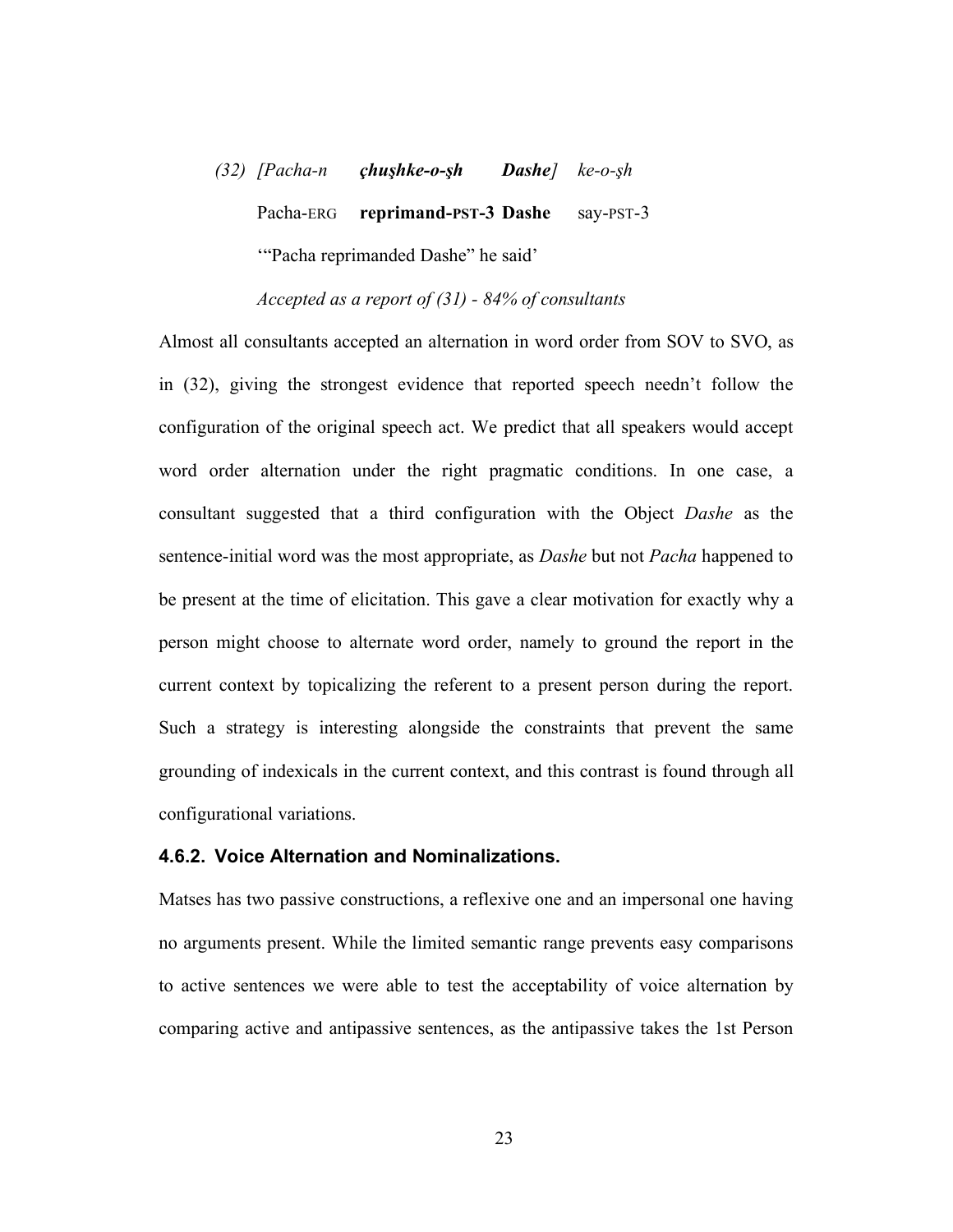as the implicit Patient when not encoding generic statements (Fleck 2006a):

*(33) biu!h-n ubi che-e-k* mosquito-ERG 1.ABS sting-N.PST-IND 'mosquito(s) are stinging me' *(34) [biush-* $\emptyset$  *che-an-e-k] ke-o-sh* 

'"mosquito(s) are stinging (me)" they said'

*Accepted as a report of (33) - 68% of consultants*

mosquito**-ABS** sting-ANTIPASS-N.PST-IND say-PST-3

For sentence (34), we also obtained interesting responses for why a given speaker might accept or reject an alternation. One consultant suggested that they might use (34) to warn someone. For example, if Dashe said "a mosquito stings me", they might later report to someone else "be careful here, Dashe said *"the mosquitoes sting"*". This clearly expresses that the reporter is able to take advantage of the different possible interpretations of the antipassive, and choose the meaning best suited for the context of the report. Many who rejected the alternation stated that the active voice in (33) implies one mosquito while the antipassive in (34) implies many mosquitoes. This suggests that some rejected the alternation based on number mismatch and they would perhaps accept a voice alternation under other conditions.

In further sessions we also confirmed the acceptance of an alternation in active voice with a nominalization: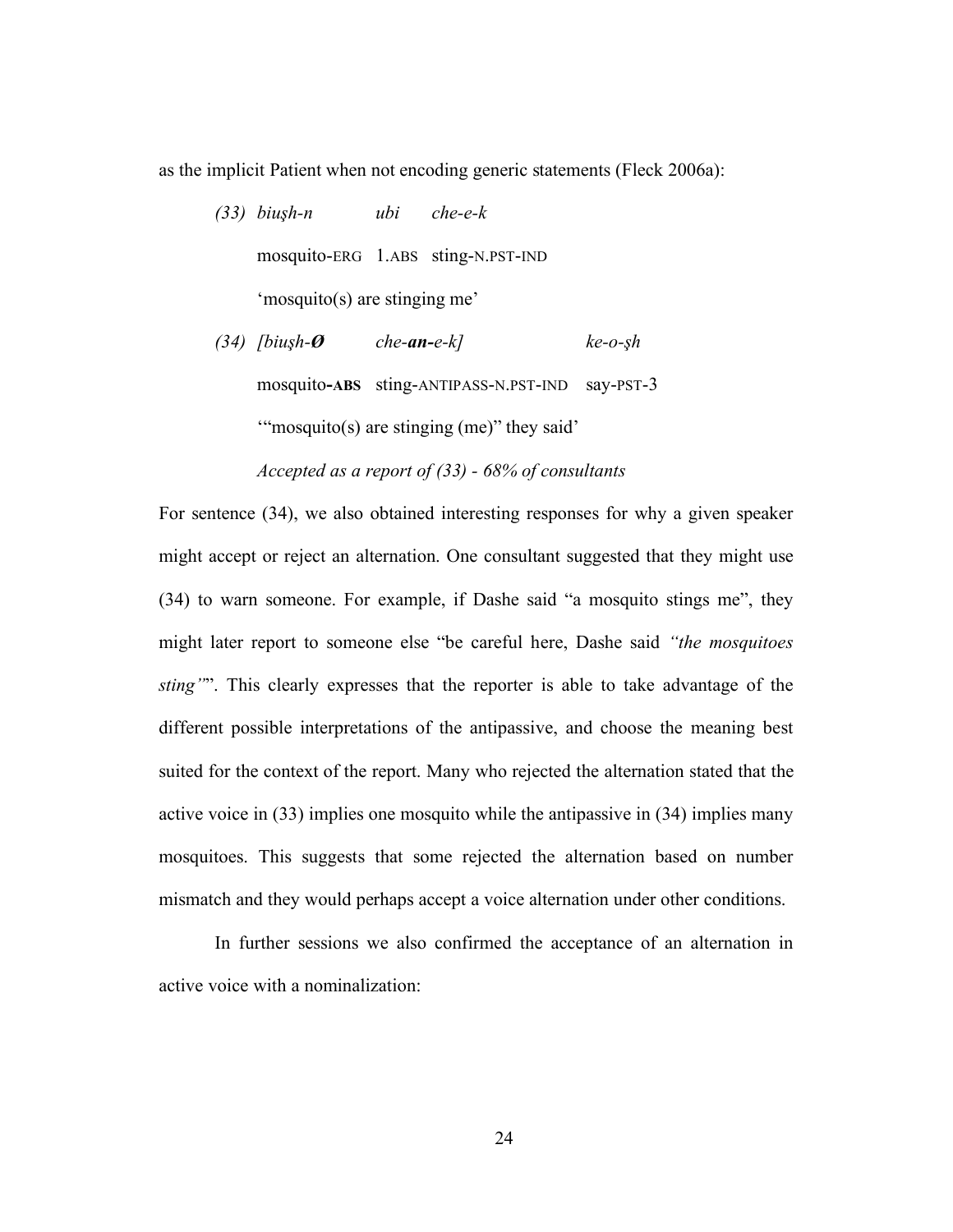| $(35)$ onina-n                                 | nuëkkid pe-e-k      |                  |           |
|------------------------------------------------|---------------------|------------------|-----------|
| otter-ERG                                      | fish eat-N.PST- IND |                  |           |
| 'the otter is eating fish/the otter eats fish' |                     |                  |           |
| (36) onina nuëkkid pe-kid                      |                     | $ne$ - $e$ - $k$ | $ke-0-sh$ |

| otter fish | eat.NOM                                | <b>be-</b> N.PST-IND | say-PST-3 |
|------------|----------------------------------------|----------------------|-----------|
|            | "the otter is a fish-eater" they said" |                      |           |

*Accepted as a report of (35) - 5/6 consultants*

This is also true for the formally related habitual, (A12)-(A13). We can therefore conclude that morphosyntactic structures of the speech act may alternate in the report. While alternations were generally rejected that strayed too far in meaning from the original speech act, our responses included examples of how subtle changes in the meanings can be used by the reporters in order to anchor the speech act in the context of the report.

## **4.7. Logical entailment and** *de re* **construal.**

The one non-verbatim report accepted by 100% of the consultants, was the substitution of synonyms, as in (37) and (38):

*(37) chuna kues-o-mbi* woolly-monkey kill-PST-1A 'I killed a woolly monkey'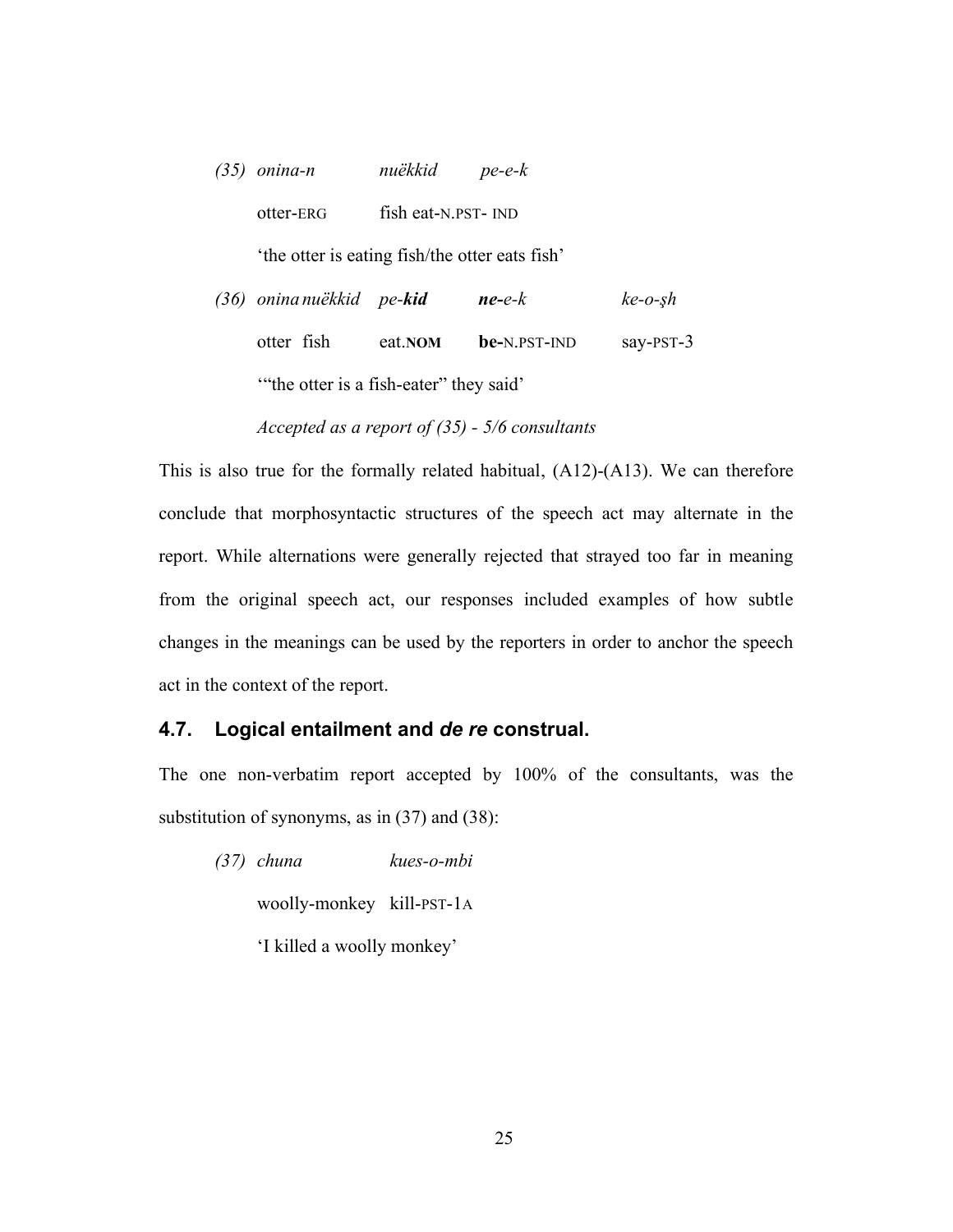*(38) [poshto kues-o-mbi] ke-o-!h* woolly-monkey kill-PST-1A say-PST-3 '"I killed a woolly monkey" they said'

*Accepted as a report of (37) - 100% of consultants*

Game animals form particularly tight synonym sets, with as many as four or five different names that unambiguously refer to the same animal. These synonyms are semantically equivalent, with one typically being in more frequent use and the other synonyms considered archaic and forming part of a specialized hunters' vocabulary (Fleck & Voss 2006). The fact they are such tight synonym sets made them particularly suitable for the experiments testing the constraints on verbatim reports.

In addition, we tested the alternation of the report such that it was logically entailed by the original speech act. The simplest set of tests substituted an animal with its hypernym (super-type) in the natural taxonomy:

- *(39) tedu!hku is-o-mbi*
	- nun.bird see-PST-1A
	- 'I saw a nun bird'
- $(40)$  *[wikçhun is-o-mbi] ke-o-şh* 
	- **bird** see-PST-1A say-PST-3

'"I saw a (small non-game) bird" they said'

*Accepted as a report of (39)- 32% of consultants*

We tested two other hypernym alternations, which were accepted by up to 47% of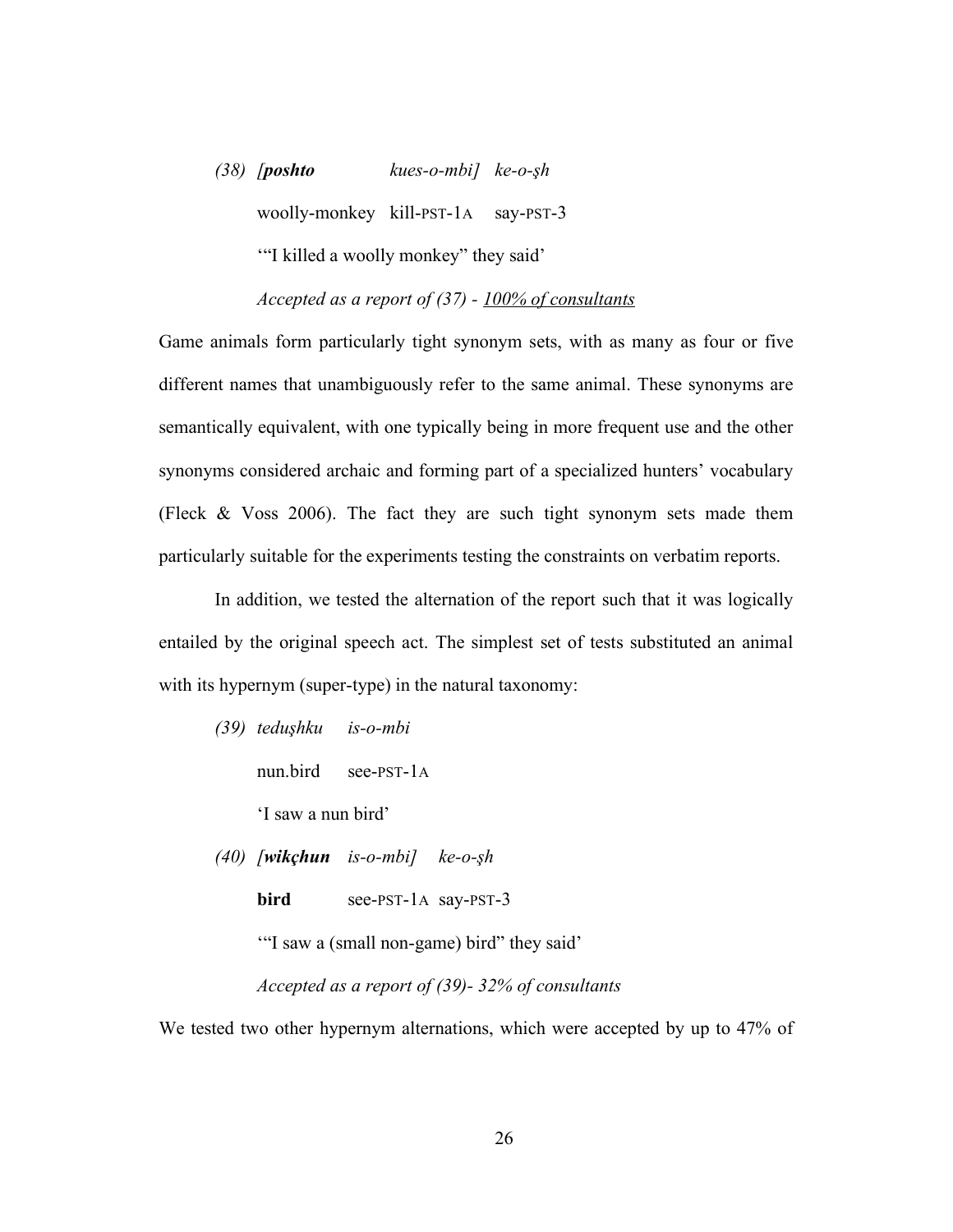the speakers with 39% intraspeaker variation (see Figure 1 for the complete breakdown). Generally, these numbers are fairly conservative, as we would expect greater variation in contexts other than an experimental setting where the report immediately follows the original speech act. It is worth noting though, that about a quarter of the speakers (across all age/gender/education/location demographics) were adamant that no hypernym alternation should be allowed, and so the interspeaker variation may be non-trivial.

For those that accepted the alternation in (40), many offered the contexts in which it might be acceptable. For example, one consultant said that they might alternate *inchishchued*, 'brycon' (a trout-like fish) with *nuëkkid* 'fish', when reporting to his son who was too young to know what *inchishchued* meant. As with the configurational tests, this is clearly a case of someone repositioning the reported speech act for the context of the report.

In extended sessions, we found that wholesale paraphrasing was also accepted, as in examples (1)-(3) in the Introduction. Most interesting of all, our three primary consultants accepted the substitution of a *hypo*nym, that is, the taxonomic subtype:

| (41) wikçhun   | $is$ - $o$ - $mbi$ |
|----------------|--------------------|
| bird           | $see-PST-1A$       |
| 'I saw a bird' |                    |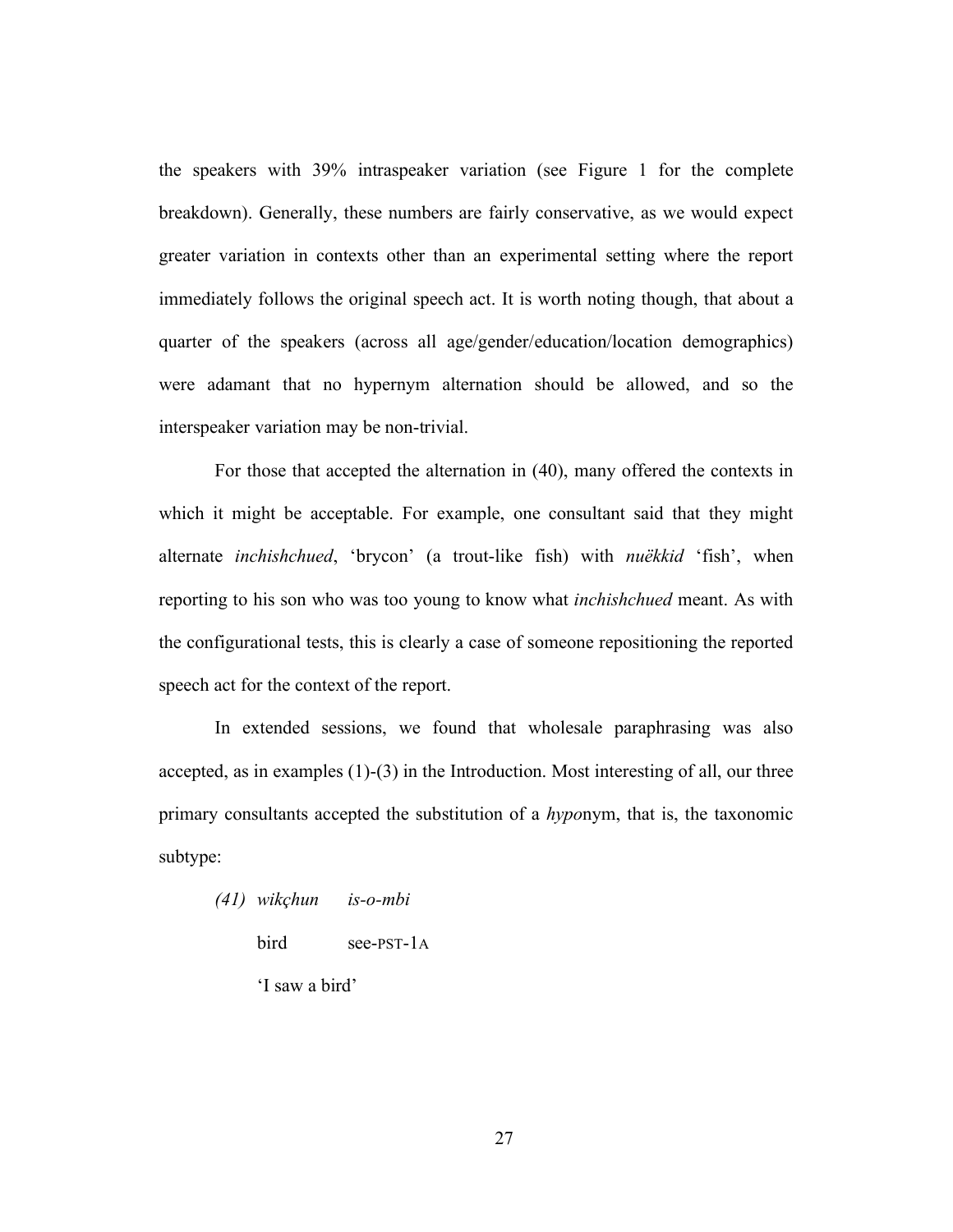$(42)$  *[teduşhku is-o-mbi] ke-o-şh* 

**nun.bird** see-PST-1A say-PST-3

'"I saw a nun-bird" they said'

They stated that they would assume that the reporter knew the name of the bird and also saw the event, but that the original speaker did not know the name. This is, therefore, a case of *de re* construal, as the reporter is able to add information that they know is not possessed by the original speaker.

We were able to elicit more widely accepted *de re* construals with other sentences by alternating locative referents:

*(43) Dashe taëmi nid-o-!h*

Dashe downriver go-PST-3

'Dashe went downriver'

 $(44)$  *[Dashe aton SHUBU-no nid-o-sh] ke-o-sh* Dashe **GEN.3 village/house-LOC** go-PST-3 say-PST-3 '"Dashe went to his house" he said'

Further to accepting 'his house' as an alternation for 'downriver', it was confirmed that (44) was acceptable even if the original speaker did not know where Dashe lived, or believed that he lived upstream. There is, therefore, the possibility of *de re*  construal, in that the reporter can alternate the report such that it contains a worldview not expressed in the original speech act, namely one in which Dashe lives

*Accepted as a report of (43) - 4/5 speakers*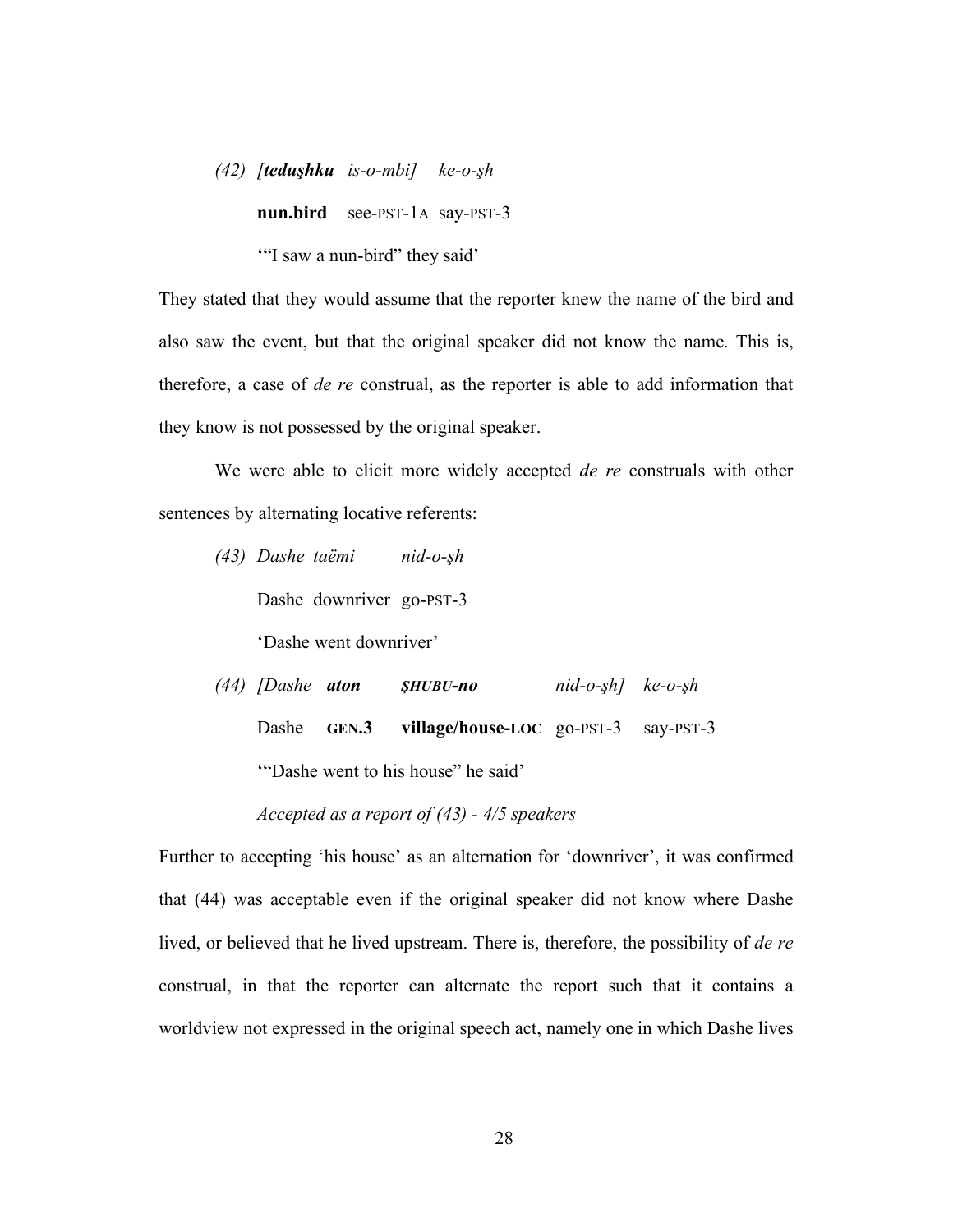downstream, not upstream. For our primary consultant, the beliefs of the original speaker did not even seem to be an important factor. As long as alternating 'downriver' with 'his house' was interpretable from the point-of-view of the original speech act, it was irrelevant where the original speaker actually believed 'his house' to be situated.

Overall, the acceptability of *de re* construal in Matses reported speech deserves further investigation. Since the experiments reported here we have observed *de re* construal in everyday speech, with people's names alternated as in example (9) but we have not yet re-investigated it more formally. While it is certainly possible to introduce a worldview not possessed by the original speaker, the limitations are not yet clear. For example, while nouns can alternate, we did not investigate *de re* construal on verbs. One interesting discovery was that it does not seem possible to alternate the evidential marking on a reported speech act. Our primary consultant firmly rejected any alternation between Inferential, Conjecture and Experiential evidentials in the report, indicating that evidentiality may be restricted to a *de dicto* interpretation, and that perhaps INFORMATION SOURCE should be treated as an additional indexical alongside the interpersonal and spatio-temporal indexicals.

## **5. Translation tasks**

For the translation tasks, we asked those speakers who were at least semi-fluent in Spanish to translate Spanish *indirect* speech into Matses. This created an interesting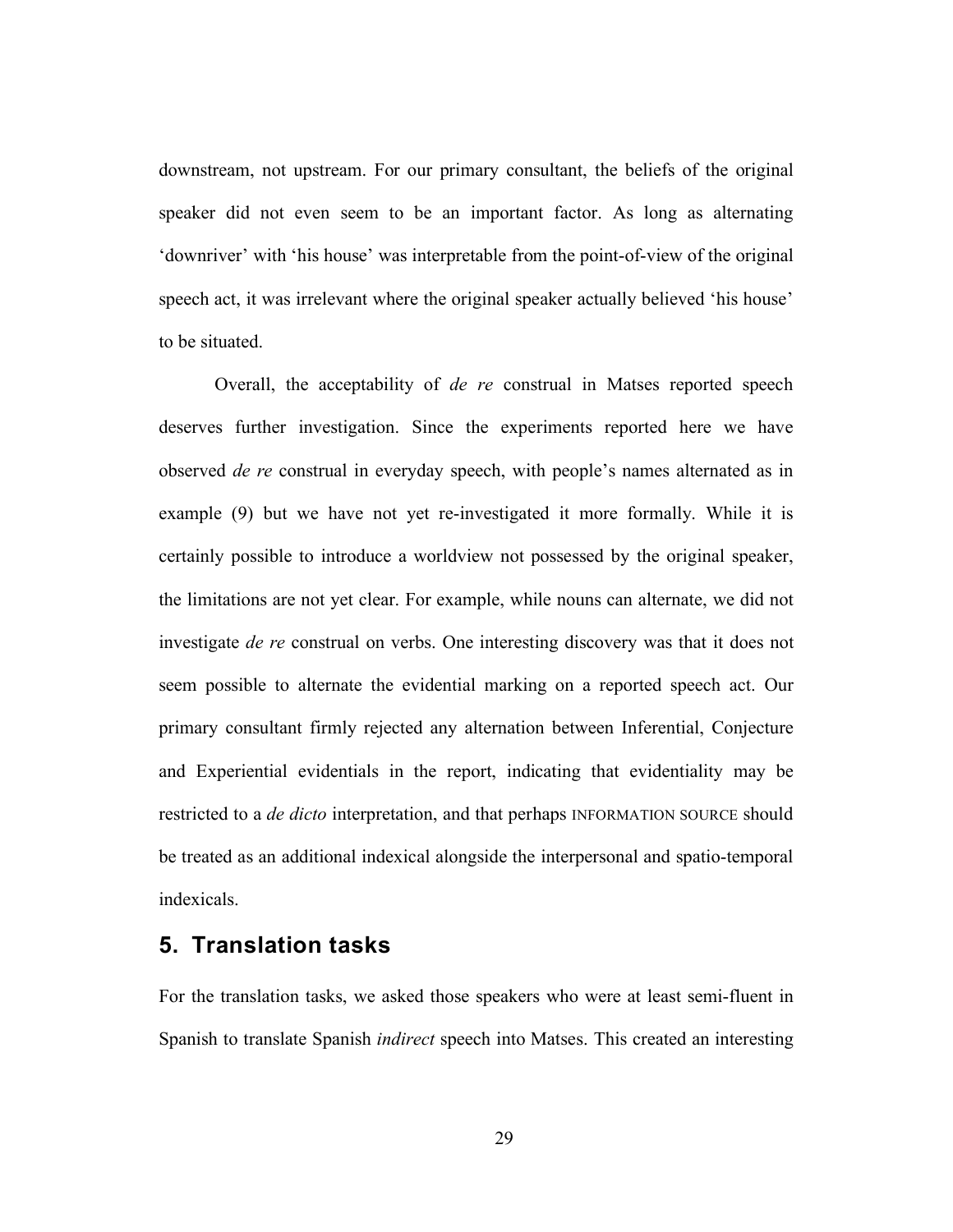scenario, as the Spanish indirect speech allows personal, spatial and temporal indexicals consistent with the reporter (and the matrix clause):

*(45) Dashe dijo ayer que vendrá hoy* Dashe say.PST yesterday that come.FUT.3 today 'Dashe said yesterday that he will come today'

Sentence (45) is one such example. We tested four sentences similar to (45) with each of the nine Spanish speakers we worked with, and three more sentences with extracted elements (see Section 6). Of these, *100%* were translated into Matses reported speech with indexicals consistent with the original speaker. A typical example is (46):

*(46) [badiada!h nid-e-bi] ke-o-!h Dashe U"HË utsi-n* **tomorrow go**-N.PST-**1S** say-PST-3 Dashe other day-TMP '"I will go tomorrow" said Dashe yesterday'

This particular translation, offered by several consultants independently, actually exceeded our hypothesis. While we predicted that the speakers would reconstruct the 3rd Person as the 1st Person, and 'today' as 'tomorrow', we also found that several speakers reconstructed 'come' as 'go', putting themselves in the position of the original speaker and concluding that it was more likely that they used 'go' to speak about a future event in which they were traveling to another place.

This task gives some of the strongest evidence that there isn't some device in Matses for indirect speech that simply hadn't been observed. If there existed such a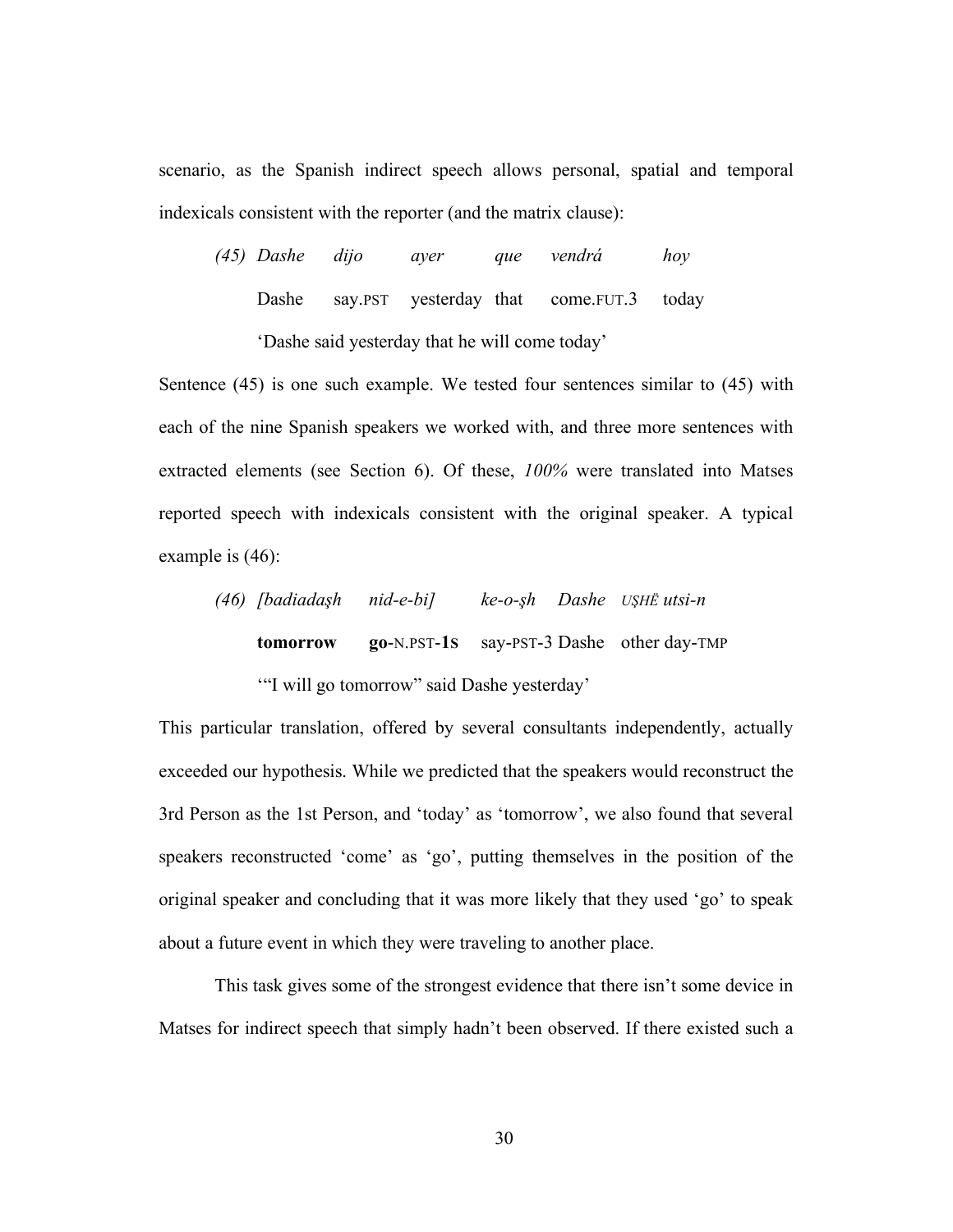strategy, it would have been emergent here. In some cases, we observed the consultants making verbatim translations and then shifting the indexicals when they realized that the meaning had changed. Two of our consultants spent a considerable amount of time trying to include 'today' in the translation, enjoying the task as a word puzzle. They concluded it wasn't possible, unless they added it as a qualifying statement with a non-quotative speech verb:

*(47) [badiada!h nid-e-bi] ke-o-!h Dashe U"HË utsi-n,* **tomorrow go**-N.PST-**1** say-PST-3 Dashe other day- TMP, *nëbe chui-ek* today speak.about-S/A>S:while

'"I will go tomorrow" said Dashe yesterday, speaking of today'

The results from the translation tasks clearly show that many speakers have knowledge of indirect speech and it is not that they had never encountered it or considered it as a strategy for speech reports. However, at the same time that they are exercising their knowledge of indirect speech in Spanish they are rejecting the same treatment of indexicals in Matses. Even one non-Spanish speaker showed awareness of indirect-speech-like indexicals, characterizing a personal indexical alternation that they rejected as 'trying to speak like a non-Amazonian'.<sup>vi</sup> Clearly, the Matses speakers are aware that it is possible, cross-linguistically, to use indexicals consistent with the speech report, but they do not permit them in their own language.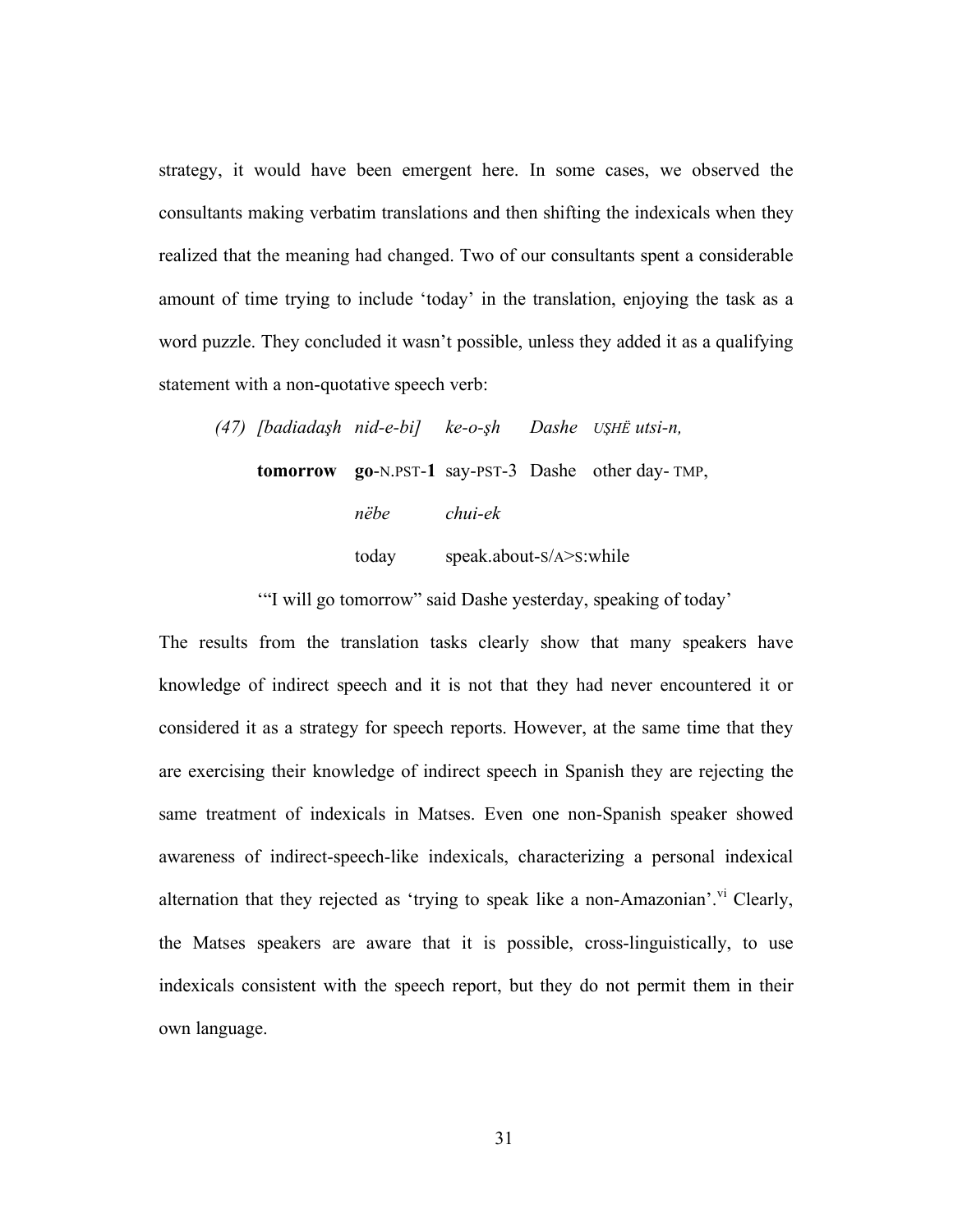# **6. Extraction.**

Perhaps most interesting in terms of non-verbatim quotation, extraction is possible from the quoted speech, as in (48) and (49). We tested extraction as a combination of translation and acceptability, asking Spanish-speaking consultants to translate Spanish sentences with extracted elements and then requesting acceptability judgments about possible extraction configurations.

Extraction was accepted by all speakers, and offered as the preferred form by two:

*(48) [mida padkid senad]i Dashe [ \_\_i kues-o-mbi] ke-o-!h* which type deer Dashe kill-PST-1A say-PST-3 '[which deer-type]i did Dashe say "I killed \_\_i"?'

*Accepted as grammatical - 8/8 speakers*

Note that we cannot analyze the '*mida padkid senad*' as part of the matrix clause with a null Object in the quotation because the quotative verb *ke* is intransitive and Dashe fills the only available argument slot. Further evidence is found by some speakers accepting partial extraction of the noun-phrase, meaning there cannot be a null Object in the quotation either: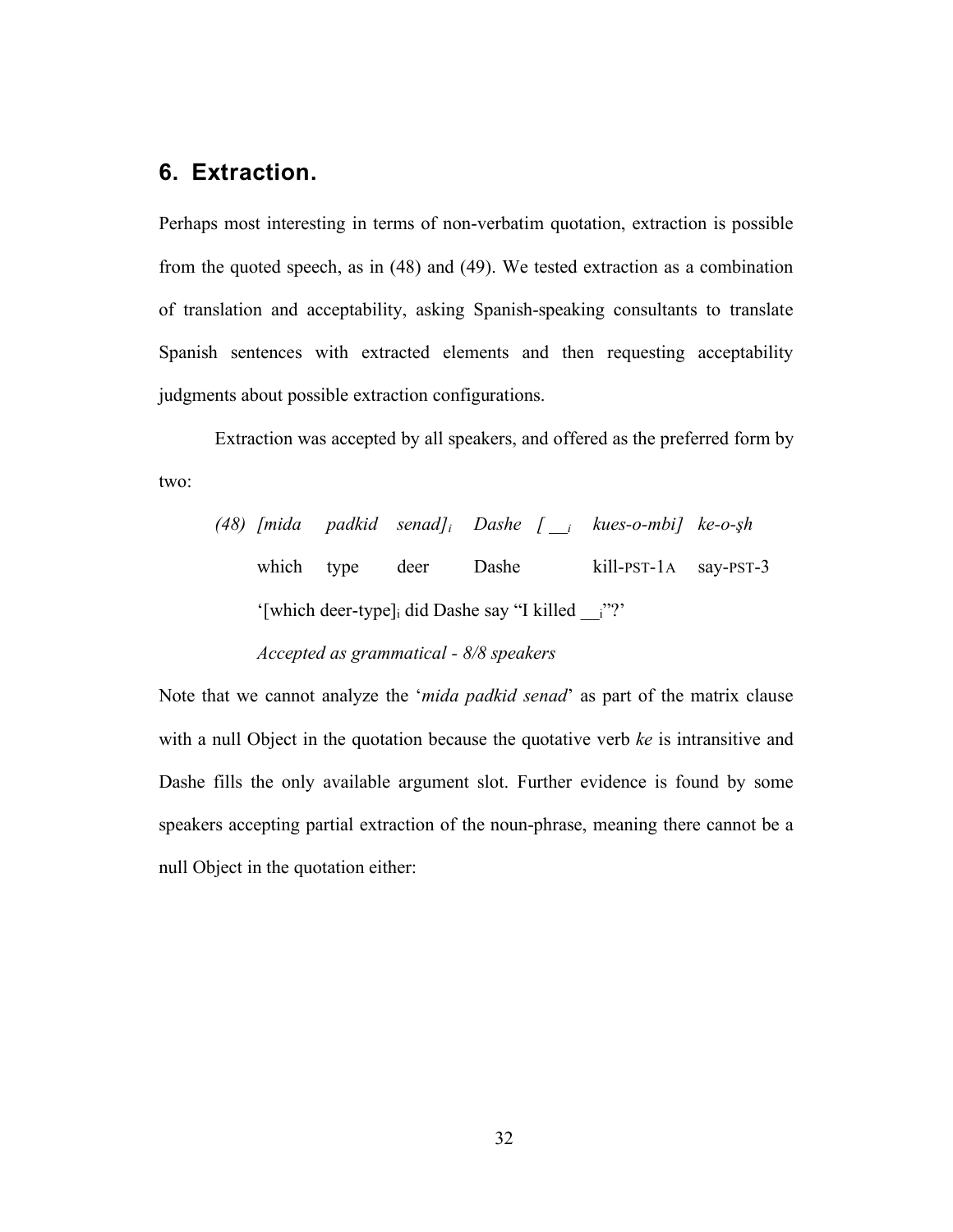*(49) ?[mida padkid]i Dashe [ \_\_i senad kues-o-mbi] ke-o-!h* which type Dashe deer kill-PST-1A say-PST-3 '[which type] did Dashe say "I killed i deer"?' *Accepted as grammatical - 2/6 speakers*

The language allows *in situ* wh- realization, and the most preferred form seems to be *in situ* but fronted, as in (50). Note that in a free-word order language, fronting within the local clause cannot necessarily be interpreted as extraction:

|                                         | (50) [mida padkid senad |                                                                     | kues-o-mbi ] ke-o-şh Dashe  |  |  |
|-----------------------------------------|-------------------------|---------------------------------------------------------------------|-----------------------------|--|--|
|                                         |                         | [mida padkid senad] <sub>i</sub> [ $\mu$ kues-o-mbi ] ke-o-sh Dashe |                             |  |  |
| which type                              |                         | deer                                                                | kill-PST-1A say-PST-3 Dashe |  |  |
| "I killed which deer-type" said Dashe?" |                         |                                                                     |                             |  |  |

'[which deer-type]<sub>i</sub> "I killed i " said Dashe?'

There is no such ambiguity in (48) and (49). By using an explicit sentence-initial Subject and extracting beyond it, we are able to demonstrate that this is extraction to the matrix clause, not the local fronting permitted by free word order.

An unresolved mystery is why extraction is not possible with the only clausal complement-taking verb, *bun* 'want':<sup>vii</sup>

*(51) \*[mida padkid] Dashe [ \_\_ senad kues-te] bun-o-!h* which type Dashe deer kill-INF want-PST-3 'which type of deer did Dashe want to kill?'

Perhaps it is simply because *bun* is not a full complement-taking verb, as it is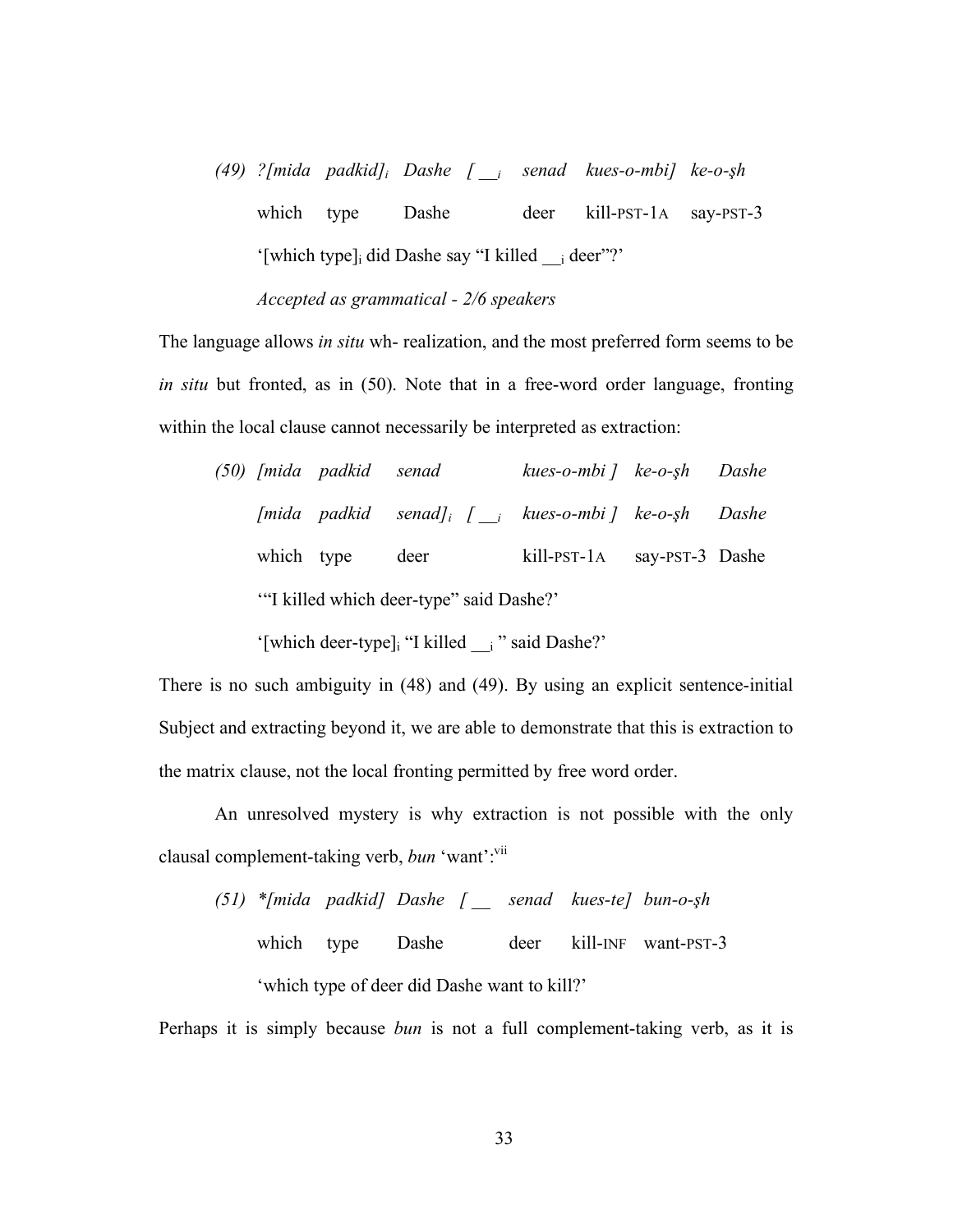restricted to taking infinitive-like complements where the Subject of the complement *must* be the Subject of the matrix clause.

Finally, extraction *only* applies to wh- questions. It is not possible to extract other constituents:

|                                |  | (52) *[senad] Dashe [kues-o-mbi] ke-o-şh |  |  |  |  |
|--------------------------------|--|------------------------------------------|--|--|--|--|
| deer                           |  | Dashe kill-PST-1A say-PST-3              |  |  |  |  |
| 'a deer, Dashe said "I killed" |  |                                          |  |  |  |  |

This is not a complete surprise. Unlike in (50), extraction is not required to resolve any ambiguity, and realizing the matrix Subject sentence-finally allows any element in the reported sentence to be realized in the initial position, which seems to function as a Topic role in Matses, as in many other languages. Therefore, there is little to be gained from permitting more widespread extraction.

The results here support recent findings in languages that do possess an indirect/direct division. For example, extraction is accepted from direct speech by child English-speakers who do not yet possess a "point-of-view operator" that distinguishes the direct/indirect division (Hollebrandse 2007). Extraction is also possible from Navajo 'direct discourse' (Platero 1974, Speas 2000). Navajo reported speech is unlike Matses with respect to morphosyntax and indexicality, as personal, temporal and spatial indexicals in Navajo may alternate to the point-of-view of the reporter<sup>viii</sup> and extraction is permitted of non-wh phrases from reported speech (Platero 1974:215). However, like Matses it also permits *de re* construal and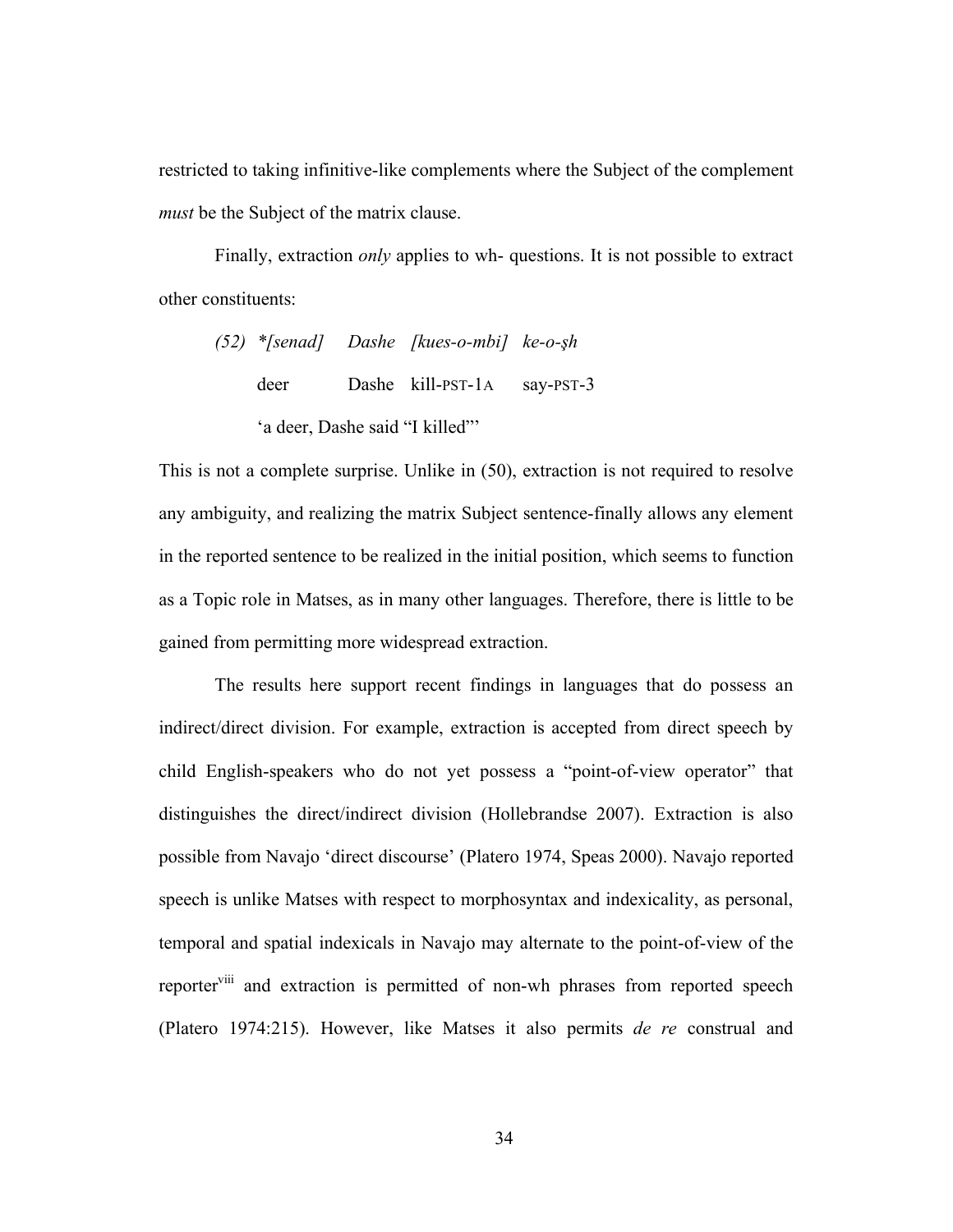extraction from sentences with indexicals interpreted from the point-of-view of the original speaker.

Results like these, to which we add those of Matses, cast doubts on the crosslinguistic reliability of extraction as a diagnostic for the indirect/direct speech division, especially when only one speech type is present. It suggests that restrictions on the potential for extraction might be secondary to the existence of a direct/indirect division.

## **7. Formal Semantic Analysis.**

The semantic description of speech reports was initiated by logicians and philosophers of language such as Tarski (1936) and Quine (1940). While a number of accounts have been offered, all are primarily based on properties of English direct speech. The most prominent work related to this paper is that of Kaplan (1977, 1978, 1989), whose primary goal is to account for the meaning of indexicals. He observes that the semantic character of the first sentence in (53) differs from the second, even if it is also spoken by David Kaplan in Los Angeles on April 21, 1973. While both sentences would be true, only the first in is necessarily so in a sense to be specified:

(53) I am here now.

David Kaplan is in Los Angeles on April 21, 1973.

Kaplan introduces a distinction between the CONTEXT OF UTTERANCE (or CONTEXT OF USE) and CONTEXT OF EVALUATION of a sentence. Indexicals are expressions that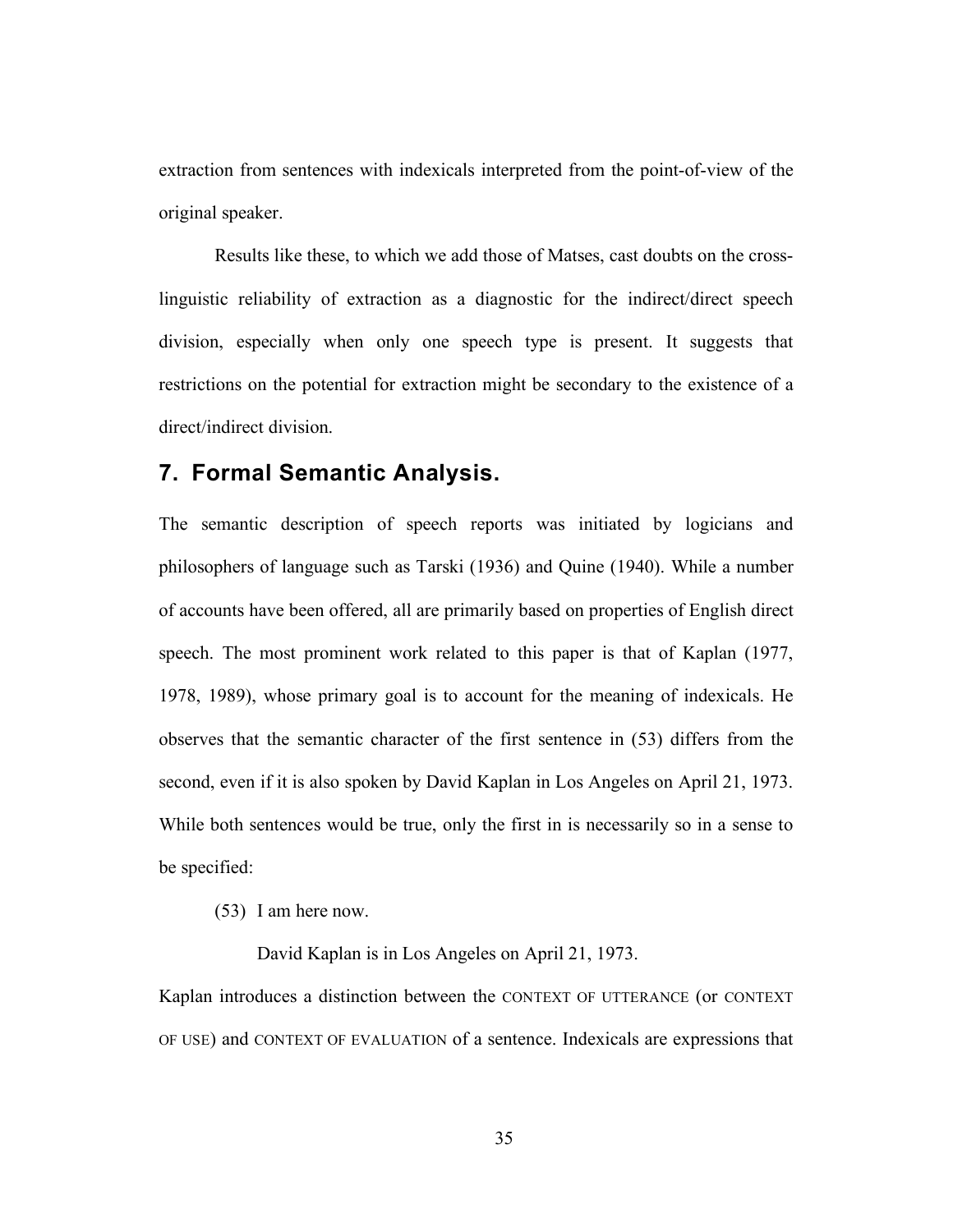depend on the context of utterance, while non-indexical expressions depend only on the context of evaluation. Generally, Kaplan treats sentence meanings as CHARACTERS that map two context arguments to a truth value.

Kaplan observes that the two contexts he proposes behave differently in indirect speech and other propositional attitude reports. This difference in behavior is illustrated by the difference between non-indexical and indexical expressions illustrated in (54). The context of evaluation can change when a sentence is embedded: the non-indexical *two days ago* in (54) is interpreted relative to a context of evaluation where yesterday is the time of evaluation and consequently refers to the day three days before the time of utterance. The context of utterance, however, remains unchanged and therefore *the day before yesterda*y in (54) refers to the day two days before the time of utterance.

(54) John said yesterday that it had rained two days ago.

John said yesterday that it had rained the day before yesterday.

To describe this behavior of English indexicals within his theoretical analysis, Kaplan proposes a constraint on sentence embedding predicates in English, which he calls the *Monster*-Prohibition. The constraint bans predicates that change both the context of evaluation and the context of utterance for the evaluation of the embedded sentence.

Since Kaplan's work, a number of researchers, including a large number of semanticists, have pointed out that indexicals in Aghem (Hyman 1979), Amharic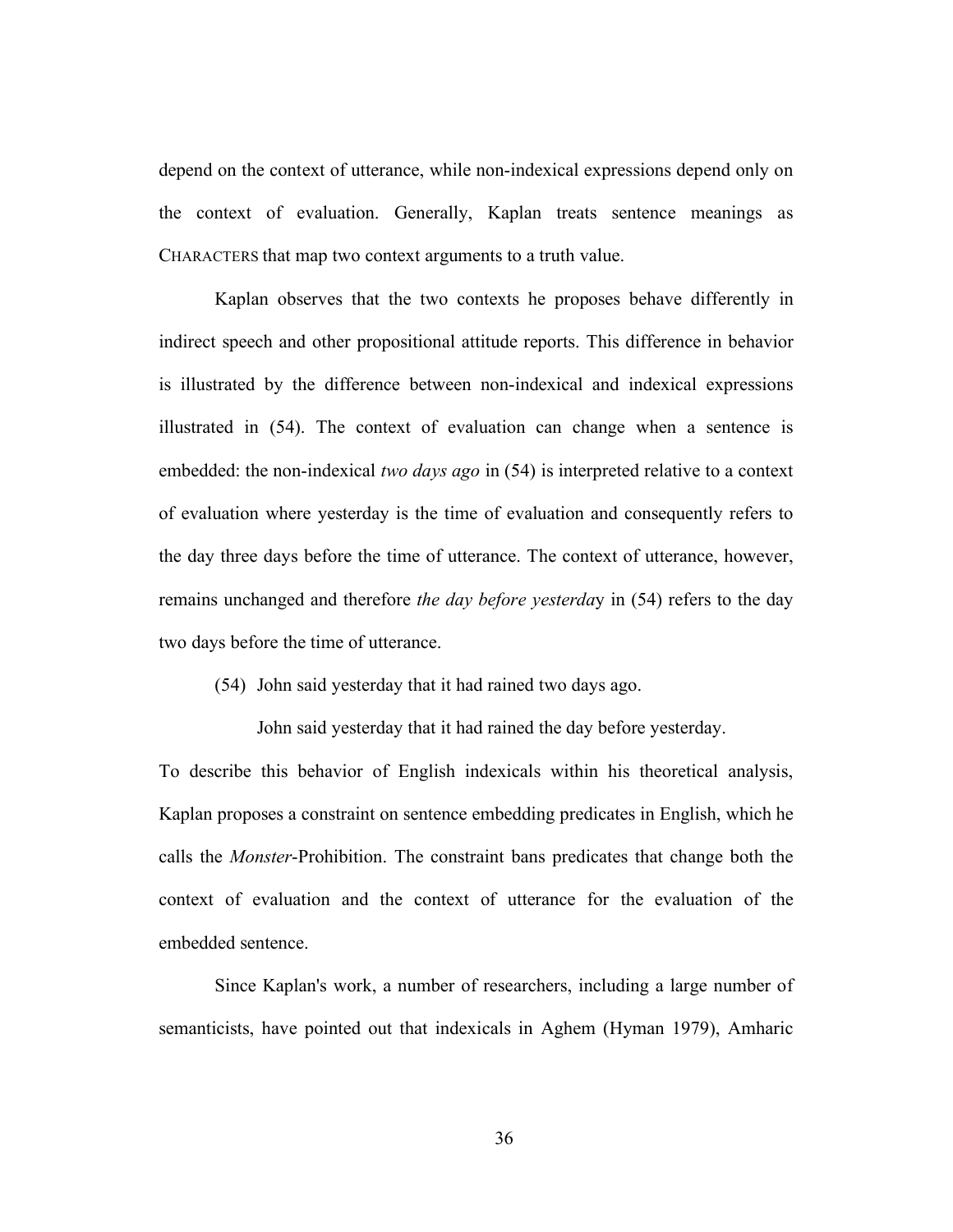(Leslau 1995, Schlenker 1999), ASL (Lillo-Martin 1995), Goemai (Hellwig 2006), Kobon (Davies 1981), Nanti (Michael 2008), Navajo (Schauber 1979, Speas 2000), Nez Perce (Deal 2009), Slave (Rice 1986), and Zazaki (Anand 2006) behave differently from indexicals in English. For the account of such languages, several different theories have been proposed. Schlenker (1999) proposes to essentially maintain Kaplan's account, but to just abandon the assumption that the *Monster*-Prohibition should be a linguistic universal. This account is quite natural since the *Monster*-Prohibition is not a consequence of Kaplan's theory, but rather a further constraint he adds to his theory to account for the properties of English. The Matses facts provide an argument for an account of reported speech along Schlenker's lines as we will see in the following.

Kaplan views contexts as complex, consisting of four components: an individual, a time, a place, and a world component. In the case of the utterance context, the four components provide the values for *I*, *now*, *here*, and *actually* respectively. We suggest the addition of one more component to Kaplan's context, namely 'INFORMATION SOURCE' ('*i*'), as this seems to be a further indexical that must be from the point-of-view of the original speaker in Matses. That is, the reporter cannot change the Evidential marker on a reported verb to indicate their own information source. If the reporter knows reported information from direct experience, but the original speaker knows it only from inference, the reporter must still use an inferential marker in the report. The omission of information source in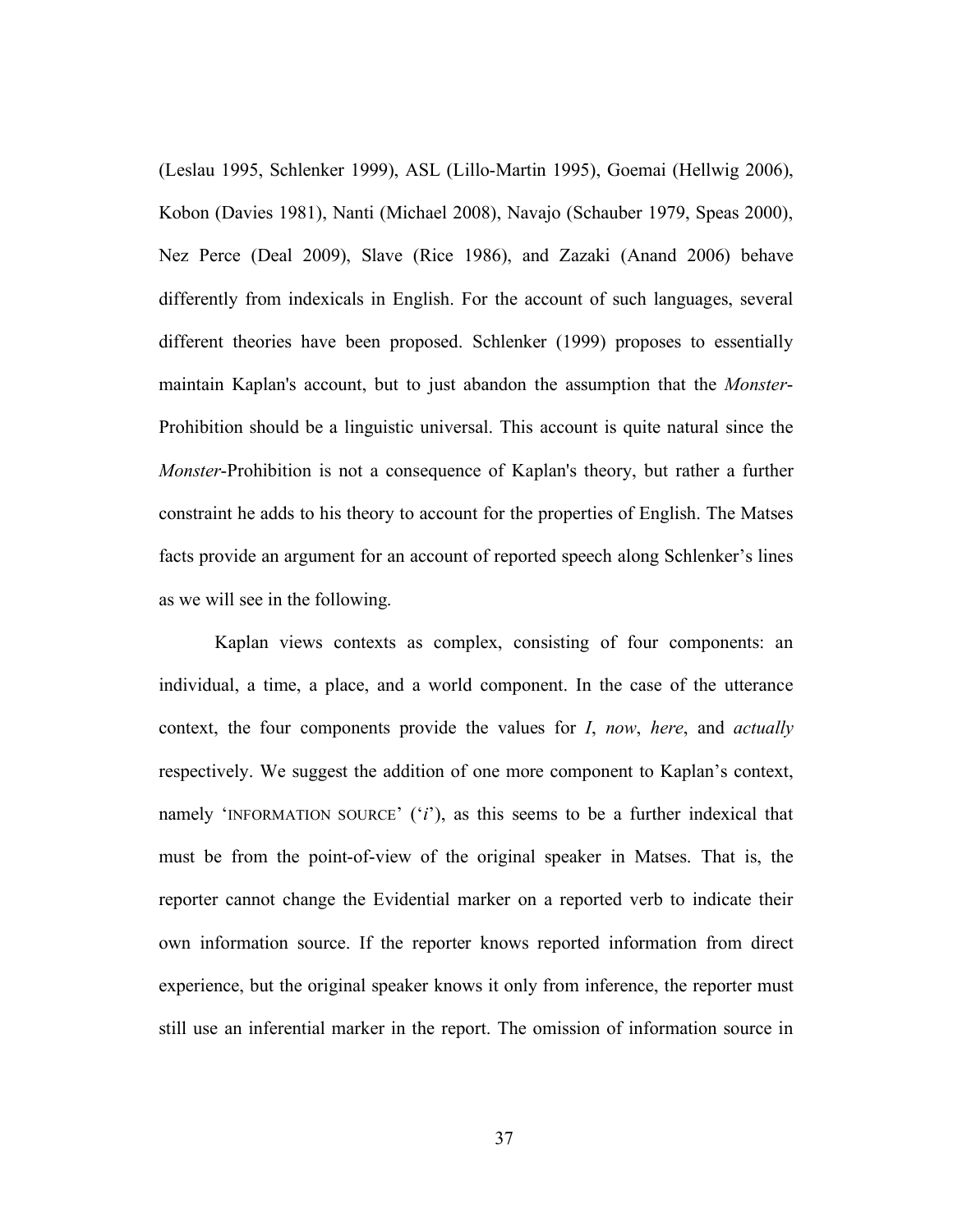Kaplan (and indeed, western philosophy of language more generally), most likely results from the fact that marking information source is not obligatory in English. However, this is no reason to exclude it from a more general account of linguistic context.

Two different versions for the semantics of 'say' are predicted from Kaplan's theory that do not subscribe to the Monster-Prohibition: We call these the pure-indirect version in (55) and the pure-direct version in (56):

- (55) 'x say'<sub>indirect</sub>: applied to a sentence character C in context of utterance U and context of evaluation E, if in any context E' where anything x said in E is true, then C applied to  $(U,E')$  is true.
- (56) 'x say'<sub>pure direct</sub>: applied to a sentence character C in context of utterance U and context of evaluation E, if in any context  $E'$  where anything x said in E is true, then C applied to  $(E', E')$  is true.

 On Kaplan's model then, 30 further semantic versions of *say* arise as possibilities; for each subset of the five components, a version of 'say' that just shifts the components in this subset is a logical possibility.

We propose that Matses 'say', is captured by the version that maintains all components of the context of the utterance, except (optionally) the world component: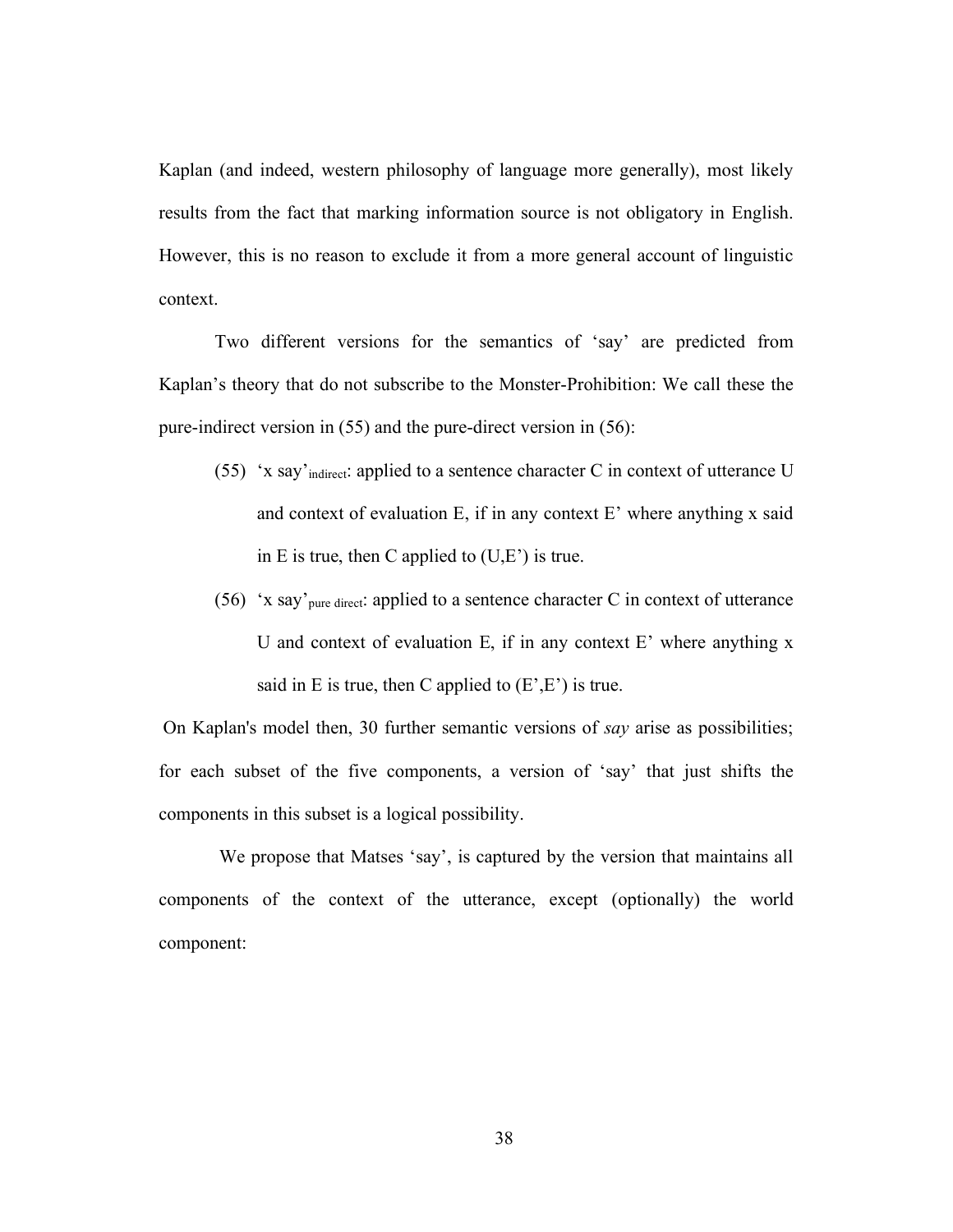(57) 'x say'<sub>Matses</sub>: applied to a sentence character C in context of utterance U  $= \langle x_U, t_U, p_U, i_U, w_U \rangle$  and context of evaluation  $E = \langle x_E, t_E, p_E, i_E, w_E \rangle$ , if in any context  $E' = \langle x_E, t_E, p_E, i_E, w_E \rangle$  where anything x said in E is true, then C applied to ( $\langle x_E, t_E, p_E, i_E, w_{E' \cup V} \rangle$  is true.

This predicts the behavior of Matses speech reports:

NON-VERBATIM SPEECH REPORTS. While it is obligatory that the reporter adopt the perspective of the original speaker, and thus shift all the components of context other than the world component, (57) makes no requirement that the indexicals are expressed with the same forms as the original speech act. Additionally, as the world component of context may be grounded in the context of the utterance, the reporter is free to blend in information about worlds not present in the original speech act (within pragmatic limits, of course), and thus alternate the words and/or configuration to produce a non-verbatim report.

DE RE CONSTRUAL. This naturally falls out from the ability to ground the world component in the context of the utterance (Percus and Sauerland 2003). In any speech report where  $w_E \neq w_U$ , that is, where the world component of the utterance is not commensurate with the world component of the evaluation, we have, by definition, *de re* construal.

While abandoning the *Monster*-Prohibition is a modification of Kaplan's theory, it does not allow an arbitrary use of indexicals. In any language, they must still be understood as either relative to the context of utterance or the context of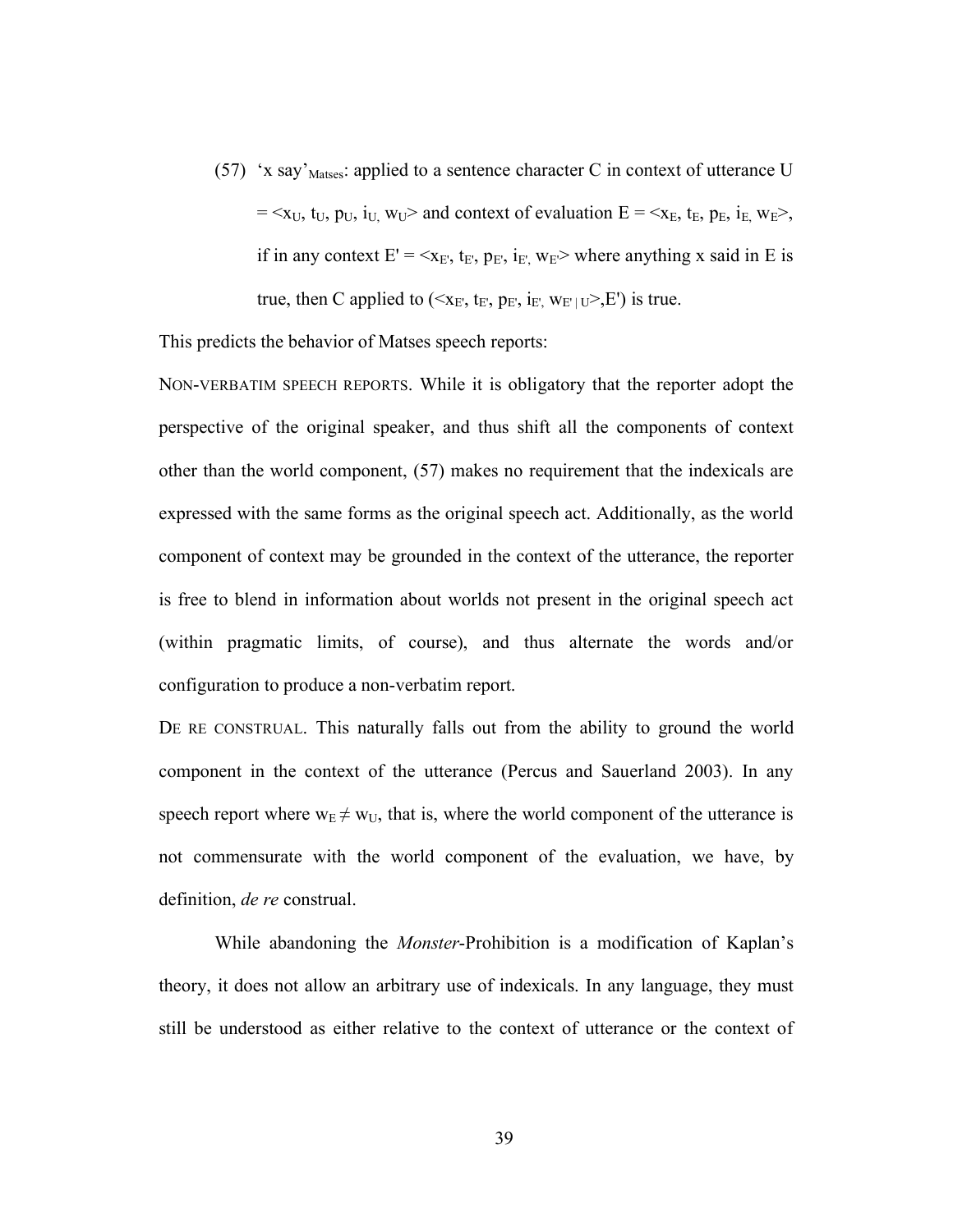evaluation. That is, relative to the original speaker, or relative to the reporter. In Matses, they must be relative to the original speaker. For example, recall that when accepting the alternation in (40) one consultant said that they might alternate *inchishchued*, 'brycon' (a trout-like fish) with *nuëkkid* 'fish', when reporting to his son who was too young to know what *inchishchued* meant. While they cannot anchor the indexicals in the context of the report (as would be typical of indirect speech), they can anchor the choice of lexical items in the report. Further to this, they might choose to anchor the choice of lexical items from the point-of-view of the listener. Suppose, in the same example that the listener (the son) had his own word for fish, as any child might. The reporter is free in Matses, and probably any language with indirect speech, to consciously choose the lexical item that they know to be part of the listener's vocabulary, but not that of the original speaker.

Within pragmatic limits, therefore, the reporter is free to alternate nonindexical lexical items in the report from the vocabulary of any person they like. This is simply not the case with indexicals. While we abandon Kaplan's *Monster*-Prohibition, we are still maintaining the constraint that the indexicals in the reported speech of any language are interpretable from the point-of-view of the reporter or the original speaker.

### 8. **Perspective Persistence.**

Having demonstrated that Matses reported speech requires strict perspective persistence and discussed its formal semantic properties, we now turn to the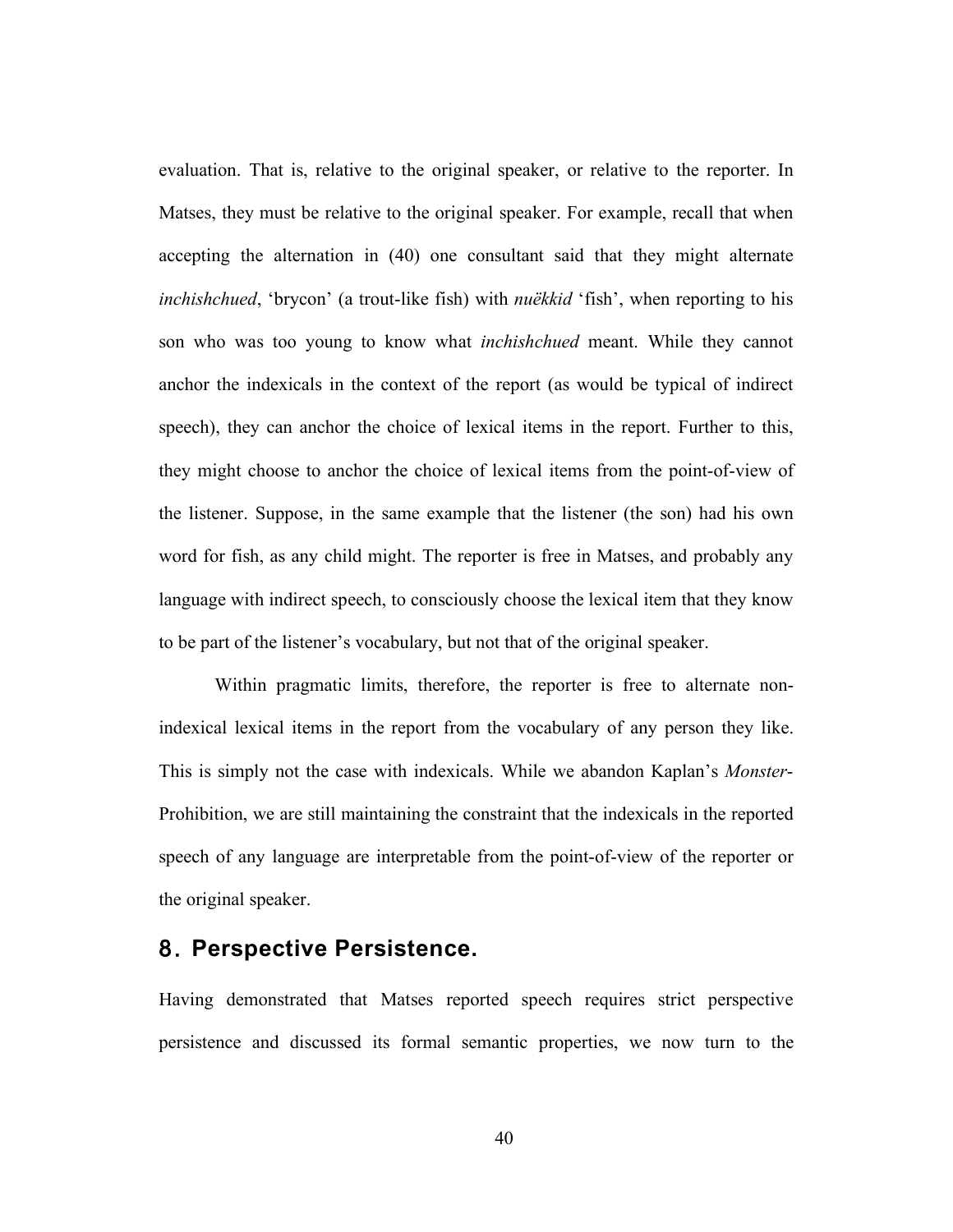language as a whole and propose that perspective persistence extends to all secondhand knowledge, adding past tense inferential evidentiality to reported speech.

Past tense inferential evidentials encode both the period of time since the inference was made, and the period of time between the inferred event and the inference. For example, suppose that a person discovers a recently built hut, and by the style of the building infers that it is an Amazonian hut, but not a Matses one. To encode that this hut was recently built at the time they discovered it, they would use the Recent Past Inferential marker, *-ak*. If they are telling someone about discovering this hut a few years later, they would also use the Distant Past Experiential marker, *-onda*, to encode the time between when they made the inference and the recounting of the discovery:

*(58) mayu-n bëste-wa-ak-onda-!h* non.Matses-ERGix hut-make-**REC.PST.INF-DIST.PST.EXP**-3 'non-Matses hut-made'

(a recently made hut was discovered by the person a long time ago) Given the complementary scenario, where the same hut was recently discovered and it was obvious that the hut was built many years previously, then the reporter would use the Distant Past Inferential marker *-nëdak*, and the Recent Past Experiential marker, *-o* when recounting the discovery: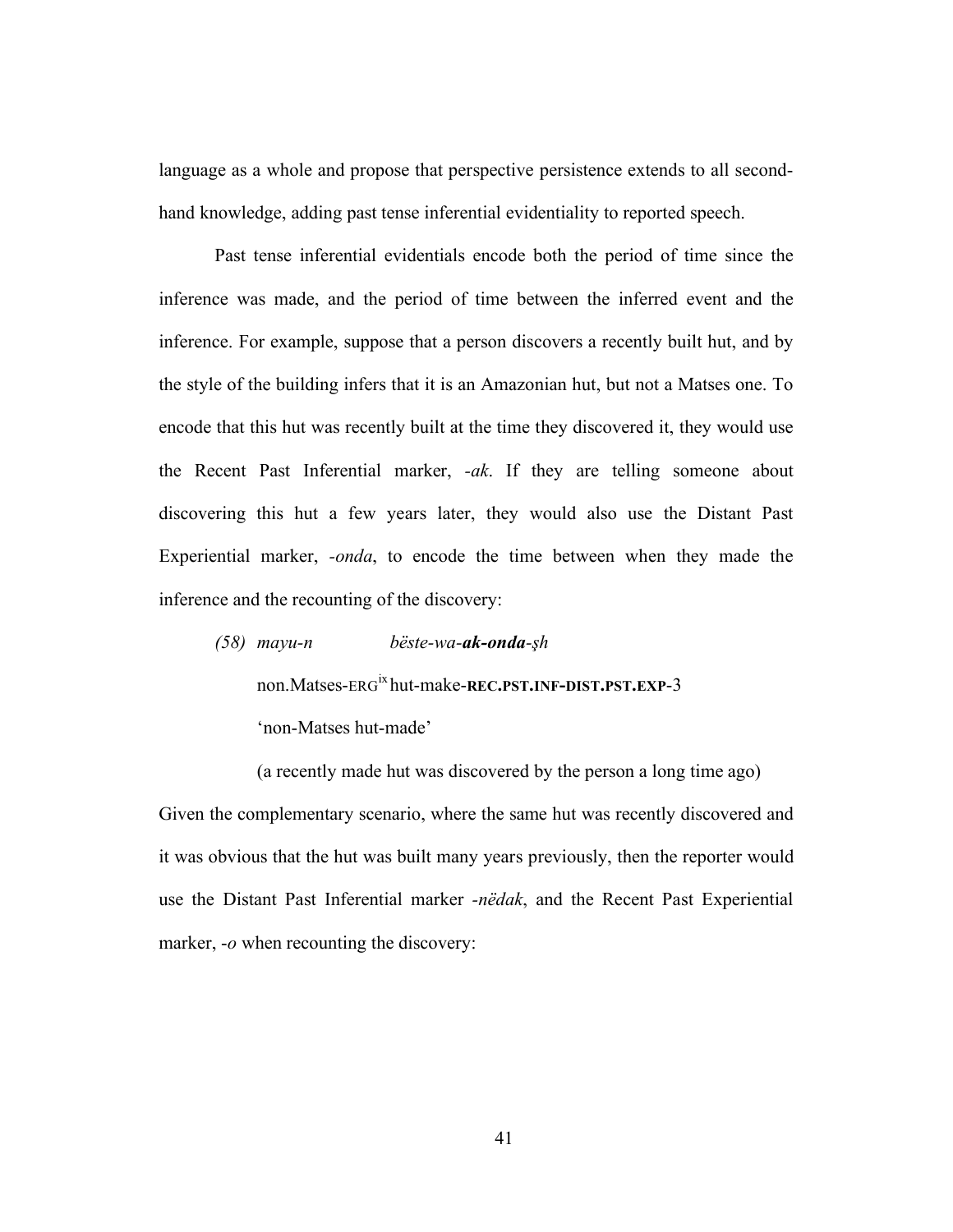# *(59) mayu-n bëste-wa-nëdak-o-!h* non.Matses-ERG hut-make-**DIST.PST.INF-REC.PST.EXP**-3 'non-Matses hut-made'

(an old hut was discovered by the person a short time ago)

Evans (2009) devotes considerable attention to the uniqueness of double-tense:

The astounding thing about Matses is that it can locate both the reported event and the weighing up of the evidence separately in time ... if Matses did not exist, some philosopher of language would have had to invent it ... but the point is that, to my knowledge, no linguist or philosopher HAD actually postulated such a system. (Evans 2009:75-6)

This is essentially correct. While philosophers of language have discussed constructions that encode both an event and the weighing up of evidence, the two have always corresponded with syntactic embedding, as with reported speech in Matses and Kaplan's examples in Section 7. The double-tense system that achieves this through suffix-stacking seems to be unique to Matses.<sup>x</sup> Our proposal is that both the double-tense system and the reported speech system are, in fact, two morphosyntactic manifestations of the one underlying semantic constraint. This constraint requires that events and their detection are both explicitly encoded for any event where the detection is not coincident with the event itself.

Sentences (58)-(59), reproduced from Fleck (2007), bear a striking similarity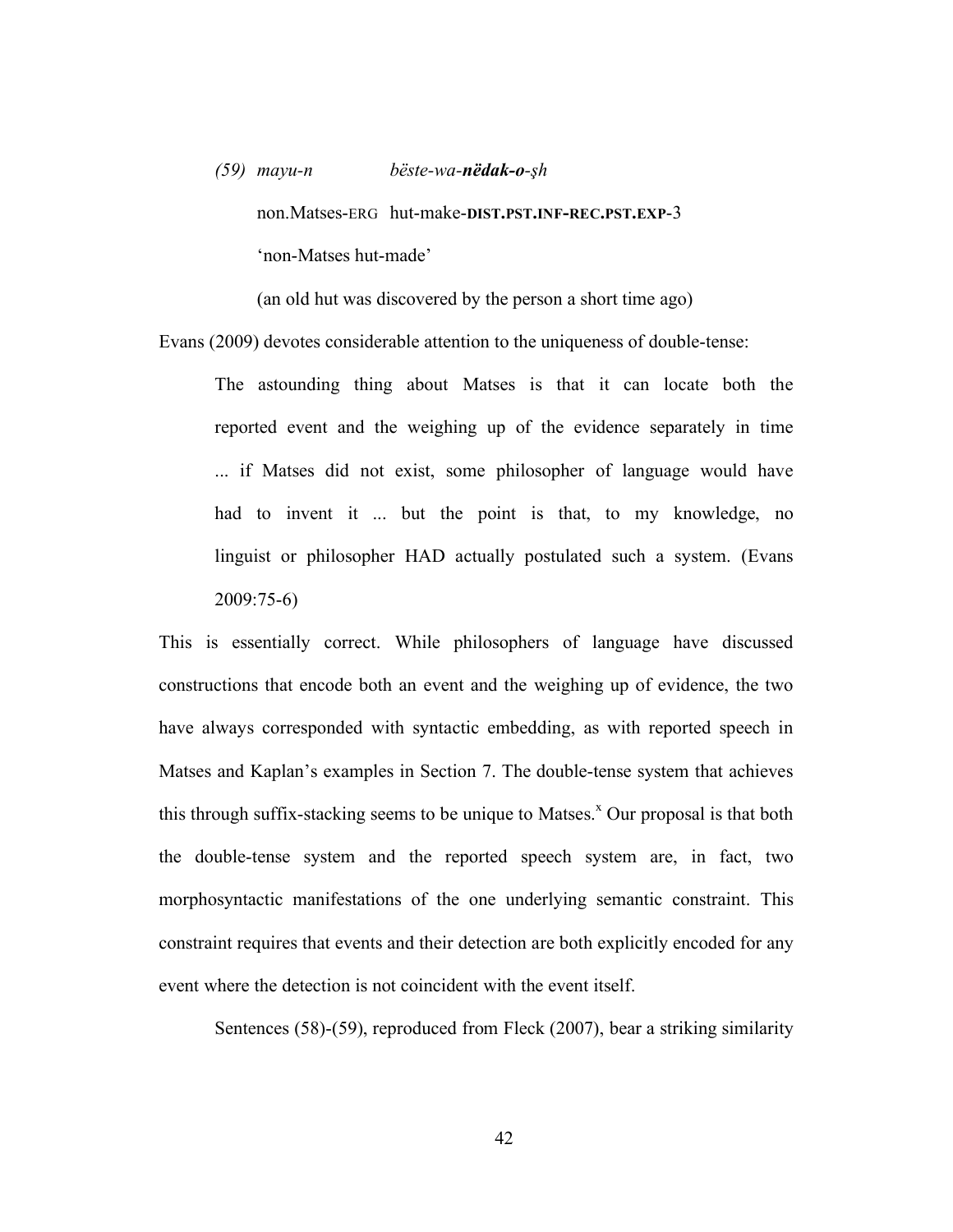to reported speech in that both tenses must be evaluated to determine the exact point in time that the reported event occurred. Information that is gained through inference encodes the time of the inference relative to the time of the report, and in turn the time of the inferred event. Similarly, information that is gained through reported discourse encodes the time of the speech act, and in turn the time of the reported event. In short, they both maintain perspective persistence.

Unlike reported speech, which can contain any indexical, the evidential system only encodes tense. The second inferential marker may only be dropped if reporting the event at the time of the inference (Fleck 2007). In (58), when the person immediately discovered the hut they could have stated *bëste-wa-ak-Ø* ('I infer that someone recently made hut') which is then interpreted as a current inference. This is not a violation of perspective persistence, as the inference is concurrent with the report and so there are not multiple points-of-view to encode. The double-tense system does not apply to Experiential and Conjecture evidentials for the same reason. The point of detection is always concurrent with the event for Experiential evidentiality as the event is observed directly, and so there is no requirement to encode the two separately. Similarly, there is no point of detection for Conjecture evidentiality (nothing has been detected or an Inferential evidential would be used) and so the conjecture remains current until evidence is found, at which time a different evidential strategy will be used.

Perspective persistence is a property of (verbatim) direct speech in any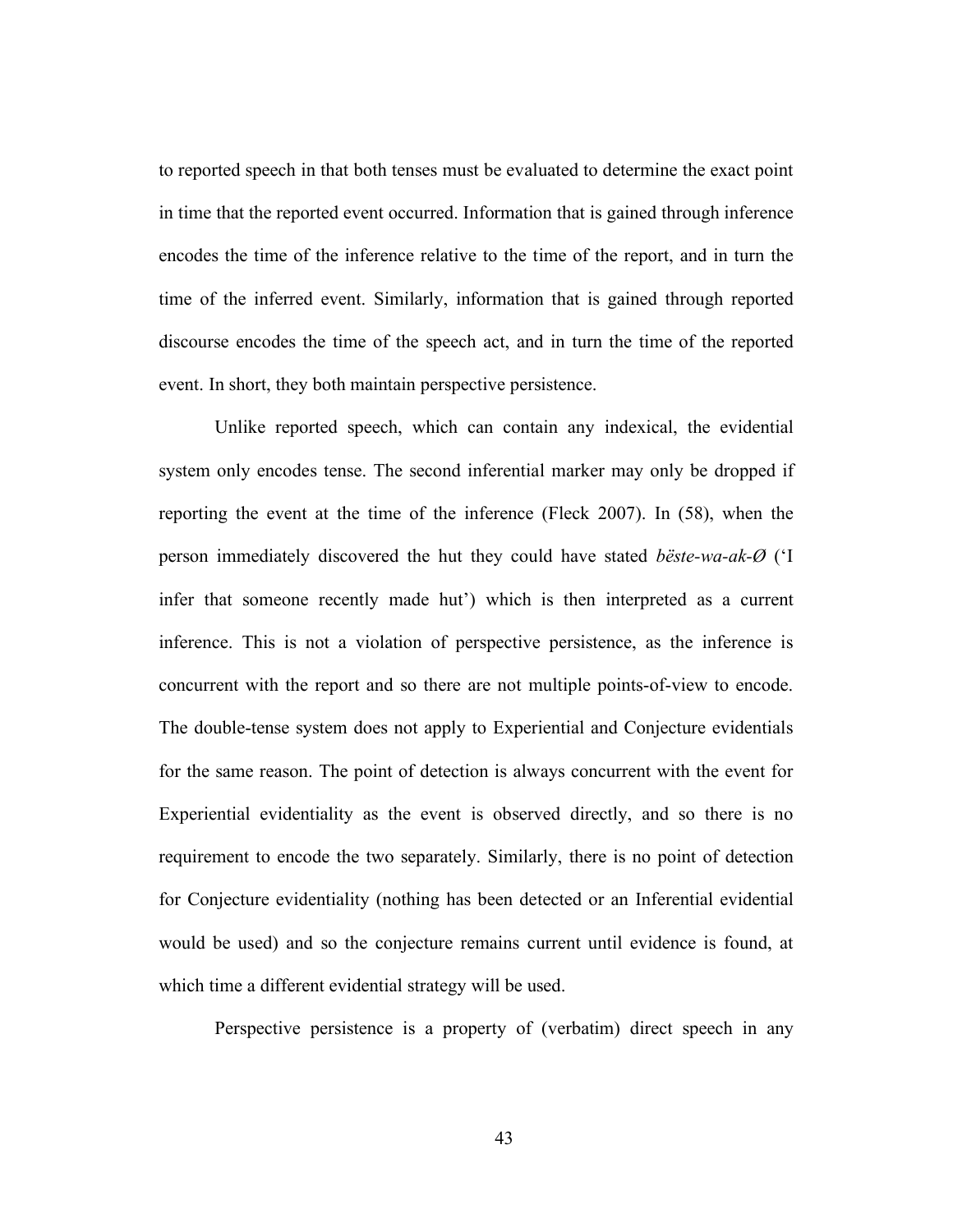language, as any indexicals that occur in the original speech act will be maintained in the report. Some researchers have proposed that evidentiality is an areal feature in Amazonia (Aikhenvald & Dixon 1998), and in particular the Panoan family (Valenzuela 2003a), and so perhaps perspective persistence already existed in the language as the result of sociolinguistic constraints requiring the reporter to encode the original speaker's point-of-view in a speech report. If so, then we propose that the perspective persistence in the reported speech system provided a template for the double-tense system for Inferential evidentiality marking at the time that the Matses language acquired an evidential system. Just as the reported speech system respected perspective persistence for past reported events, the evidential system came to obey perspective persistence for past inferred events.

## **9. The (Mythical/Historical) Narrative Past.**

There is one construction in Matses that, at first glance, resembles indirect reported speech. The Narrative Past is a very specialized construction with *pa-ak-ka-denne-k*  following the reported verb. It consists of the Comment suffix  $-pa$ <sup>xi</sup> Narrative Past tense marker *-ak*, the transitive quotative/reportative *(-)ka*, the Remote Past Experiential marker *-denne*, and the 3rd Person indicative *-k*. Only *-pa* is optional. There are two linguistic interpretations for this construction in the literature, although both with the same meaning: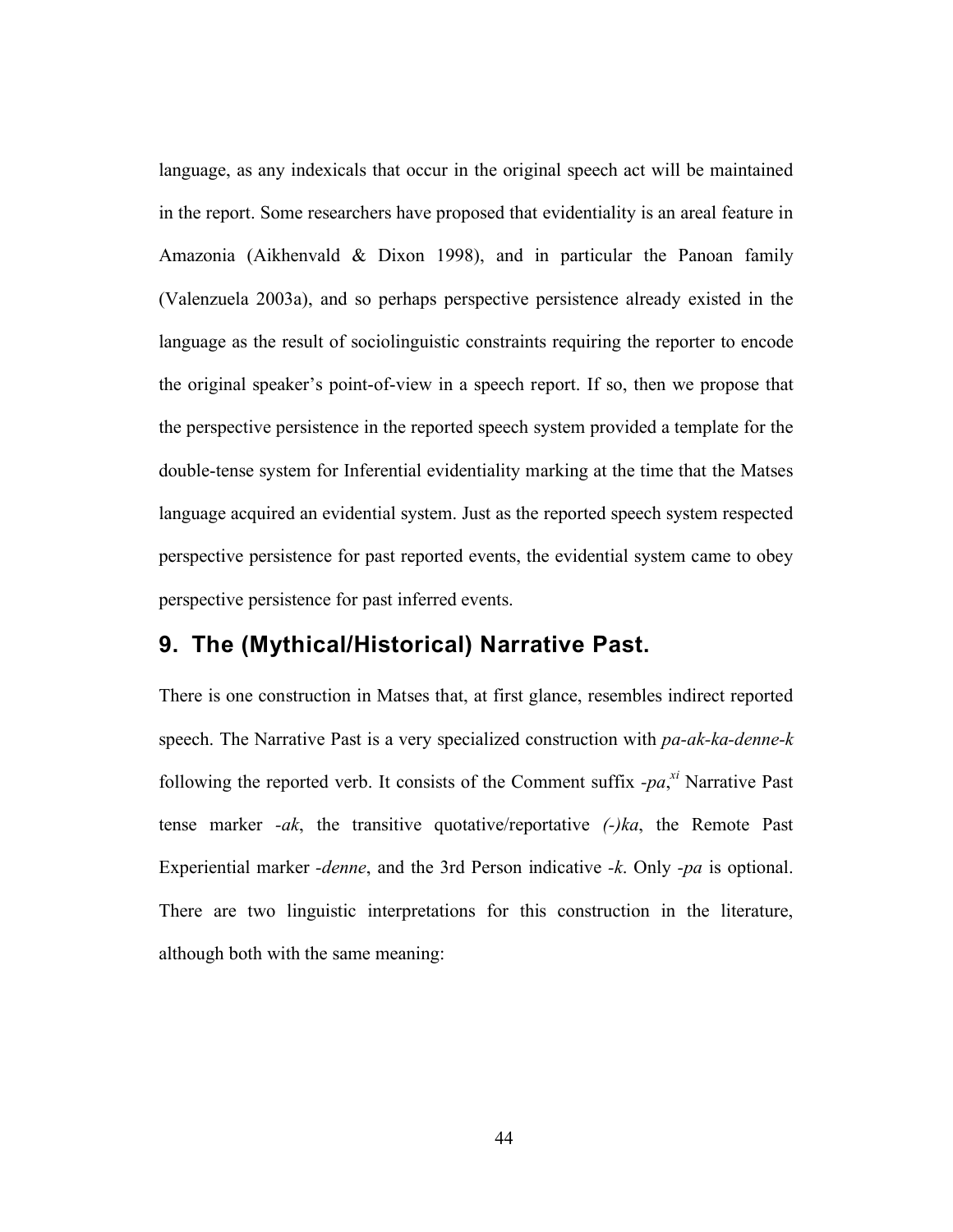- *(60) Matses-n kunta bed-pa-ak ka-denne-k* Matses-ERG GEN.1.mother grab-NAR-PST tell-REM.PST-3 'the Matses kidnapped my mother, it has been told'
- *(61) Matses-n kunta bed-pa-ak-ka-denne-k* Matses-ERG GEN.1.mother grab-NAR-PST-REP-REM.PST-3 'the Matses kidnapped my mother, (it has been told / say the ancestors)'

Example (60), reproduced from Fleck (2003, 2007) and included in our experiments (see Figure 1) is interpreted with the 1st Person Genitive referring to the reporter's mother. In earlier work, Kneeland (1996) treats the verb as inflected with *-ak-kadenne-k*. Example (61) is the interpretation of (60) following Kneeland's analysis. Like Kneeland, Fleck does not analyze this construction as containing syntactic embedding, but analyzes *ka-denne-k* as obligatorily following the verb. The distinction comes down to whether or not we interpret *ka* as a lone verb, the second part of a compound, or as part of a Hearsay marker in the Narrative Past. We lean towards one of the latter two interpretations but unlike Kneeland we make no claims about whether *ka* is an inflection, an incorporated verb, or the second part of a compound. We use REP as a gloss here to simply indicate that *ka* functions as part of a Hearsay construction, without making any claims about its precise grammatical role in *-ak-ka-denne-k*.

While no past researchers have analyzed the 'reported' information in the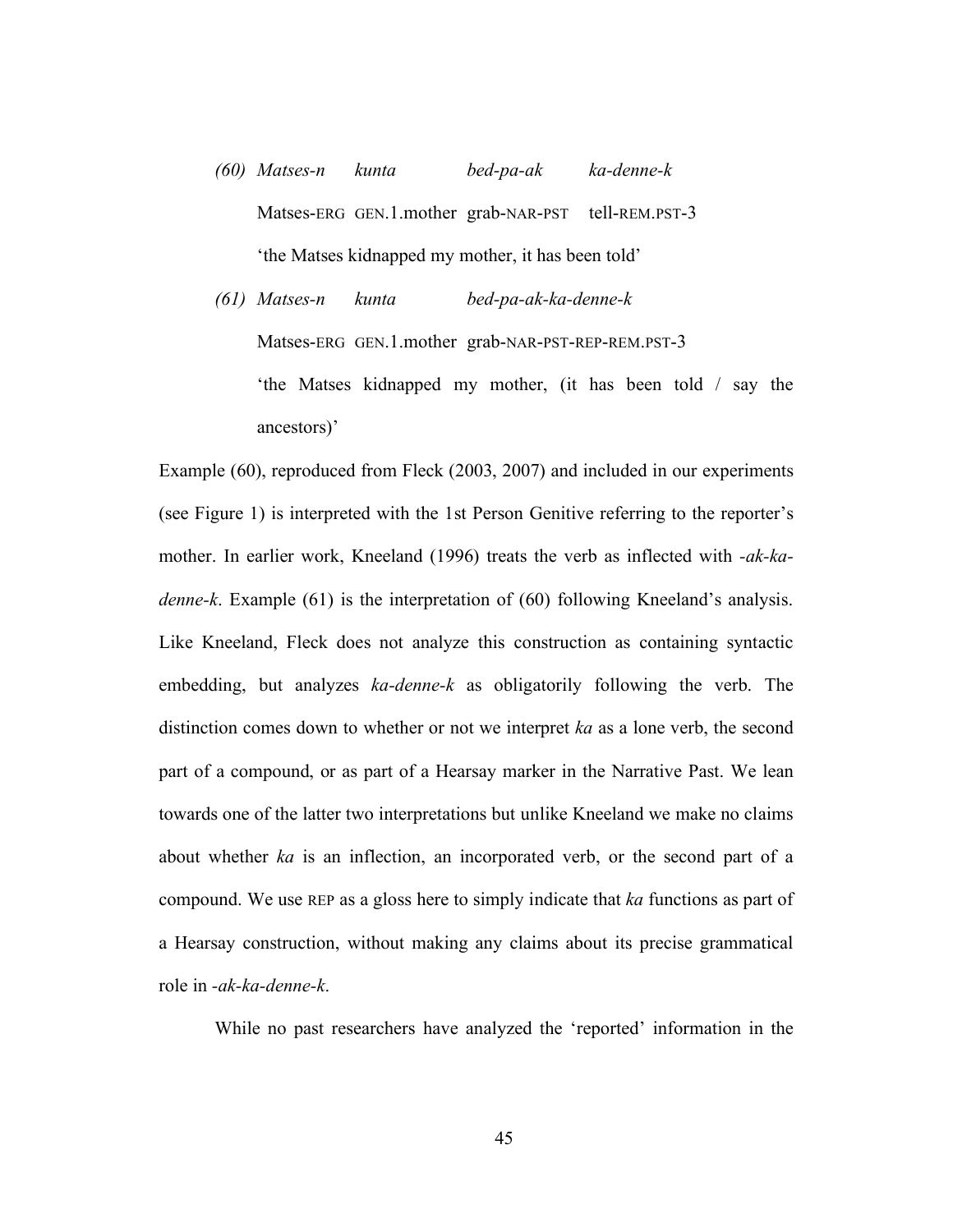Narrative Past as a clausal complement of *ka-denne-k*, the similarity to indirect speech had also gone unnoticed until the research reported herein, so we investigated it thoroughly to ensure that it was not a (very specialized) case of indirect speech. Ultimately, the Narrative Past has no direct impact on our analysis of the reported speech constructions presented prior to this section. However, within a narrative register it is used as a form of free indirect speech that can act with a Reportative function, so it fits into our broader analysis of the relationship between the reported speech and evidential systems.

The key evidence that this is a specialized construction and not a separate speech report strategy is that no element of *-ak-ka-denne-k* may be substituted with another morpheme in the paradigm and no overt Subject is permitted:

*(62) \*Matses-n kunta bed-pa-!h-ke-onda-!h Dashe* Matses-ERG GEN.1.mother grab-NAR-**PST-say**-**DIST.PST-3 Dashe** 'the Matses kidnapped my mother, Dashe told'

The Narrative Past permits only *one* of more than *one hundred* possible tense/evidential/quotative combinations. To change any one renders the sentence ungrammatical. It is not, therefore, an alternate means available for reporting any speech act, but a restricted and possibly fossilized form used only in a narrative register.

It is also unusual for the transitive *ka* to not take any overt arguments. To explicitly name the source of the information, a further quotative is required: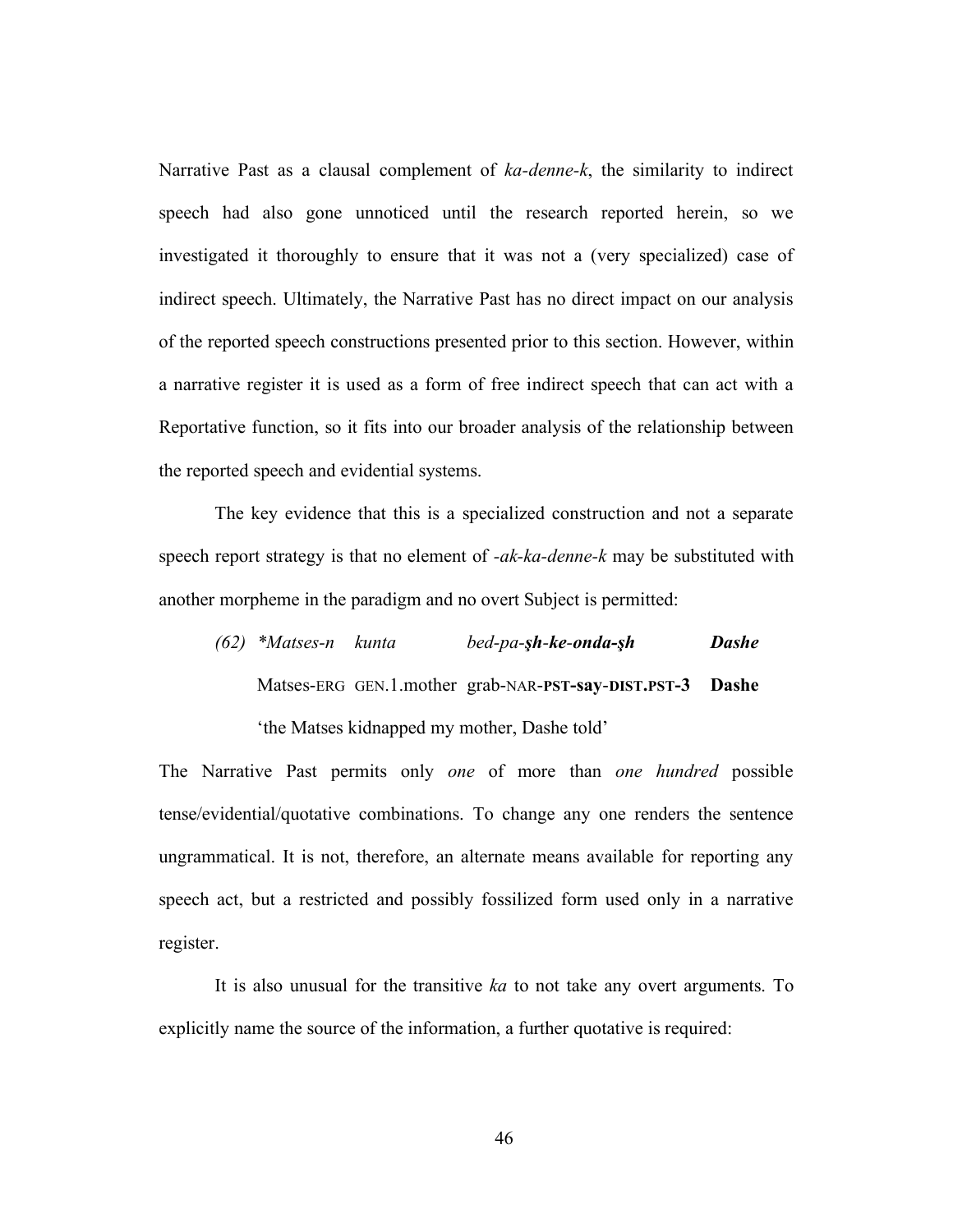*(63) [Matses-n kunta bed-pa-ak-ka-denne-k]* [Matses-ERG GEN.1.mother grab-NAR-PST-REP-REM.PST-3] *ke-o-!h Dashe* say-PST-3 Dashe

'"the Matses kidnapped my mother, it has been told" said Dashe'

The sentence will also obey perspective persistence in these cases, with 'my mother' understood as the mother of the original speaker (Dashe), not the reporter. The same is true when a particular character in a myth or a historical narrative is quoted within a sentence qualified by -*pa-ak-ka-denne-k*:

|          | (64) [mibi-şhë matses-wa-şhun] | ke-pa-ak-ka-denne-k       |
|----------|--------------------------------|---------------------------|
| $2 - AI$ | person-VZ-DES                  | say-NAR-PST-REP-REM.PST.3 |

'"I wish someone would turn you into a person" they said, it has been told' In (64), reproduced from Fleck (2003), *mibi* is understood, unambiguously, as the 2nd Person relative to the innermost speaker - the person within the narrative. Although it is within the Narrative Past, the fact it is further embedded within a standard quotative *ke* ensures that it maintains perspective persistence. Sentences like (64) are common for encoding actual speech acts within narratives. Clearly, then, the presence of the Narrative Past does not override the perspective persistence maintained by any quotatives.

We also confirmed the non-embedded analysis of Fleck and Kneeland: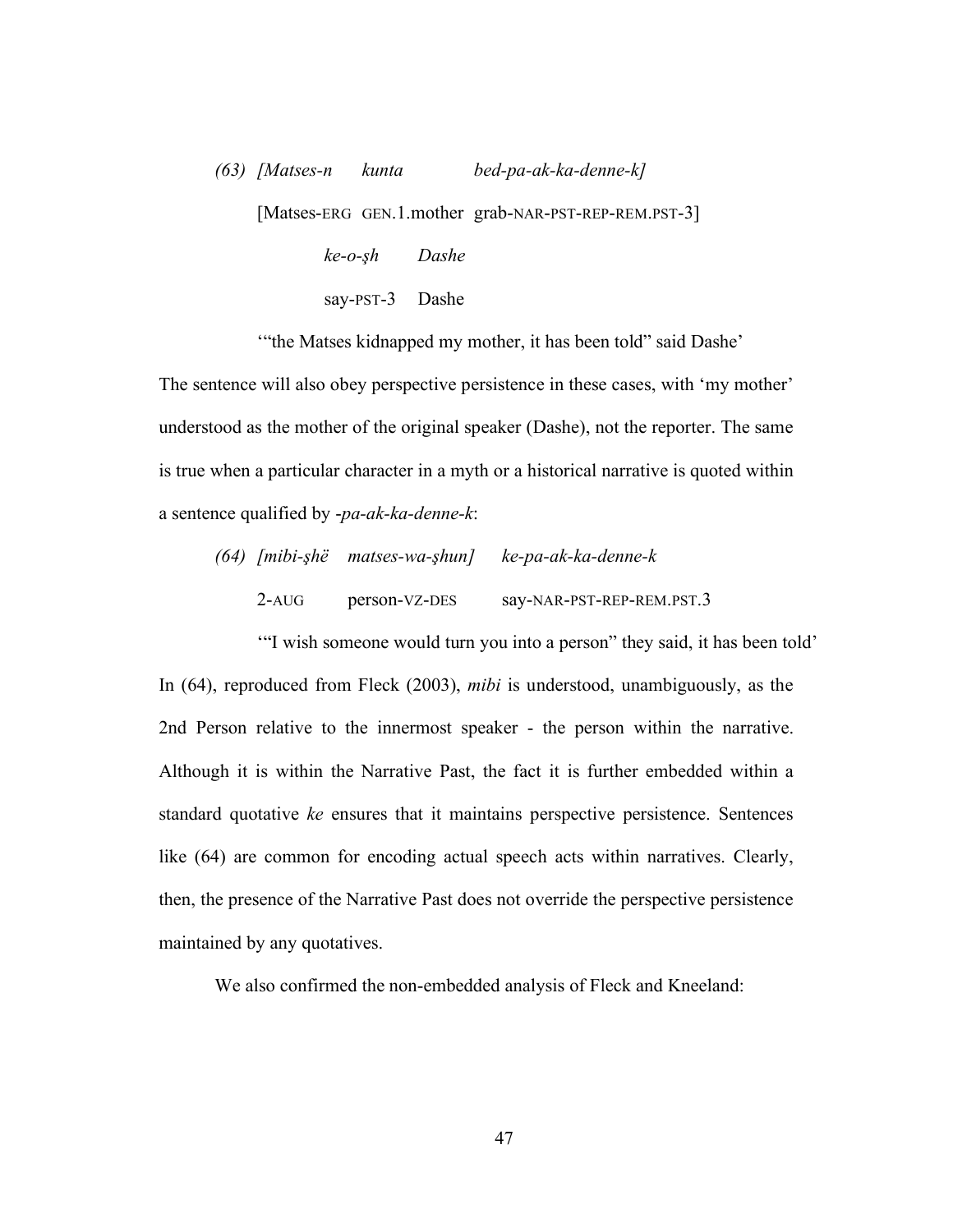## *(65) Matses-n bed-pa-ak-ka-denne-k kunta* Matses-ERG grab-NAR-PST-REP-REM.PST-3 GEN.1.mother 'the Matses kidnapped my mother, it has been told'

Example  $(65)$  is a variant of  $(60)/(61)$  with the same linguistic meaning that was produced spontaneously and independently by two different consultants. While it is not uncommon for part of the reported speech to be realized after the quotative, this is the only instance we observed where a core argument of the verb was realized after what was potentially a quotative. All other instances tend to split the quotation at clausal boundaries or between core arguments and adjuncts:

*(66) [tsutsi ne-e, chui mimbi-ba] ke-onda-!h, [tsutsi ne-e]* who be-N.PST tell 2.ERG-first say-DIST.PST-3 who be-N.PST '"who are you? you tell first!", they said, "who are you?"'

We would therefore need to analyze (65) as right-extraction of the Object *kunta* beyond the matrix verb. However, as shown in Section 6, Matses grammar permits only *wh-* extraction, and only when fronting. Example (65) should, therefore, be ungrammatical, and not a spontaneously produced variant of  $(60)/(61)$ . By the nonembedded analysis, the sentence is simply the SVO variant permitted by free word order; a grammatical and common construction.

This analysis would then explain the absence of explicit arguments for *ka*. They are missing because *ka* is not functioning as verb, but purely as an evidential, and the only arguments that need to be present are those required by the lone verb.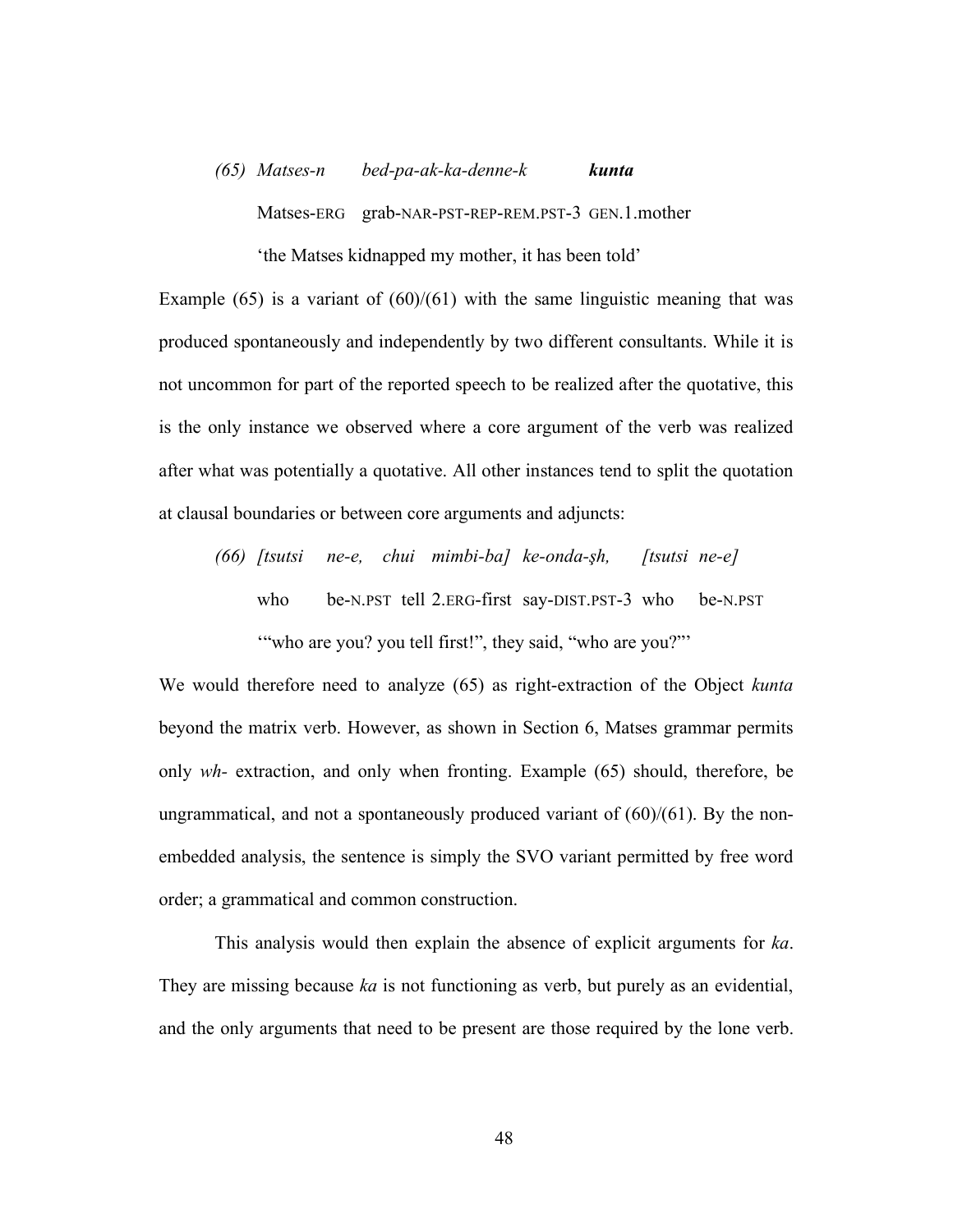Cross-linguistically it is common for a quotative and Hearsay evidential to take the same form, and attested in at least one other language of the Peruvian Amazon (Michael 2008). This could well be the case in Matses too, although our analysis also holds if we interpret *ka* as a compounded verb rather than an evidential marker.

Rather than treat the Narrative Past as an exception to the use of quotatives, null-arguments, evidentiality, tense, word-order, extraction, and indexical shift, the simplest solution seems to be to treat Narrative Past as a matrix clause, with no embedding. In the absence of a Hearsay evidentiality marker, the combination of the Inferential marker, Reportative/Quotative and Experiential marker in the Narrative Past function as a complex approximation for expressing non-observed events that have been passed on through speech.

#### **9.1. Unshifted indexicals? Not until you're an elder.**

The Narrative Past retains one exception to the rest of the Matses language: it allows direct indexical reference to events for which speakers do not possess direct knowledge.

In addition to the grammatical constraints, there are also social constraints on who may use the Narrative Past, with only the oldest speakers employing it. While all speakers understand the form, those not yet old enough to be grandparents (approximate age) stated that they could not use the Narrative Past for encoding specific events and referred us to older speakers. This indicates that the form carries a certain prestige, and those not old enough would be required to follow -*pa-ak-ka-*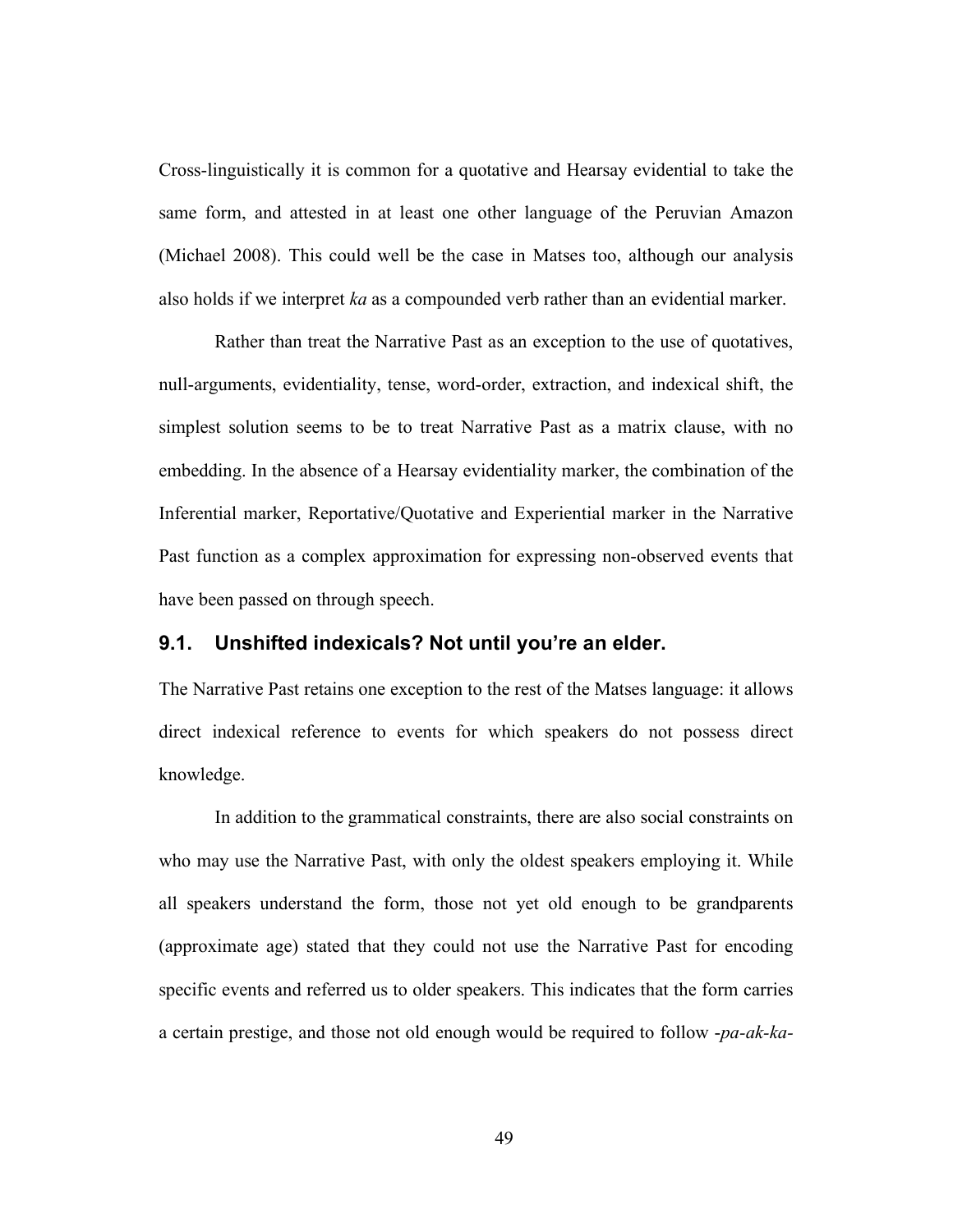*denne-k* with a further quotative to indicate that they are quoting another person (as in (63)). This is, in fact, very common. The complete sentence from Fleck (2003) that was reproduced in (64) is also one such case:

*(67) [mibi-!hë matses-wa-!hun] ke-pa-ak-ka-denne-k ke-onda-!h* 2-AUG person-VZ-DES say-NAR-PST-REP-REM.PST.3 say-DIST.PST-3 '"I wish someone would turn you into a person" they said, it has been told, they said'

Yi argues that the evidential function of free indirect speech will often override the speech report function (Yi 2002), and this appears to be what we are observing here. The Narrative Past is employing a Hearsay evidentiality function on the information without actually making the claim that it is reporting the instance of a single observed speech act. The 'reporter', therefore, is not reporting speech but passing on knowledge that they acquired through speech.

This has a very direct social consequence, with an entire speech strategy available only to the community elders. Stylistically, the Narrative Past is free indirect speech; functionally, it serves as Hearsay evidentiality; while grammatically, it contains the only such case of direct indexical reference to nonobserved events. All three of these are otherwise unavailable in the language. By employing this form, the community elders are acting as the custodians of information about events beyond living memory and thus asserting their status as the custodians of oral history. Their status permits them to transcend the evidential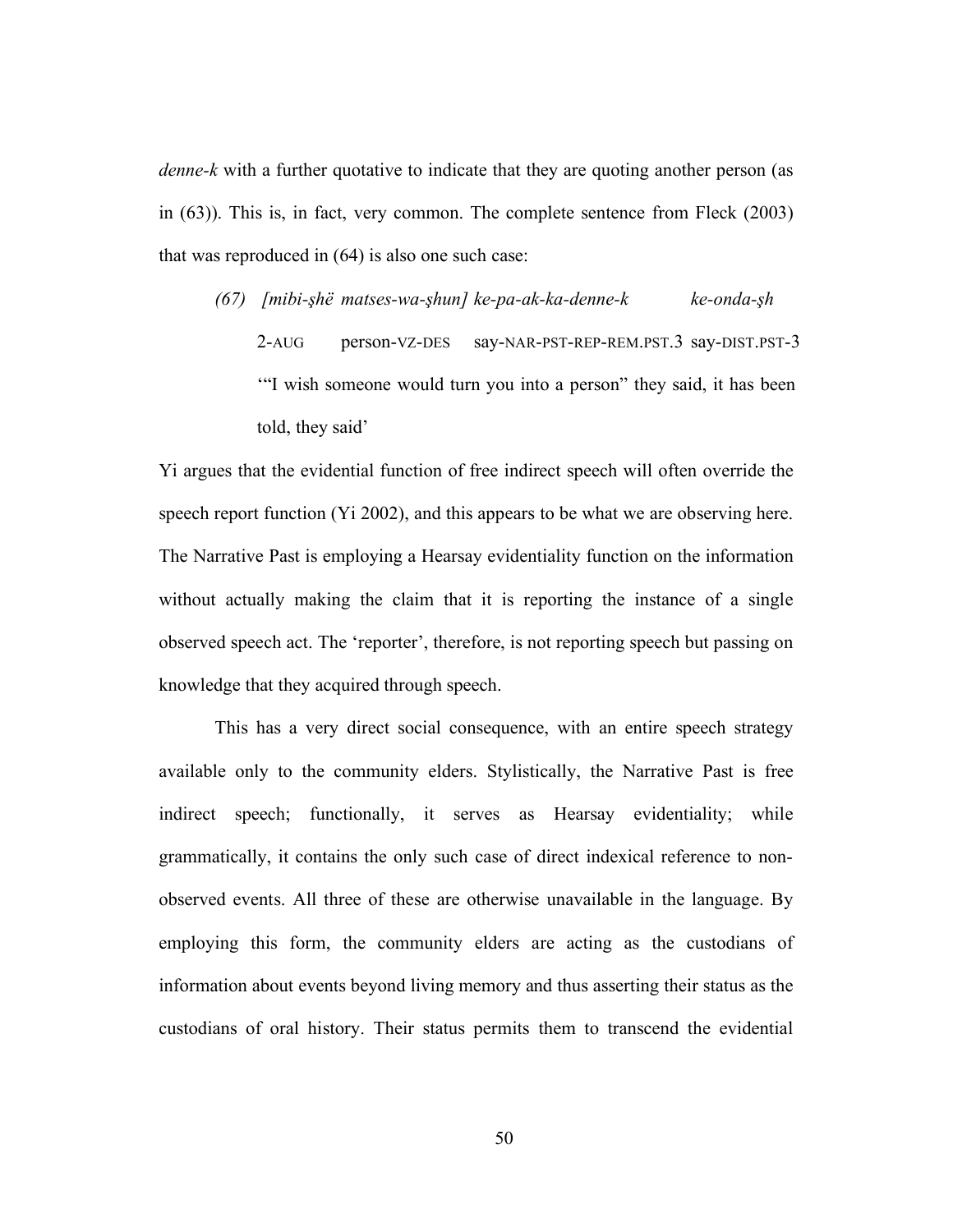system and use an Experiential evidential to encode what is otherwise second-hand information, and in doing so make direct indexical reference to past, non-observed events.

In employing the Narrative Past, the social claim might be that the information contained in these narratives is *not* second-hand, but part of their collective knowledge. This is consistent with both Fleck's and Kneeland's gloss of the Narrative Past: 'it has been told' / 'say the ancestors'. In particular, Kneeland analyzes the Narrative Past as the present tense, indicating the 'point of detection' is continuous. While the construction itself is fairly unique, this is a common stylistic property of free indirect speech in narrative registers, most widely researched in English's 'historical present' (Leech 1971, Brinton 1992). Such narratives are somewhat outside the temporal interpretation that is applied by listeners to the rest of the language. If this is the case for Matses, then it is not the only such example with the Remote Past *-denne*. This marker can be used by all speakers to talk about people that are recently deceased, most likely to distance the speakers from saying the name of a recently deceased person, which is otherwise taboo (Fleck 2007), demonstrating that the social functions can override the more commonly observed indexical functions for the Remote Past in other contexts, too.

The violation of perspective persistence in the Narrative Past can therefore be seen as driven by purely stylistic purposes, or as not a violation at all, depending on how the evidential status of shared cultural knowledge is analyzed. It would be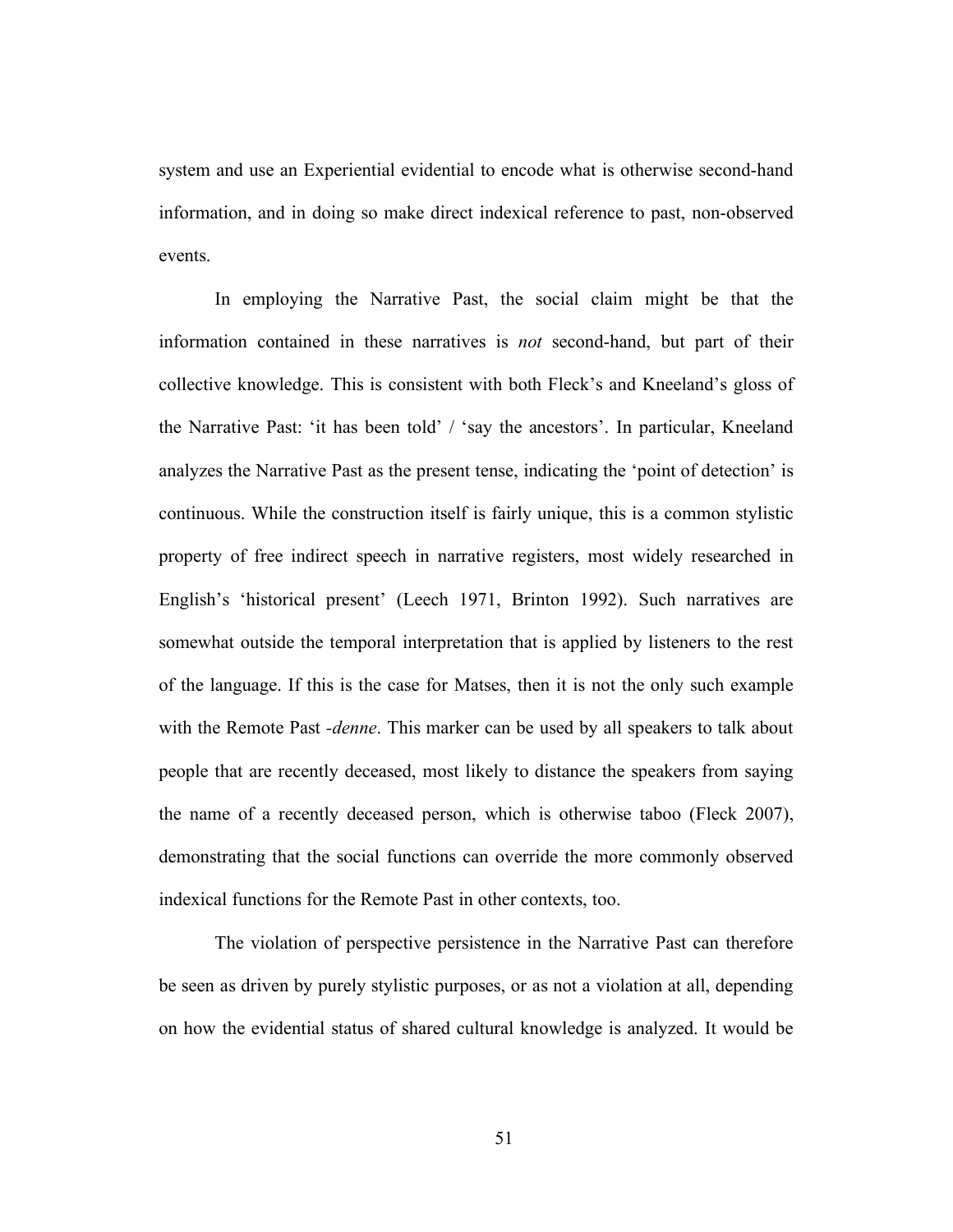fascinating to look into the social and cultural functions of the Narrative Past in more depth, but this simply wasn't a component of the research reported here.

## **10. Conclusions.**

This paper has presented a considerable update to the prior belief that Matses speakers expected all reported speech to be ideally verbatim. The language does, in fact, allow wholesale paraphrasing of speech events, but only under the constraint of perspective persistence, as the indexicals in the report must be from the point-ofview of the original speaker.

The analysis here also confirms the suggestion that quotatives function as periphrastic evidentials (Fleck 2007). The same constraint of perspective persistence holds over both the reported speech and evidential systems, and the Narrative Past functions to encode Hearsay evidentiality when the original speech act is no longer accessible. Aikhenvald gives a detailed account of all known configurations of evidential systems, and only the language isolate, Washo, contains Experiential, Inferential and Conjecture evidentials, but no Reportative evidentials (but unlike Matses, without obligatory evidential marking) (Aikhenvald 2004). The analysis in this paper therefore saves Matses from being a typological outlier in this regard.

The Narrative Past uses the Remote Past Experiential suffix *-denne*, which we observed some speakers conflating with the Distant Past Experiential suffix  *onda*. If this represents a simplification of the tense system, then it makes the need to document the Matses language even more important. If this distinction is lost, we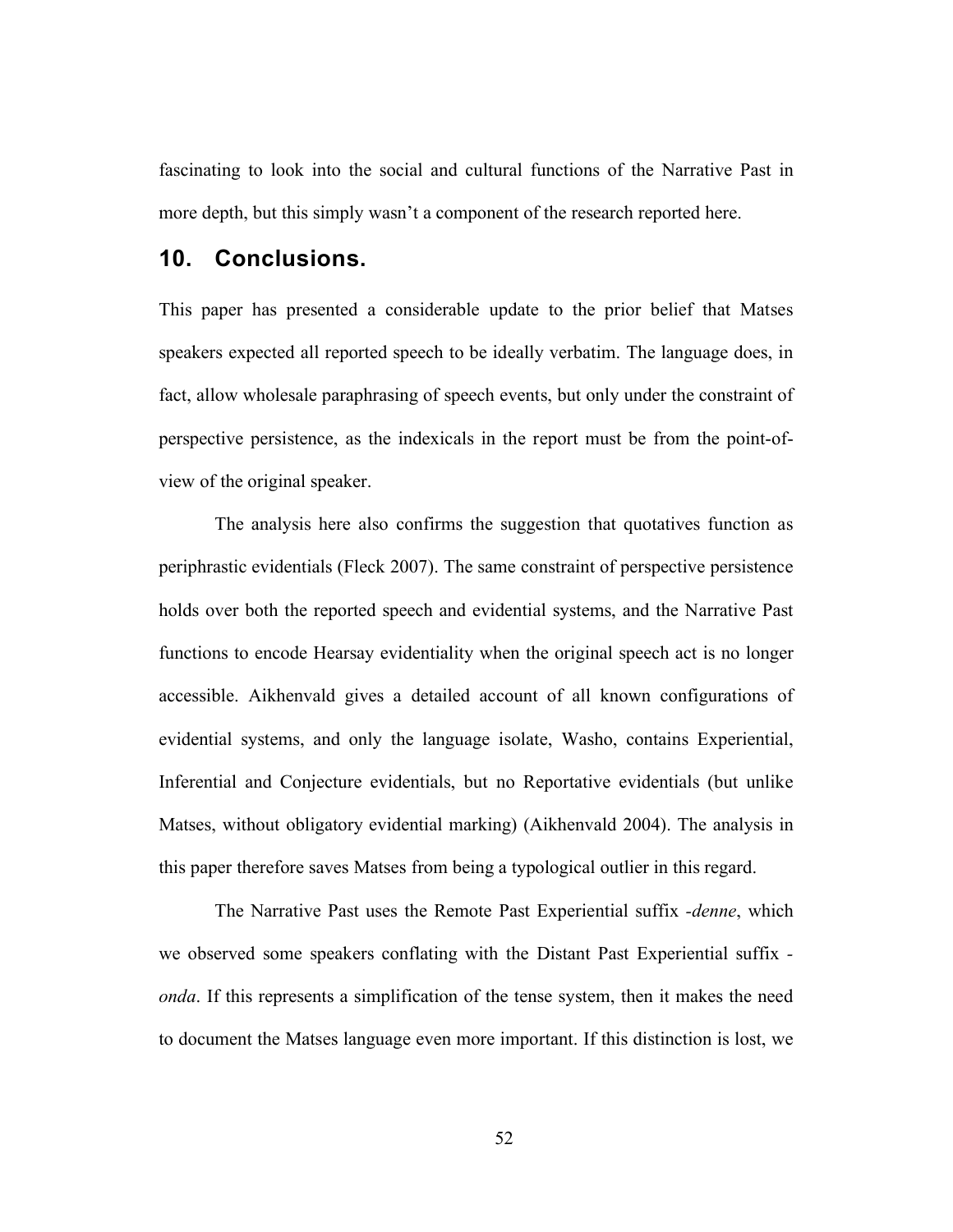lose more than just a grammatical distinction between two tenses: we lose distinctions of information source, societal relations and spiritual beliefs.

Returning to the definitions of direct and indirect speech, the easiest case to make is that Matses contains *one* form of speech, and the direct/indirect speech division does not apply. We see that under perspective persistence, Matses reported speech is strictly direct speech in terms of its indexicals, and strictly indirect speech in terms of all other features. Either classification could be taken depending on the features that were considered crucial to the division. Perhaps all languages with a single reported speech strategy have a similar blend of features, and it is only when a language begins to permit two separate forms of reported speech that certain features become associated with a direct or indirect report. It makes sense that configurational changes would then become associated with indirect speech, as the alternated indexicals already violate the verbatim constraint. This would predict, therefore, that *de re* construal *is* possible in direct speech cross-linguistically, and that it is simply the verbatim requirement of direct speech that masks the possibility of *de re* construal being observed in the direct speech reports of more languages, as *de re* construal necessarily entails a non-verbatim quotation.

So why, then, does Matses lack a direct/indirect division? This is something that we can only speculate about. There seem to be both syntactic and semantic constraints preventing it. Most languages allow full clausal complements for some verbs, and therefore permit sentences like "Pacha *saw* that Dashe was moving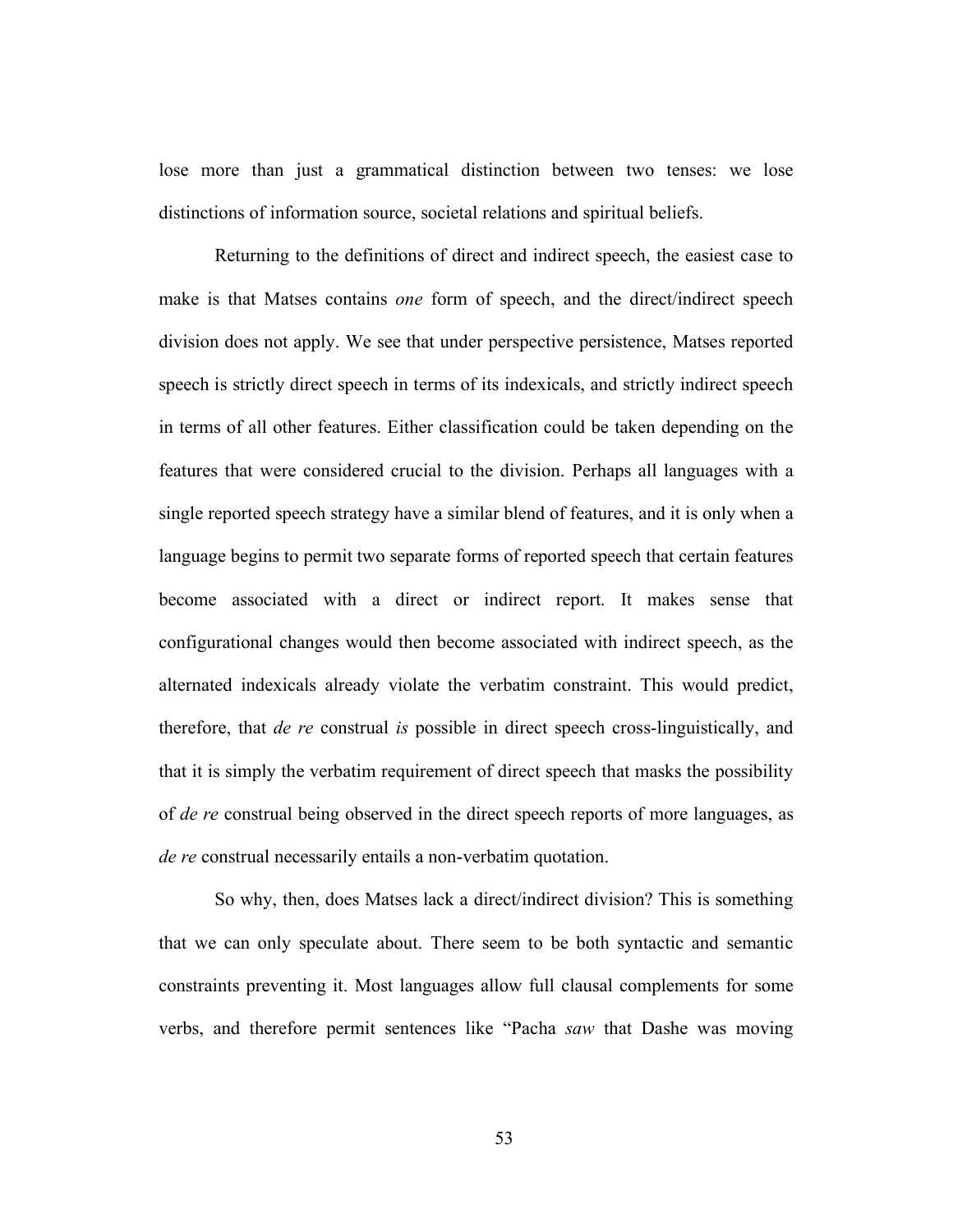towards him", with the unshifted *him* interpreted as referring to *Pacha*. When such a language first develops indirect speech, the only innovation required is that a speech verb takes this same type of complement. Matses, however, does not possess any verbs that allow a full clausal complement. Therefore, for 'say' verbs in Matses to take unshifted clausal complements it would require the innovation of a whole new syntactic system within the language. In addition, perspective persistence would be a constraint against such innovation, as the unshifted indexicals in indirect speech would violate perspective persistence by directly encoding the event being reported. Therefore, any novel means for reporting second-hand information that used unshifted indexicals would be unlikely to gain acceptance in the language, as it fails to encode the point-of-view of a past event relative to its detection. Neither of these are hard constraints, of course. Alongside the innumerable arbitrary diachronic changes that any language undergoes, they would have made the development of a direct/indirect speech division less likely, but not impossible.

To date, no other language has been documented that requires perspective persistence of all reported information. For those thought to possess only direct speech, like Kobon (Davies 1981) and Nanti (Michael 2008), speakers may report information learned through speech without a quotative, which is not permitted in Matses due to the obligatory evidential system. The existence of such languages predicts that some language might exist with obligatory adoption of the spatial, temporal and personal point-of-view of the original speaker, and it seems like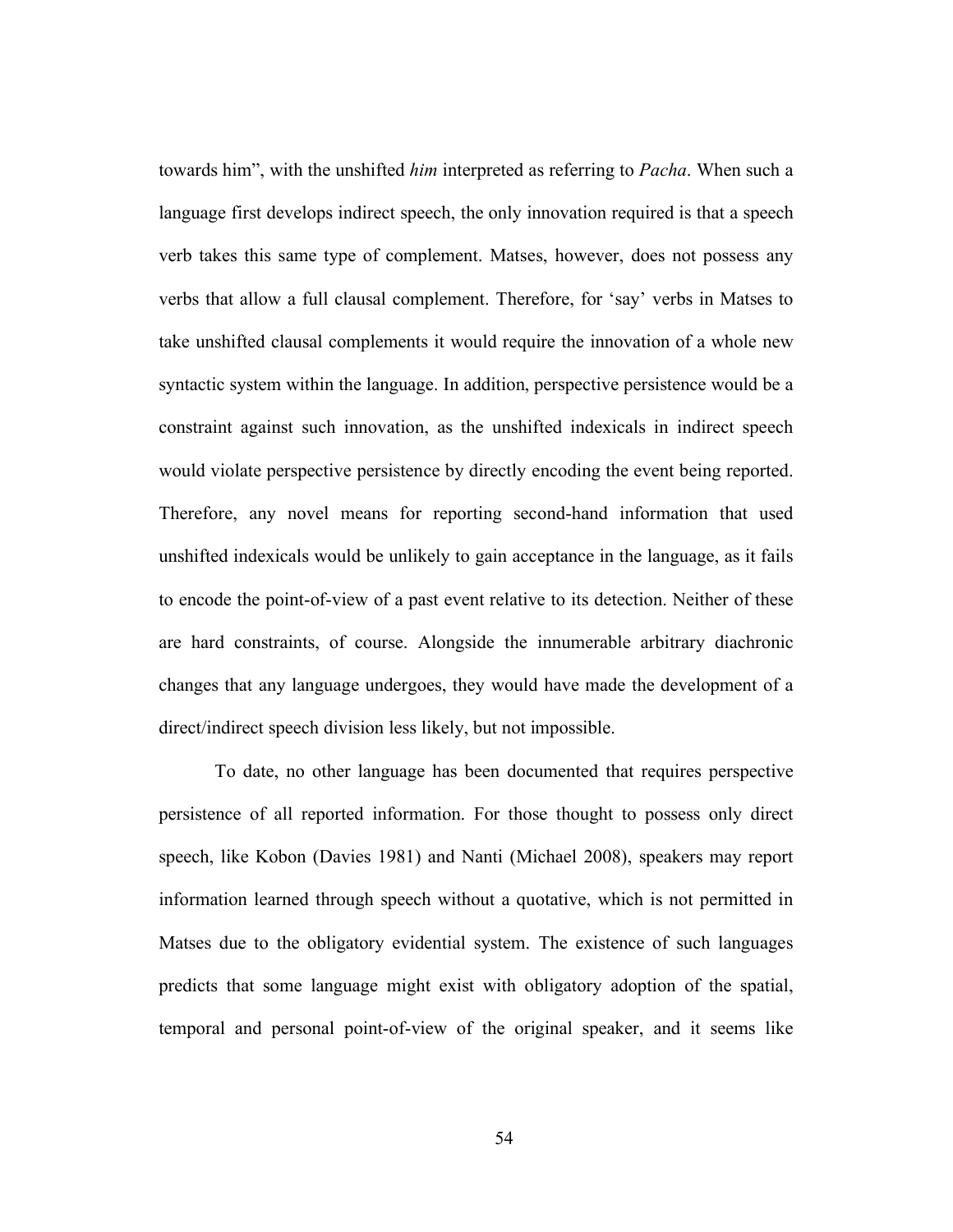Matses fulfills this prediction. Such a configuration is not, as Kaplan predicted, a 'monster', but simply one manifestation of the many means we possess for encoding one speech act within another.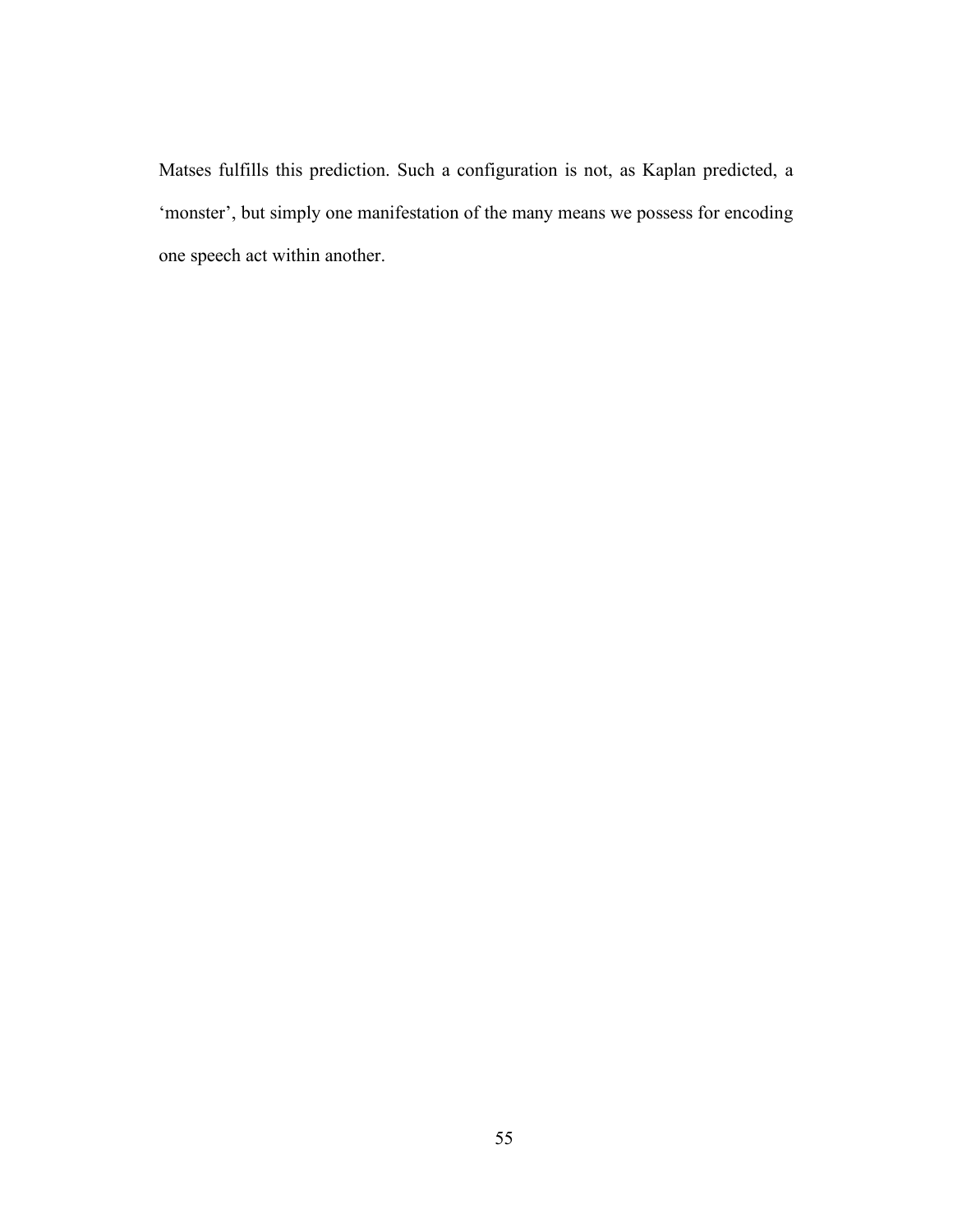## REFERENCES

AIKHENVALD, ALEXANDRA. 2004. *Evidentiality*. Oxford University Press, Oxford

- AIKHENVALD, ALEXANDRA AND ROBERT DIXON. 1998. Evidentials and areal typology: A case study from Amazonia. *Language Sciences 20*, 241-57.
- ANAND, PRANAV. 2006. De de se. *Dissertation*. Massachusetts Institute of Technology, Cambridge

AOKI, HARUO. 1970. *Nez Perce grammar*. University of California Press, Berkeley

- BALLY, CHARLES. 1912. *Le langage et la vie*. Geneve, Switzerland
- BANFIELD, ANN. 1973. Narrative style and the grammar of direct and indirect speech. In *Foundations of Language 10*, 1-39
- BOERDER, WINFRIED. 2002. Speech and thought representation in the Kartvelian (South Caucasian) languages. In Tom Güldemann & Manfred von Roncador (eds) *Reported Discourse: A Meeting Ground for Different Linguistic Domains, 253-288*. John Benjamins, Philadelphia
- BRAUN, DAVID. 2008. Indexicals. In Edward N. Zalta (ed.), *The Stanford Encyclopedia of Philosophy*. Fall 2008 edn.
- BRINTON, L. J. 1992. The historical present in Charlotte Bronte's novels: Some discourse functions. *Style 26(2):* 221-244.
- COULMAS, FLORIAN. 1986. Reported Speech: Some general issues. In Florian Coulmas (ed) *Direct and Indirect Speech*. 1-28. Mouton de Gruyter, Berlin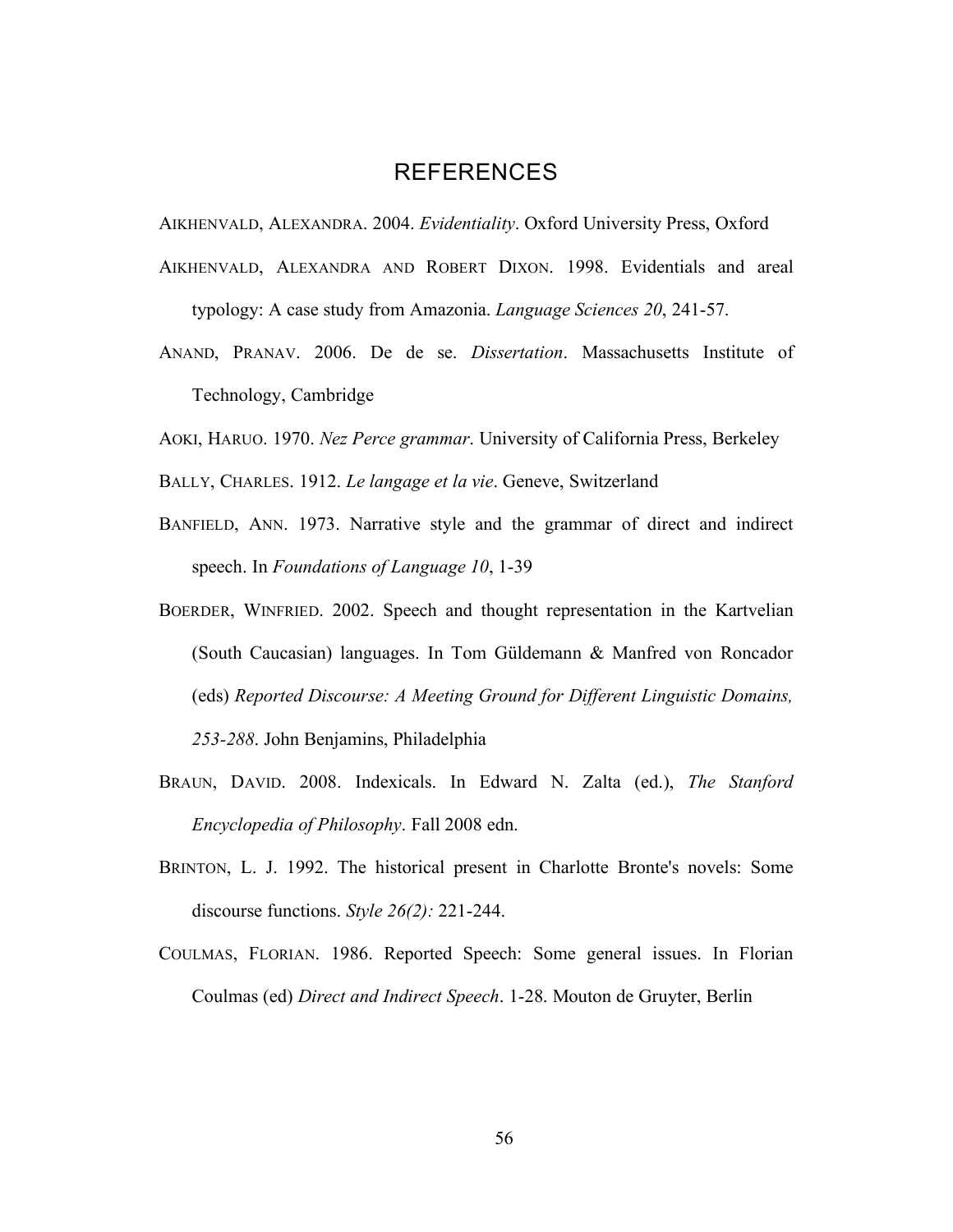- CURNOW, TIMOTHY JOWAN. 2002. Conjunct/disjunct systems in Barbacoan languages. In Jeanie Castillo (ed), *Proceedings from the fourth Workshop on American Indigenous Languages.* UCSB Department of Linguistics. Santa Barbara
- DAVIES, JOHN. 1981. Kobon. *Lingua Descriptive Studies 3.* North-Holland, Amsterdam
- DEAL, AMY ROSE, 2009. Nez Perce verbs of speech and mental attitude. *Presentation given at SSILA 2009*, San Francisco

DICKINSON, CONNIE. 2000. Mirativity in Tsafiki. *Studies in Language* 24:2, 379-421

- DIXON, ROBERT. 2006. Complement Clauses and Complementation Strategies in Typological Perspective. In Robert Dixon and Alexandra Aikhenvald. (eds): *Complementation. A Cross-Linguistic Typology*. Oxford University Press, Oxford
- EVANS, NICHOLAS. 2009. *Dying Words: Endangered Languages and What They Have to Tell Us*. Wiley-Blackwell
- FIELDS, HARRIET L. AND MARY RUTH WISE. 1976. Bosquejo de la fonología matsés (mayoruna). *Datos Etno-lingüísticos, 31*

FLECK, DAVID. 2003. A Grammar of Matses. *Dissertation*. Rice University, Texas

FLECK, DAVID. 2006a. Antipassive in Matses. Studies in Language, 30(3): 541-573.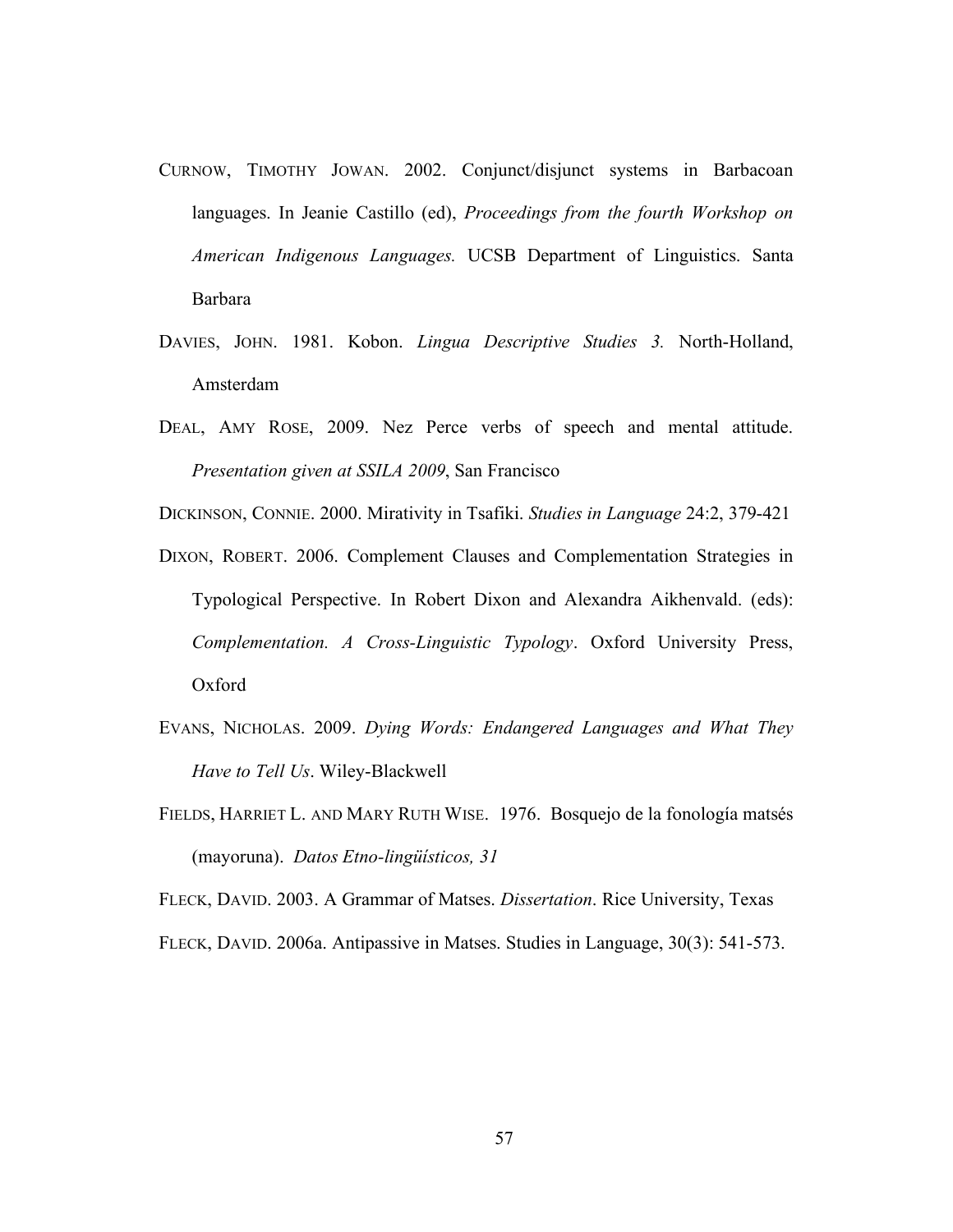- FLECK, DAVID. 2006b. Complement Clause Type and Complementation Strategies in Matses. In Robert Dixon and Alexandra Aikhenvald. (eds): *Complementation. A Cross-Linguistic Typology*. Oxford University Press, Oxford
- FLECK, DAVID. 2007. Evidentiality and double tense in Matses. *Language*, *83(3):*589-614
- FLECK, DAVID. 2008. Coreferential Fourth-Person Pronouns in Matses. *International Journal of American Linguistics 74(3):*279-312
- FLECK, DAVID W. AND ROBERT S. VOSS. 2006. On the origin and cultural significance of unusually large synonym sets in some Panoan languages of western Amazonia." *Anthropological Linguistics*, 48(4):335-368.
- GOFFMAN, ERVING. 1974. *Frame Analysis: An essay on the organization of experience*. Harvard University Press, Cambridge.
- GOODWIN, CHARLES. 2007. Interactive Footing. In Elizabeth Holt & Rebecca Clift (eds) *Reporting Talk, 16-46*, Cambridge University Press, New York
- GÜLDEMANN, TOM. 2002. When 'say' is not *say*: The functional versatility of the Bantu Quotative marker *ti* with special reference to Shona. In Tom Güldemann & Manfred von Roncador (eds) *Reported Discourse: A Meeting Ground for Different Linguistic Domains, 253-288*. John Benjamins, Philadelphia

HARRISON, DAVID. 2007. *When languages die*. Oxford University Press.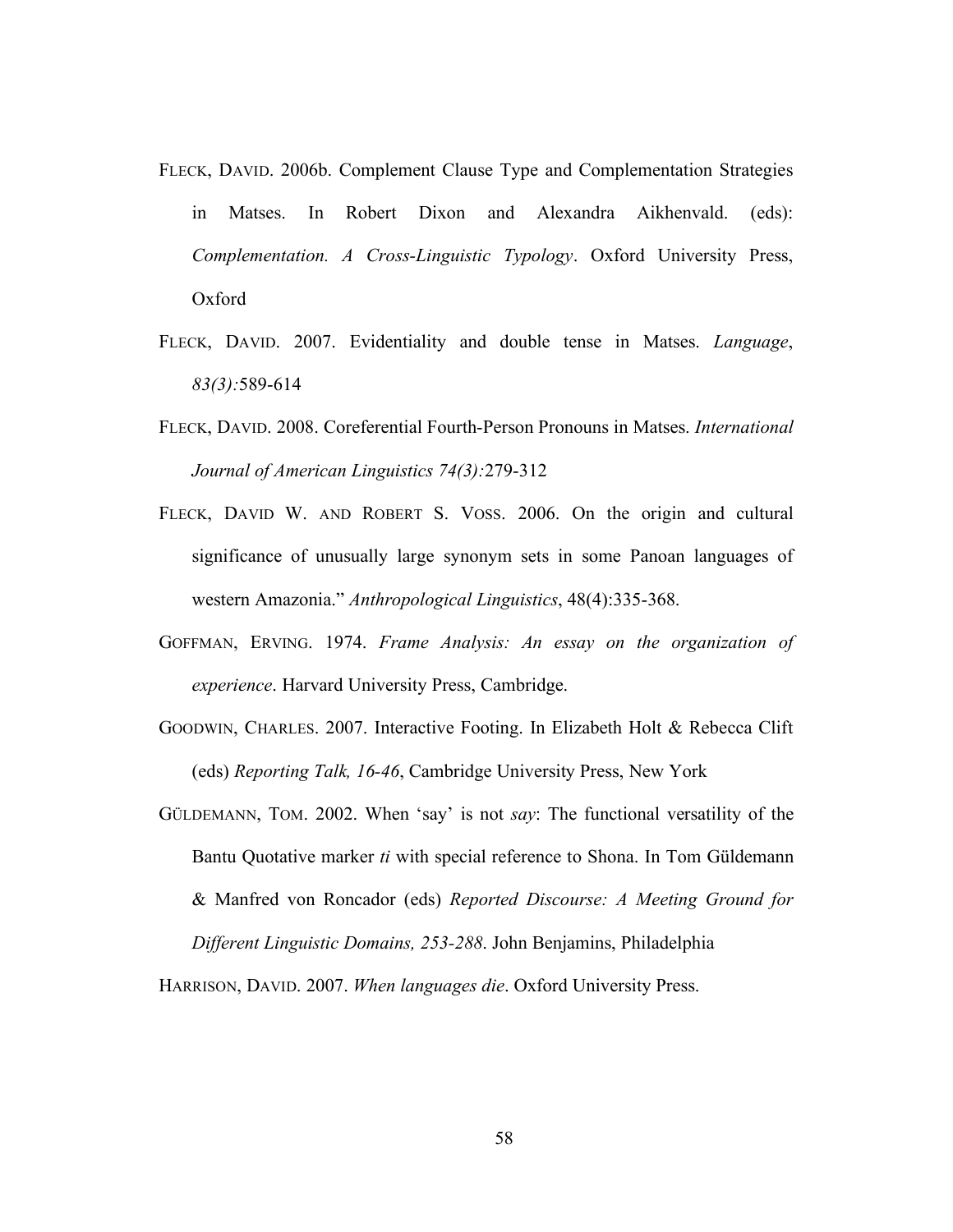- HELLWIG, BIRGIT. 2006. Complement Clause Type and Complementation Strategies in Goemai. In Robert Dixon and Alexandra Aikhenvald (eds): *Complementation. A Cross-Linguistic Typology*. Oxford University Press, Oxford
- HOLLEBRANDSE, BART. 2007 A Special Case of Wh-Extraction in Child Language. *Lingua 117* (11), Elsevier

JESPERSEN, OTTO. 1924. *the Philosophy of Grammar*. Allen and Unwin, London

- KALEPKY, T. 1899. Zur französischen Syntax. *Zeitshift für Romanische Philologie* XIII.
- KAMMERZELL, FRANK AND CARSTEN PEUST. 2002. Reported Speech in Egyptian: Forms, types and history. In Tom Güldemann & Manfred von Roncador (eds) *Reported Discourse: A Meeting Ground for Different Linguistic Domains, 289- 322*. John Benjamins, Philadelphia
- KAPLAN, DAVID. 1978. On the logic of demonstratives. *Journal of Philosophical Logic*, 8:81-98.
- KAPLAN, DAVID. 1989. *Themes from Kaplan*. Oxford University Press, Oxford, UK.
- KAPLAN, DAVID. 1977. Demonstratives. An essay on the semantics, logic, metaphysics, and epistemology of demonstratives and other indexicals. *Manuscript*, UCLA
- KAUFMAN, ELLEN. 1974 Navajo Spatial Enclitics: A Case for Unbounded Rightward Movement. *Linguistic Inquiry, 5,4*:507-533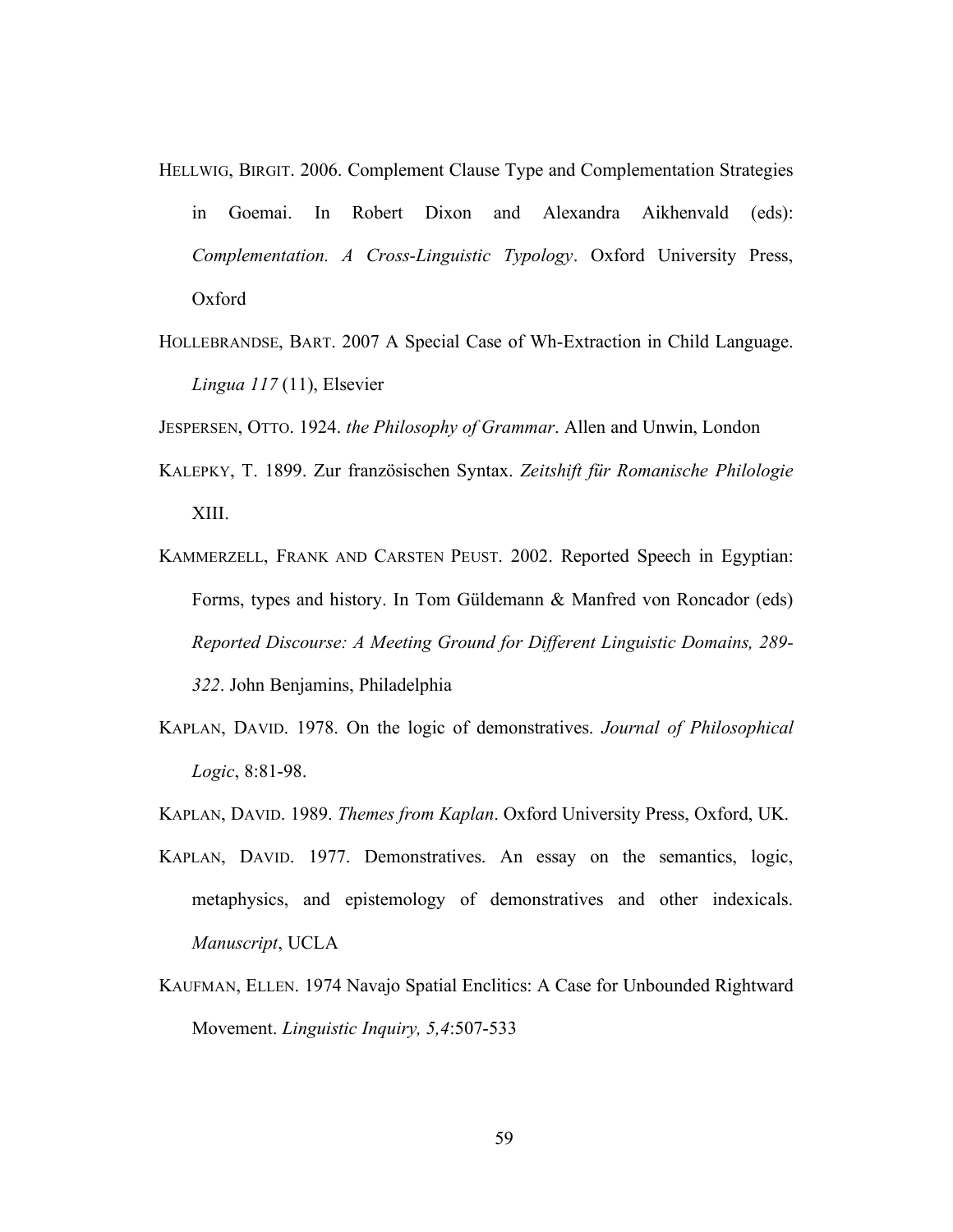- KNEELAND, HARRIET. 1979. *Lecciones Para el Aprendizaje del Idioma Mayoruna*. Lima: Instituto Lingüístico de Verano.
- KNEELAND, HARRIET. 1996. El aumentativo -pa: Su efecto sobre el narrador y el tema en matsés. In Ågot Bergli (ed.), *Estudios Lingüísticos de Textos de la Amazonía Peruana*. Serie Lingüística Peruana, 37: 129-155. Instituto Lingüístico de Verano, Peru
- KVAVIK, KAREN. 1986. Characteristics of direct and reported speech prosody: Evidence from Spanish. In Florian Coulmas (ed) *Direct and Indirect Speech*. 333-360. Mouton de Gruyter, Berlin.
- LEE, JUNGMEE. 2009. Evidentiality and temporality: a case study of -te in Korean. In the 8th Syntax and Semantics Conference in Paris (CSSP 2009), Paris.

LEECH, GEOFFREY. 1971. *Meaning and the English Verb*, Longman, London

LERCH, GERTRAUD. 1919. *Uneigentliche direkte Rede*. Munich

LESLAU, WOLF. 1995. *A Reference Grammar of Amharic*. Harrassowitz.

LEVINSON, STEPHEN C. 2006. Deixis. In Laurence R. Horn, Gregory L. Ward (eds.) *The Handbook of Pragmatics,* 978-120. Blackwell Publishing

LEVINSON, STEPHEN. 1998. Putting linguistics on a proper footing: explorations in Goffman's concepts of participation. In P. Drew and A. Wootton (eds) *Erving Goffman: Exploring the Interaction Order*, *161-277*. Mouton de Gruyer, Berlin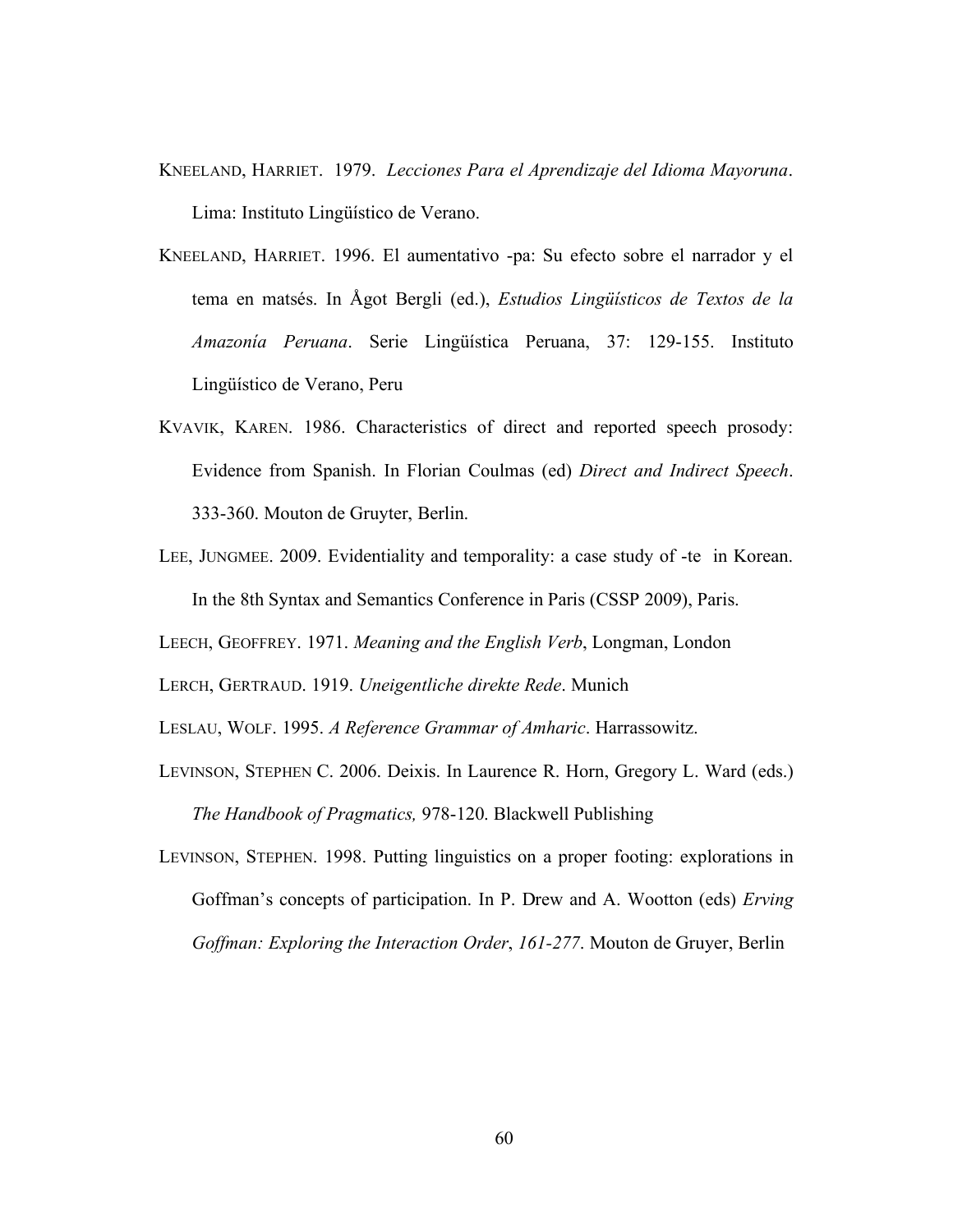- LILLO-MARTIN, DIANE. 1995. The Point-of-view predicate in American Sign Language. In K. Emmorey & J. Reilly (Eds.), *Language, Gesture, and Space*, 155-170. Lawrence Erlbaum Associates, NJ
- LORCK, ETIENNE. 1921. *Die erlebte Rede*. Eine sprachliche Untersuchung. Carl Winter, Heidelbreg
- MICHAEL, LEV. 2008. Nanti evidential practice: Language, knowledge, and social action in an Amazonian society. *Dissertation*. University of Texas, Austin
- NOONAN, MICHAEL. 1985. "Complementation." In Timothy Shopen (ed.), *Language Typology and Syntactic Description, Vol 2: Complex Constructions*, 42-140. Cambridge University Press, Cambridge
- NUNBERG, GEOFFREY. 1993. Indexicality and Deixis. *Linguistics and Philosophy*, 16:1, Springer, Netherlands
- OCHS, ELINOR. 1990. Indexicality and Socialization. In J. Stigler, R. Shweder & G. Herdt (eds.) *Cultural Psychology: Essays on Comparative Human Development*. Cambridge University Press
- PERCUS, ORIN. 2000. Constraints on Some Other Variables in Syntax. *Natural Language Semantics 8:3*, 173-229. Springer, Netherlands
- PERCUS, ORIN & ULI SAUERLAND. 2003. On the LFs of attitude reports. In Matthias Weisgerber (ed.), *Proceedings of Sinn und Bedeutung 2002.* Konstanz, Germany: Universität Konstanz.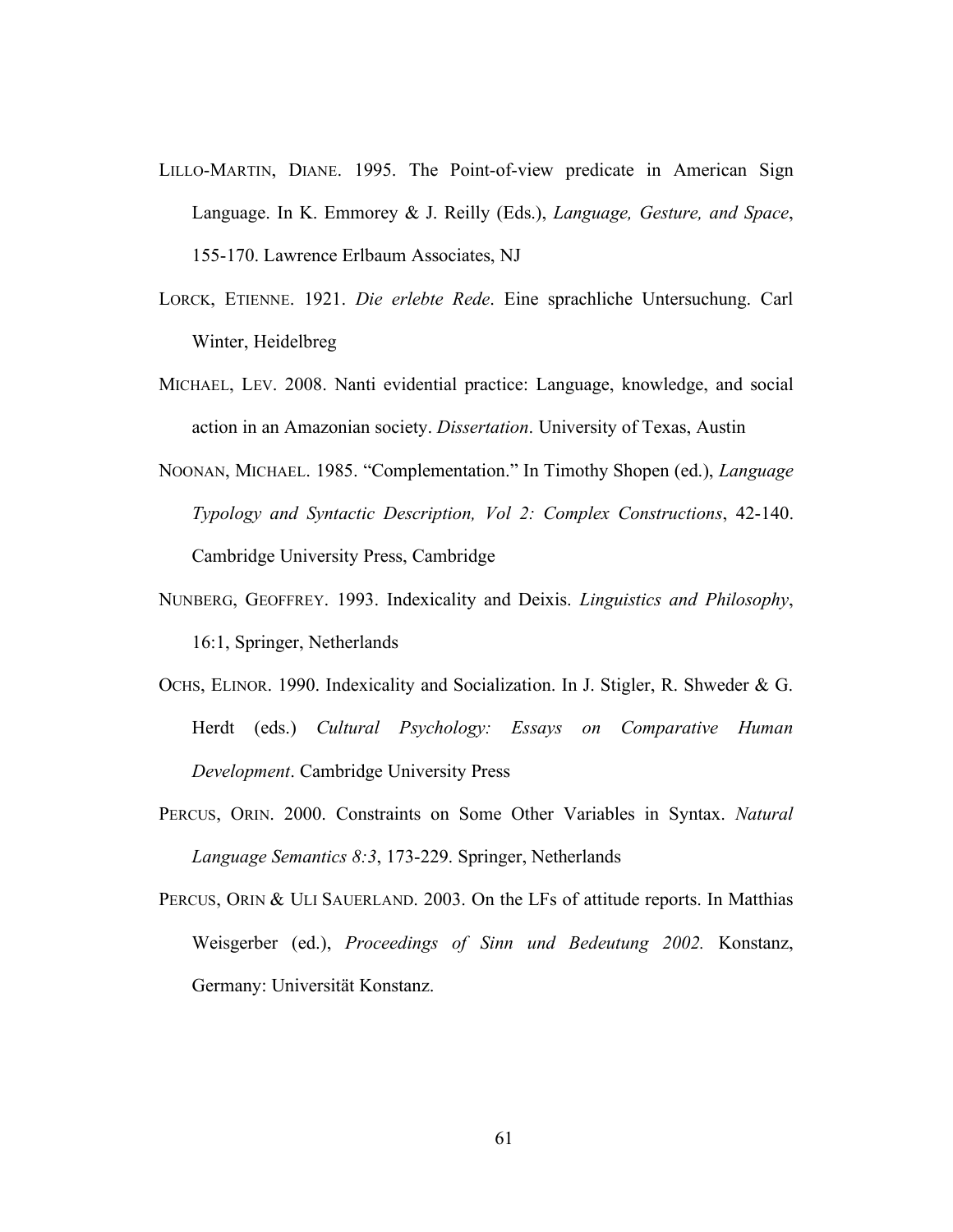- PERRIDON, HARRY. 1996. Reported speech in Swedish. In Theo Janssen and Wim van der Wurff (eds) *Reported Speech: forms and functions of the verb, 165-188*. John Benjamins, Philadelphia
- PEUST, CARSTEN. 1996. Indirekte Rede im Neuägyptischen. *Göttinger Orientforschungen,* 4:33. Otto Harrassowitz, Wiesbaden
- PLATERO, PAUL. 1974. The Navajo relative clause. *International Journal of American Linguistics 40*. 202-246.
- QUINE, W.V.O. 1940. *Mathematical Logic*. Harvard University Press, Cambridge, MA.
- RICE, KEREN. 1986. Some remarks on direct and indirect speech in Slave (Northern Athapaskan). *In Direct and indirect speech*. Mouton de Gruyter.
- SCHAUBER, ELLEN. 1979. The Syntax and Semantics of Questions in Navajo. *Outstanding Dissertations in Linguistics*. Champaign-Urbana: Garland.
- SCHLENKER, PHILIPPE. 2003. A plea for monsters. *Linguistics and Philosophy 26*, 29-120
- SHARVIT, YAEL 2008. The puzzle of free indirect discourse. *Linguistics and Philosophy*, 31:353-395.
- SHORT, MICK. 1996. *Exploring the Language of Poems, Plays and Prose*. Longman. London
- SILVERSTEIN, MICHAEL. 1976. Shifters, linguistic categories, and cultural description. In K. Basso and H. Selby (eds.) *Meaning in Anthropology*. SAR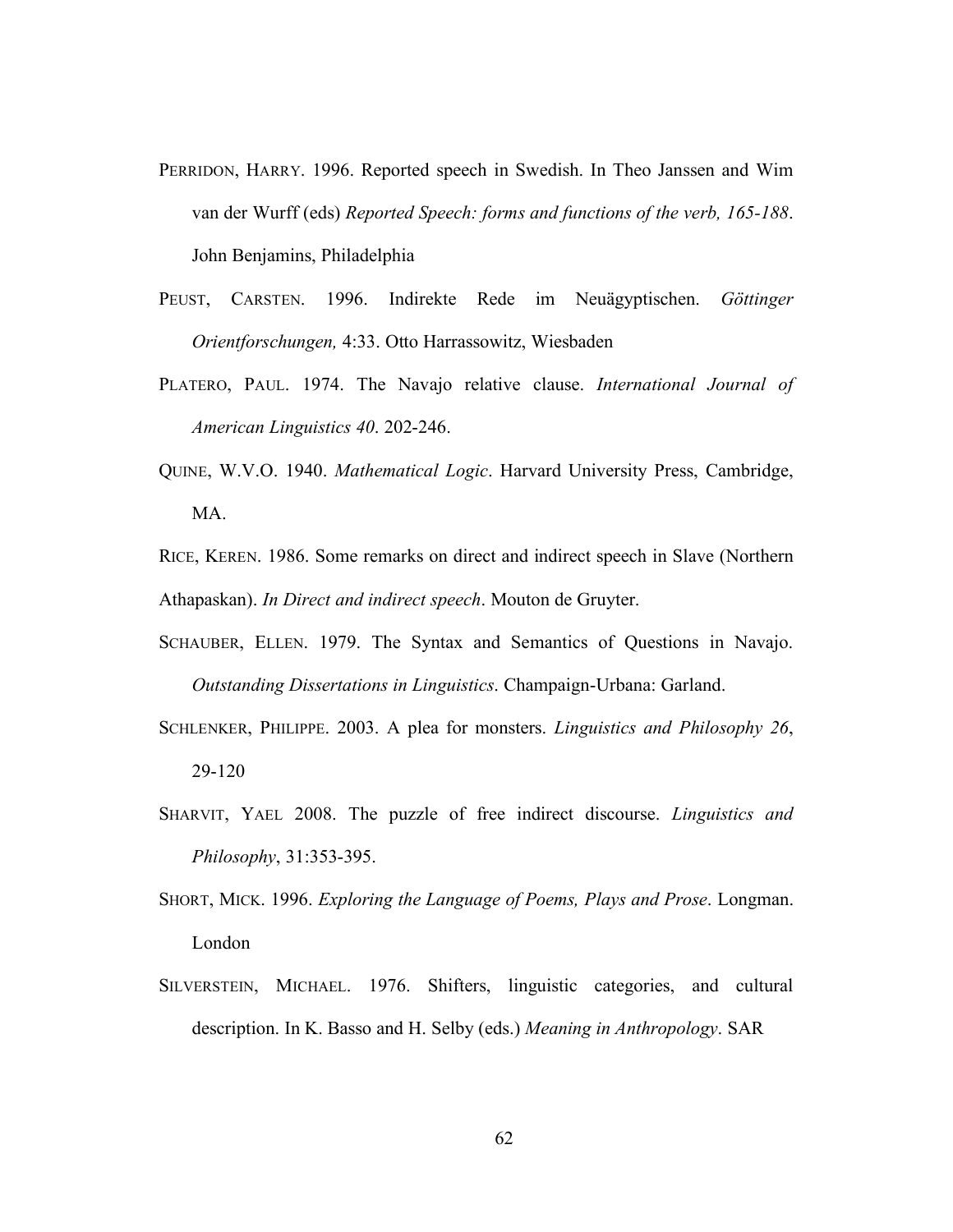- SHKLOVSKY, KIRILL AND YASUTADA SUDO. 2009. Shifted indexicals in Uyghur. In *Proceedings of the 40th Meeting of the North East Linguistic Society*. MIT
- SPEAS, MARGARET. 2000. Person and point-of-view in Navajo. In E. Jelinek, A. Carnie and M. Willie (eds) *Papers in honor of Ken Hale*. Massachusetts Institute of Technology, Cambridge.
- SUZUKI, YASUSHI. 2002. The acceptance of "free indirect discourse": A change of the representation of thought in Japanese. In Tom Güldemann & Manfred von Roncador (eds) *Reported Discourse: A Meeting Ground for Different Linguistic Domains,* 109-120. John Benjamins, Philadelphia
- TANNEN, DEBORAH. 1989. Talking voices: Repetition, dialogue, and imagery in conversational discourse. In *Studies in Interactional Sociolinguistics 6*. Cambridge University Press, Cambridge
- TARSKI, ALFRED. 1936. Der Wahrheitsbegriff. in den formalisierten Sprachen. *Studia Philosophica* 1:261-405.
- THOMASON, SARAH GREY AND TERRENCE KAUFMAN. 1991. *Language Contact, Creolization, and Genetic Linguistics*, University of California Press, CA

TOBLER, A. 1894. *Vermischte Berträge zurfranzösischen Grammatik* II*.* Leipzig

VALENZUELA*, PILA M.* 2003a. Evidentiality in Shipibo-Konibo, with a comparative overview of the category in Panoan. In Alexandra Aikhenvald and R. M. W. Dixon (eds), *Studies in evidentiality*, 33-61. John Benjamins, Amsterdam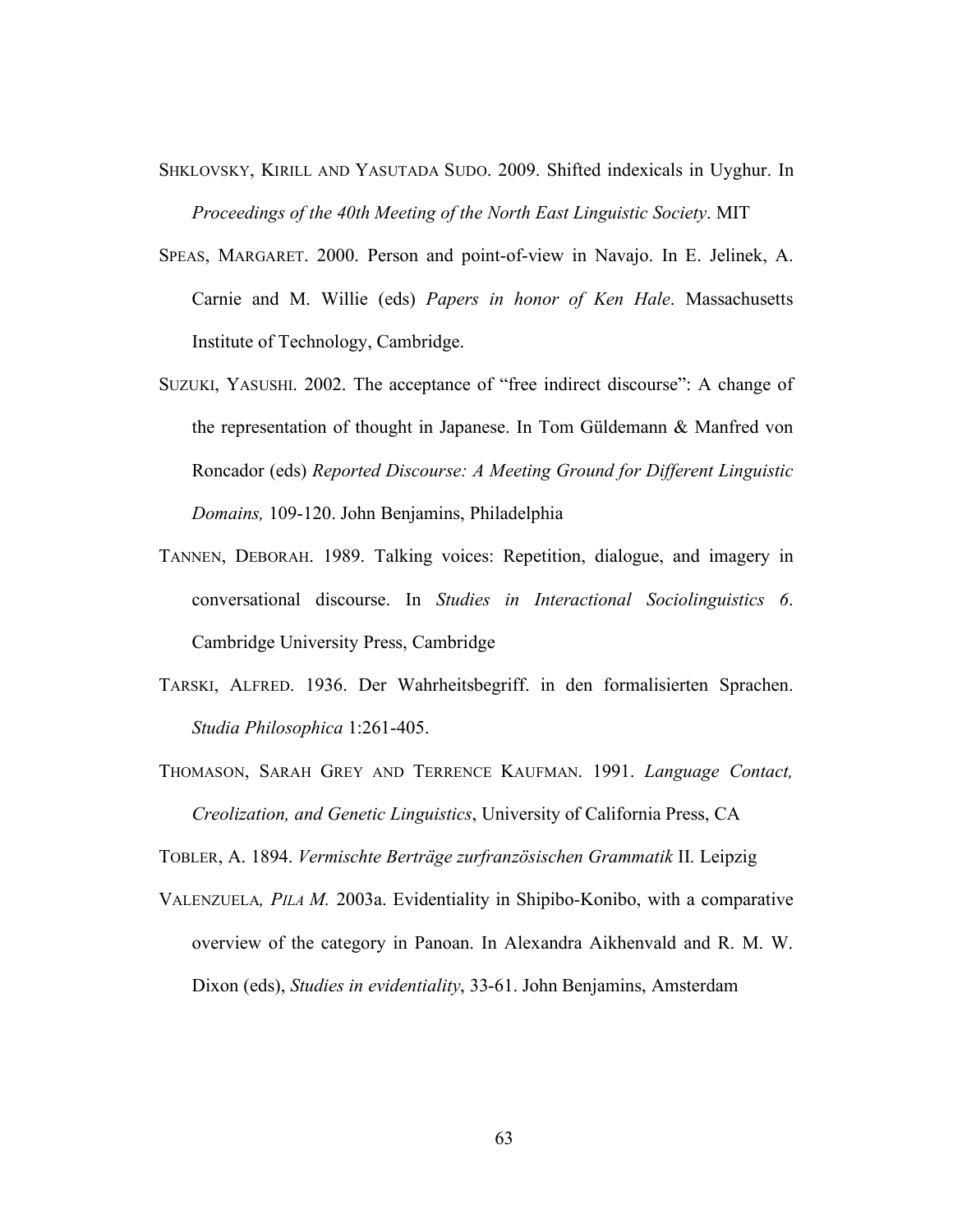- VALENZUELA*, PILA M.* 2003b, Transitivity in Shipibo*-*Konibo Grammar. *Dissertation*. University of Oregon
- VAN DER WURFF, WIM. 2002. Direct, indirect and other discourse in Bengali newspapers. Tom Güldemann & Manfred von Roncador (eds) *Reported Discourse: A Meeting Ground for Different Linguistic Domains,* 121-139. John Benjamins, Philadelphia
- VANDELANOTTE, LIEVEN. 2004. Deixis and grounding in speech and thought representation. *Journal of Pragmatics 36:3*. Elsevier, Oxford
- WOUTER, JANSEN, MICHELLE L. GREGORY, JASON M. BRENIER. 2001. Prosodic correlates of directly reported speech: Evidence from conversational speech, In *ITRW Workshop on Prosody and Speech Recognition*. Red Bank, NJ
- YI, CHARLES. 1986. Direct speech and indirect speech: a functional study. In Florian Coulmas (ed) *Direct and Indirect Speech*. 29-45. Mouton de Gruyter, Berlin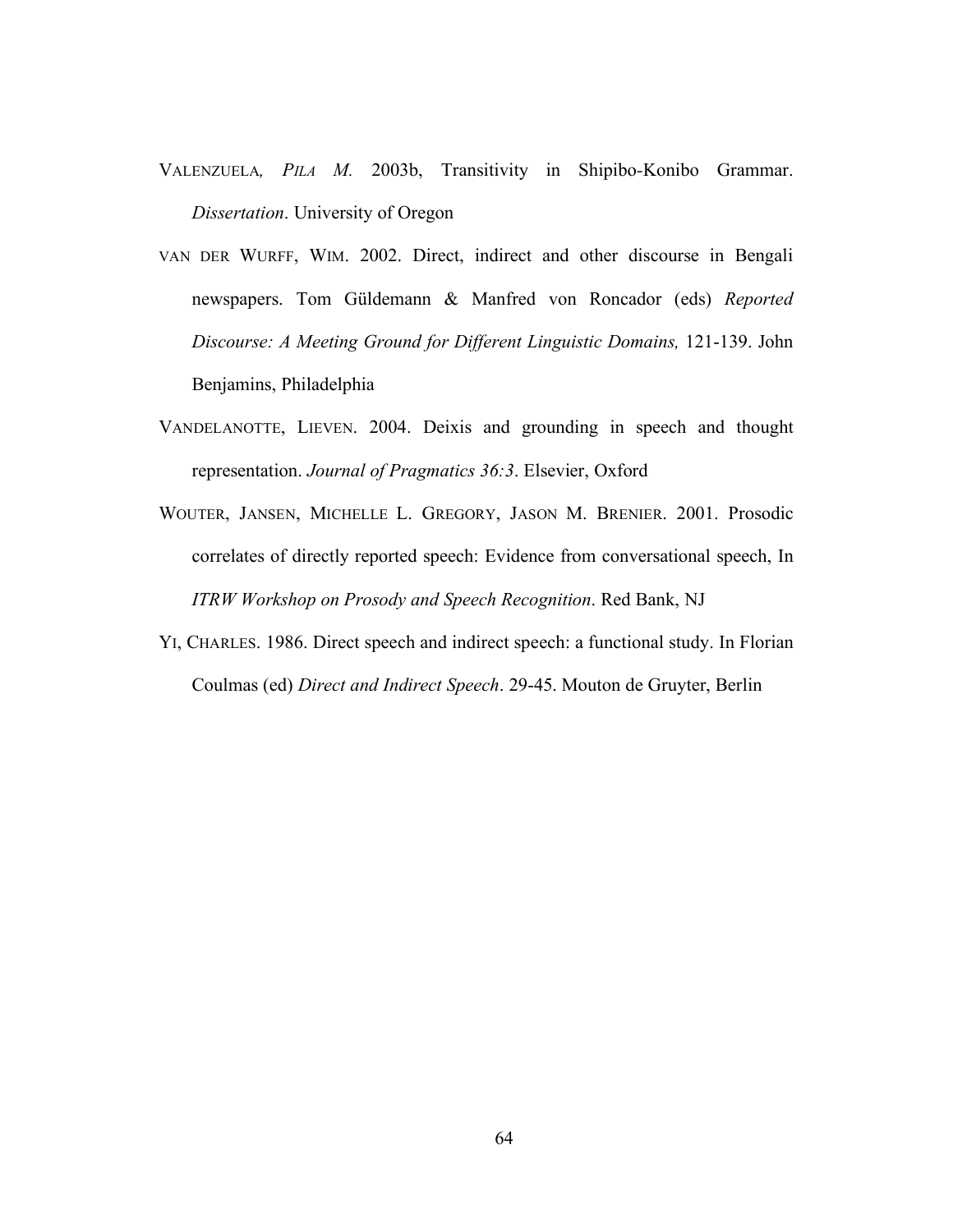<sup>i</sup> '#' indicates that a sentence that is grammatical but unacceptable as a report of the corresponding speech act. The gloss 'they' is used for the third person null pronoun, which has neither gender nor number.

 $\ddot{h}$  These are a subset of the potential participants in a reported speech act (cf. Goffman 1974, Levinson 1998, Goodwin 2007). Consider four explicit participants plus the reporter and listener in "Pacha told Aida that Dan likes Maria". Nonetheless, 'speaker', 'reporter' and 'listener' are sufficient for the arguments of this paper.

iii Some authors use the term *shifted* to mean exactly this sense: a 'shift' (alternation) from the original speech act to the report, with the opposing definitions even found in the same volume (cf. Boerder 2002, van der Wurff 2002).

iv See Coulmas (1986) for an extended discussion of this debate.

<sup>v</sup> The notation 'S/A>S:while' indicates that the transitive or intransitive Subject of the subordinate clause is co-referential with the intransitive Subject of the directly superordinate clause and that two clauses describe the same event or concurrent events. See (Fleck 2003; 2008) for a full account of clause-chaining in Matses.

vi In fact, at least one neighboring language, Shipibo, is reported to have indirect speech (Valenzuela 2003b). While Shipibo is also of the Panoan family, it is from a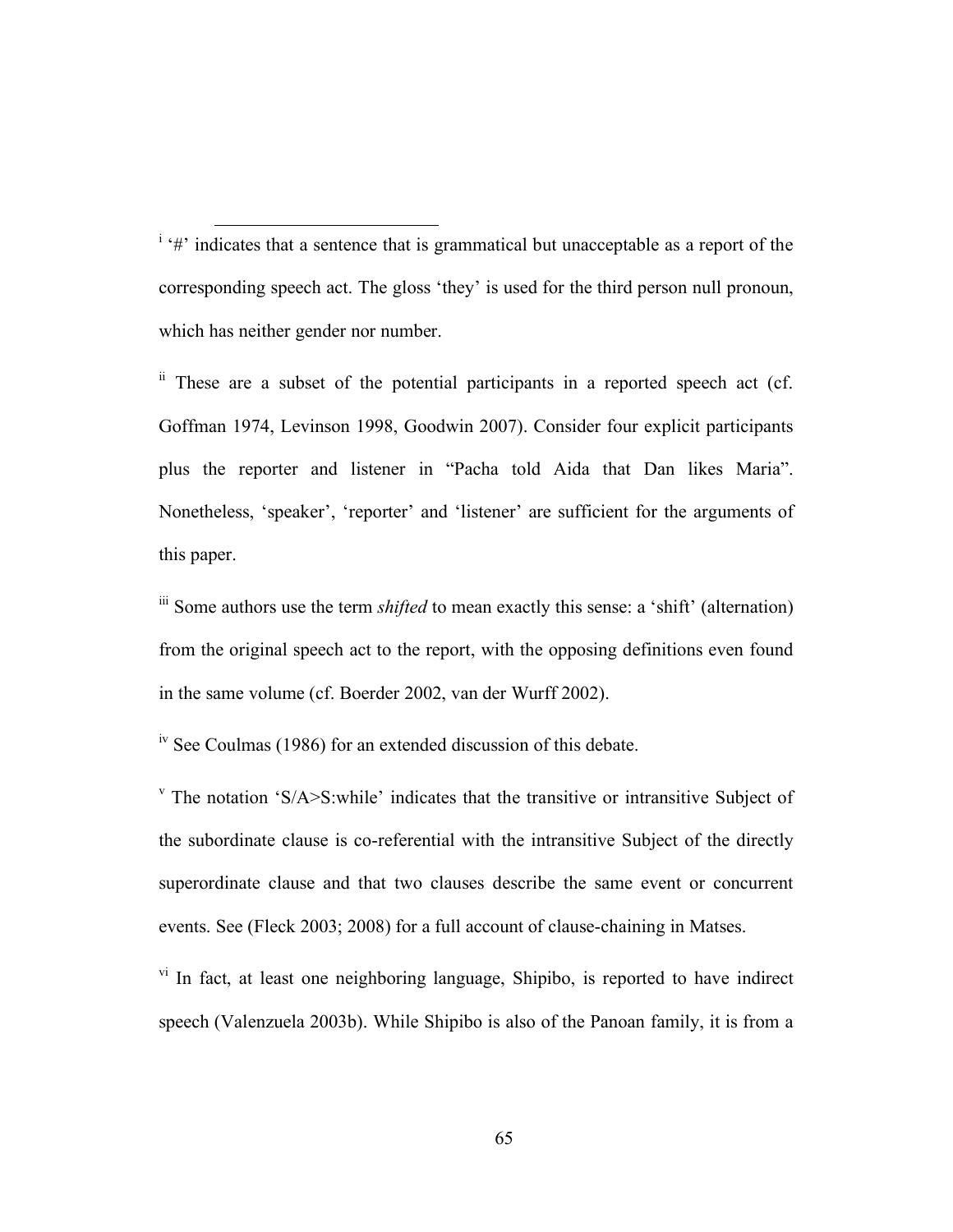different branch and bears little resemblance to Matses, in reported speech or otherwise.

 $\overline{a}$ 

vii With *bun* 'want', the 'wanting' and the action are always concurrent, from the point-of-view of the Subject, and so it is not a candidate for looking at alternating indexicals. For a person to express their desire for someone else to perform an action, they need to use a desiderative inflection on the verb. For a person to express that one third party desires another third party to perform an action, they need to use clause-chaining, or express the 'wanting' with a quotative as if it were a speech act of the first party.

<sup>viii</sup> While all personal indexicals in Navajo may alternate in the report, an embedded 3rd Person pronoun cannot refer to the Matrix Subject (eg: "He<sub>i</sub> said that he<sub>i</sub>..."). This blocks a shifted 'indirect' interpretation of such sentences, but it is still possible to construct a "He<sub>i</sub> said that he<sub>i</sub>..." sentence with an embedded 4th Person indexical, and a speaker can freely alternate to/from an embedded 3rd Person pronoun in other contexts. As Speas (2000) suggests, this seems to be a constraint on the coreference relationships of the particular 3rd Person pronoun, and not a direct constraint on how indexicality may alternate. It is also worth noting that unlike Matses, Navajo is a highly configurational languages that possesses full relative clauses, with some researchers have interpreted complementizing verbs like 'believe' as indirect speech (Kaufman 1974).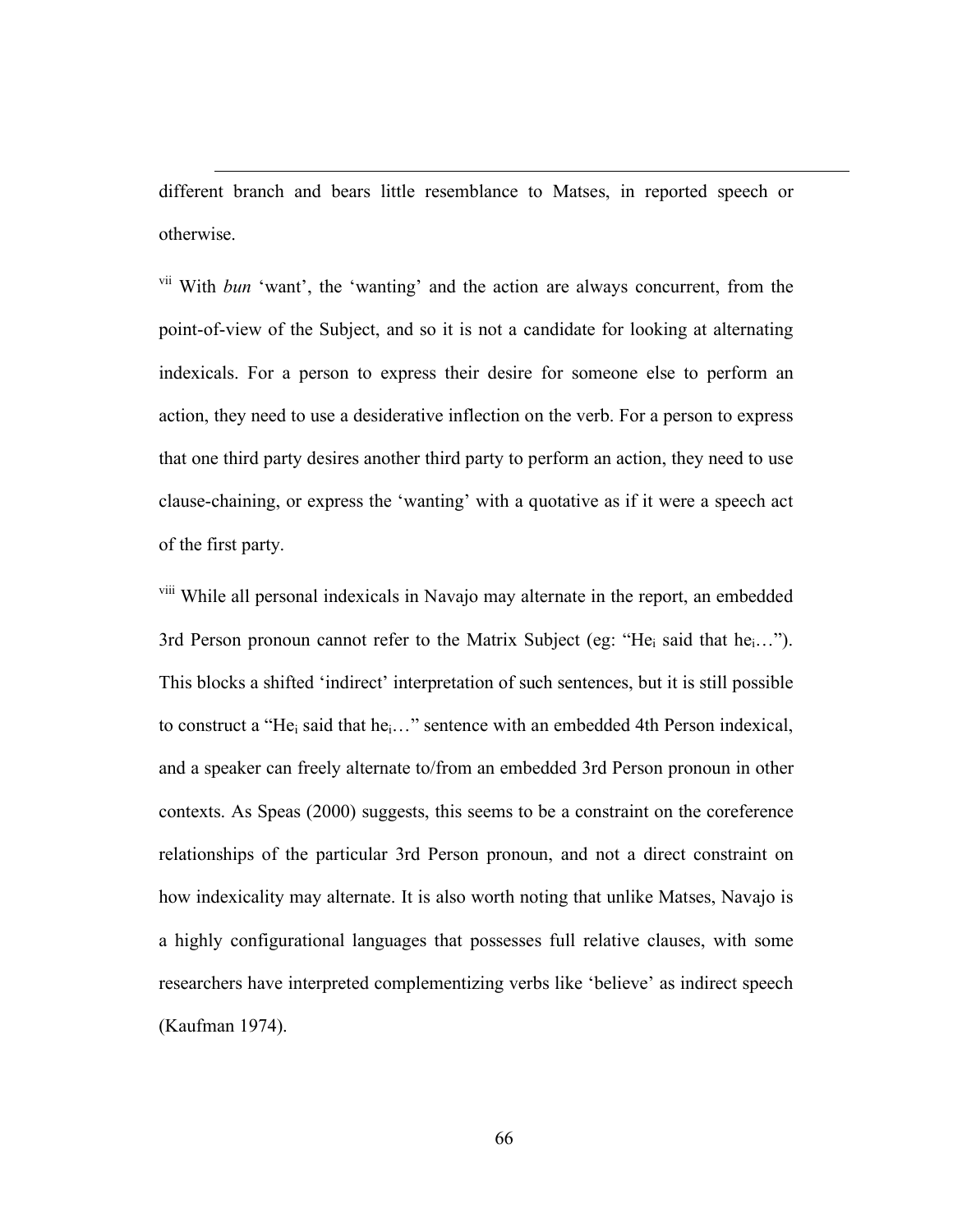ix Strictly, *mayu* refers to someone who is not Matses but it still considered a native to Amazonia. The gloss is simplified here to save space.

<sup>x</sup> The closest known phenomena to double-tense in Matses might be the Korean marker '-te' where, as an evidential, it is interpreted as past tense in addition to the actual tense marker, encoding the time of the evidential evaluation (Lee 2009).

 $x_i$ <sup>xi</sup> Here the suffix *-pa* is simply labeled 'NAR', while it is more generally labeled 'COMMENT' by Fleck, where it is described as "a cue to the speaker that there is something more to the utterance, and [they] should look for an implication, a sarcastic meaning, an attitude, an opinion, an emotional reaction, etc., that may or may not be explained overtly as it functions here to alert the reader" (Fleck 2003). In earlier work, Kneeland devotes an entire article to the functions of the *-pa* suffix, labeling it an 'AUGMENTATIVE' (Kneeland 1996). In the Mythical/Narrative Past, *-pa* seems to act as a grammatical cue, as it is telling the listener to interpret the following '*-ak-ka-denne-k*' as the Narrative Past construction.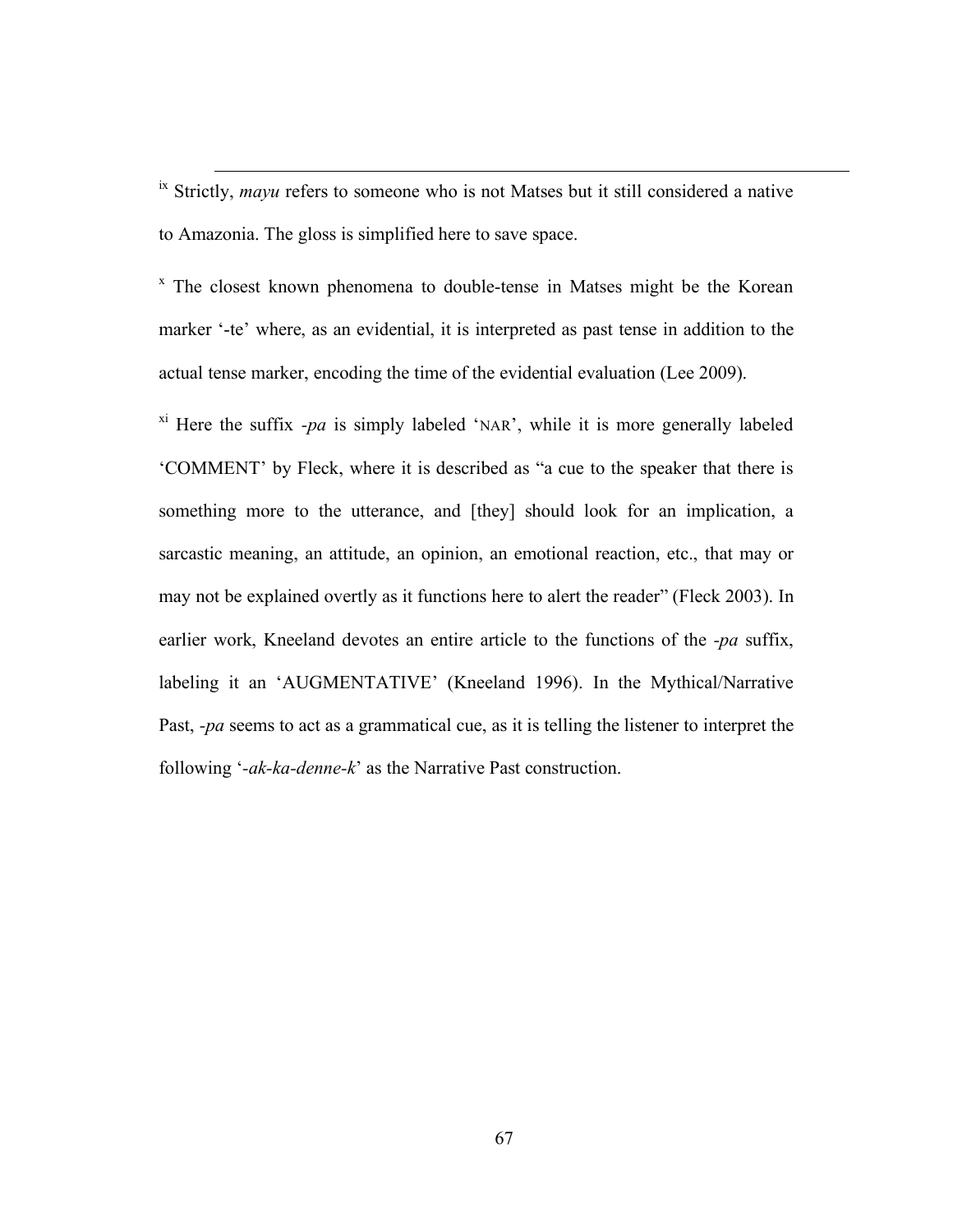| Speaker                    |                         | $\overline{2}$     | $\vert 3 \vert$       | 4                     | 5                       | $\overline{6}$        | 7                  | $\vert 8$          | $\vert 9$          | 10                 | 11                      | 12                      | 13                    | 14                      | 15                      | 16                      | 17                      | 18                 | 19                    |
|----------------------------|-------------------------|--------------------|-----------------------|-----------------------|-------------------------|-----------------------|--------------------|--------------------|--------------------|--------------------|-------------------------|-------------------------|-----------------------|-------------------------|-------------------------|-------------------------|-------------------------|--------------------|-----------------------|
| PERSONAL INDEXICALS        |                         |                    |                       |                       |                         |                       |                    |                    |                    |                    |                         |                         |                       |                         |                         |                         |                         |                    |                       |
| $(17)-(18)$                | $\overline{\rm N}$      | $\mathbf N$        |                       | $\mathbf N$           | $\mathbf N$             | $\mathbb N$           | $\mathbb N$        | $\mathbf N$        | $\mathbf N$        | $\mathbf N$        | $\mathbf N$             | $\mathbf N$             | $\mathbf N$           |                         | $\mathbf N$             | $\mathbf N$             | $\mathbf N$             | $\overline{\rm N}$ | $\mathbf N$           |
| $(A2)-(A3)$                | $\overline{\rm N}$      | $\mathbf N$        | $\mathbf N$           | $\overline{\text{N}}$ | $\overline{\rm N}$      | $\overline{\rm N}$    | $\mathbf N$        | $\overline{\rm N}$ | $\mathbf N$        | $\mathbf N$        | $\overline{\rm N}$      | $\overline{\textsf{N}}$ | $\overline{\rm N}$    | $\mathbf N$             | $\mathbf N$             | $\overline{\textsf{N}}$ | $\overline{\textsf{N}}$ | $\overline{\rm N}$ | $\mathbf N$           |
| $(A4)-(A5)$                | $\overline{\rm N}$      | $\mathbf N$        | $\mathbf N$           | $\mathbf N$           | $\overline{\rm N}$      | $\overline{\rm N}$    | $\mathbf N$        | $\mathbf N$        | $\overline{\rm N}$ | $\mathbf N$        | $\overline{\rm N}$      | $\mathbf N$             | $\overline{\rm N}$    | $\mathbf N$             | $\mathbf N$             | $\overline{\rm N}$      | $\overline{\rm N}$      | $\overline{\rm N}$ | $\mathbf N$           |
| $(A6)-A7)$                 | $\overline{\rm N}$      | $\overline{\rm N}$ |                       | $\overline{\rm N}$    | $\overline{\rm N}$      | $\overline{\rm N}$    | $\overline{\rm N}$ | $\mathbf N$        | $\overline{\rm N}$ | $\overline{\rm N}$ | $\overline{\rm N}$      | $\overline{\rm N}$      | $\overline{\rm N}$    | $\overline{\rm N}$      | $\overline{\rm N}$      |                         | $\overline{\rm N}$      |                    | $\overline{\text{N}}$ |
| <b>TEMPORAL INDEXICALS</b> |                         |                    |                       |                       |                         |                       |                    |                    |                    |                    |                         |                         |                       |                         |                         |                         |                         |                    |                       |
| $(25)-(26)$                | $\overline{?}$          | ?                  | $\mathbf N$           | Y                     | $\overline{\rm N}$      | Y                     | Y                  | $\mathbf N$        | Y                  | Y                  | $\overline{\rm N}$      | -                       | $\mathbf N$           | Y                       | $\overline{\textsf{N}}$ | $\overline{\rm N}$      | $\mathbf N$             |                    | $\mathbb N$           |
| $(A8)$ - $(A11)$           | $\mathbf N$             | $\overline{\rm N}$ |                       | $\overline{\rm N}$    | $\overline{\rm N}$      | Y                     | $\overline{\rm N}$ | $\mathbf N$        | Y                  | Ý                  | $\overline{\rm N}$      | $\overline{\rm N}$      | $\overline{\text{N}}$ |                         | $\mathbf N$             | $\overline{\rm N}$      | Y                       | N                  |                       |
| <b>SPATIAL INDEXICALS</b>  |                         |                    |                       |                       |                         |                       |                    |                    |                    |                    |                         |                         |                       |                         |                         |                         |                         |                    |                       |
| $(27)-(28)$                | $\overline{\rm N}$      | $\mathbf N$        | $\mathbf N$           | $\mathbf N$           | $\rm{Y}$                | N                     | $\mathbf N$        |                    | $\mathbf N$        | Y                  | Y                       | N                       | $\overline{\rm N}$    | $\mathbf N$             | $\overline{\rm N}$      | $\overline{\rm N}$      | $\overline{\rm N}$      | $\overline{\rm N}$ | $\overline{\rm N}$    |
| $(29)-(30)$                | $\overline{\textsf{N}}$ | $\mathbf N$        | $\overline{\text{N}}$ | $\overline{\rm N}$    | $\overline{\rm N}$      | $\overline{\rm N}$    | $\mathbf N$        | $\mathbf N$        | $\overline{\rm N}$ | $\mathbf N$        | $\overline{\rm N}$      |                         |                       | $\overline{\rm N}$      | $\mathsf N$             | $\overline{\rm N}$      | $\overline{\rm N}$      | $\overline{\rm N}$ | $\overline{\rm N}$    |
| CONFIGURATION              |                         |                    |                       |                       |                         |                       |                    |                    |                    |                    |                         |                         |                       |                         |                         |                         |                         |                    |                       |
| $(31)-(32)$                | Y                       | Y                  | Y                     | $\rm Y$               | Y                       | Y                     | Y                  | Y                  | Y                  | Y                  | Y                       | $\rm Y$                 | $ 2\rangle$           | Y                       | Y                       | Y                       | Y                       | $\overline{\rm N}$ | $\mathbf N$           |
| $(33)-(34)$                | $\overline{\rm N}$      | Y                  | Y                     | $\rm Y$               | Y                       | Y                     | N                  | Y                  | $\overline{\rm N}$ | Y                  | $\overline{\rm N}$      | $\overline{\rm N}$      | $\overline{\rm N}$    | $\rm Y$                 | Y                       | Y                       | Ý                       | Ý                  | $\rm Y$               |
| ENTAILMENT                 |                         |                    |                       |                       |                         |                       |                    |                    |                    |                    |                         |                         |                       |                         |                         |                         |                         |                    |                       |
| $(37)$ - $(38)$            | Y                       | Y                  | Y                     | Y                     | Y                       | Y                     | Y                  | Y                  | Y                  | Ý                  | Y                       | Y                       | Ý                     | Y                       | Y                       | Y                       | Y                       | Ý                  | Y                     |
| $(39)-(40)$                | Y                       | $\overline{\rm N}$ | Ý                     | $\overline{\rm N}$    | $\overline{\textsf{N}}$ | $\overline{\rm N}$    | Y                  | $ 2\rangle$        | $\overline{\rm N}$ | Ý                  | $\overline{\textsf{N}}$ | $\overline{\mathsf{Y}}$ | $\overline{\rm N}$    | $\overline{\textsf{N}}$ | $\mathsf N$             | Y                       | N                       | $\overline{\rm N}$ | $\mathbb N$           |
| n/r                        | Ý                       | $\overline{\rm N}$ |                       | $\overline{Y}$        | $ 2\rangle$             | $\overline{\text{Y}}$ | Y                  | $\overline{\rm N}$ | ?                  | Ý                  | $\overline{\rm N}$      |                         | N                     | $\overline{\rm N}$      | $\overline{\rm N}$      | Y                       | $\overline{Y}$          | $\overline{Y}$     | $\overline{\rm N}$    |
| n/r                        | Ý                       | $\mathbf N$        |                       |                       | $ 2\rangle$             | $ 2\rangle$           | Y                  | $\overline{?}$     | $\overline{\rm N}$ | Y                  | $\overline{\rm N}$      | Y                       | N                     | $\overline{\rm N}$      | $\mathbf N$             | Y                       | N                       | $\overline{\rm N}$ | $\overline{\rm N}$    |
| <b>NARRATIVE PAST</b>      |                         |                    |                       |                       |                         |                       |                    |                    |                    |                    |                         |                         |                       |                         |                         |                         |                         |                    |                       |
| (60)                       | $\mathbf N$             | $\mathbf N$        | $\mathbf N$           | $\mathbf N$           | $\mathbf N$             | $\mathbf N$           | $\mathbf N$        | $\mathbf N$        | $\mathbf N$        | $\mathbb N$        | Y                       |                         | $\overline{\rm N}$    | $\mathbf N$             | $\mathbf N$             | $\overline{\rm N}$      | $\mathbf N$             | $\overline{\rm N}$ | $\mathbf N$           |
| (60)                       | U                       | U                  |                       | U                     | Ū                       | U                     | U                  | ?                  | U                  | U                  | U                       |                         | U                     | U                       | Ū                       | U                       | U                       | U                  | U                     |

FIG.1. – Summary of acceptability tasks. 'N' indicates that the consultant rejected the

given alternation, meaning that they rejected the change in the speech act upon its report, while 'Y' indicates that the consultant accepted the alternation. For the Narrative Past, 'U' indicates that the consultant viewed the personal indexical as unambiguous in its referent. A blank cell indicates that the particular task was not completed with the given consultant. '-' indicates an inconclusive result due to experimental error. '?' indicates an inconclusive result due to a consultant's uncertainty. Shading is according to similarity with direct speech, with inconclusive cells shaded according to the majority of the row. The numbers refer to examples in the paper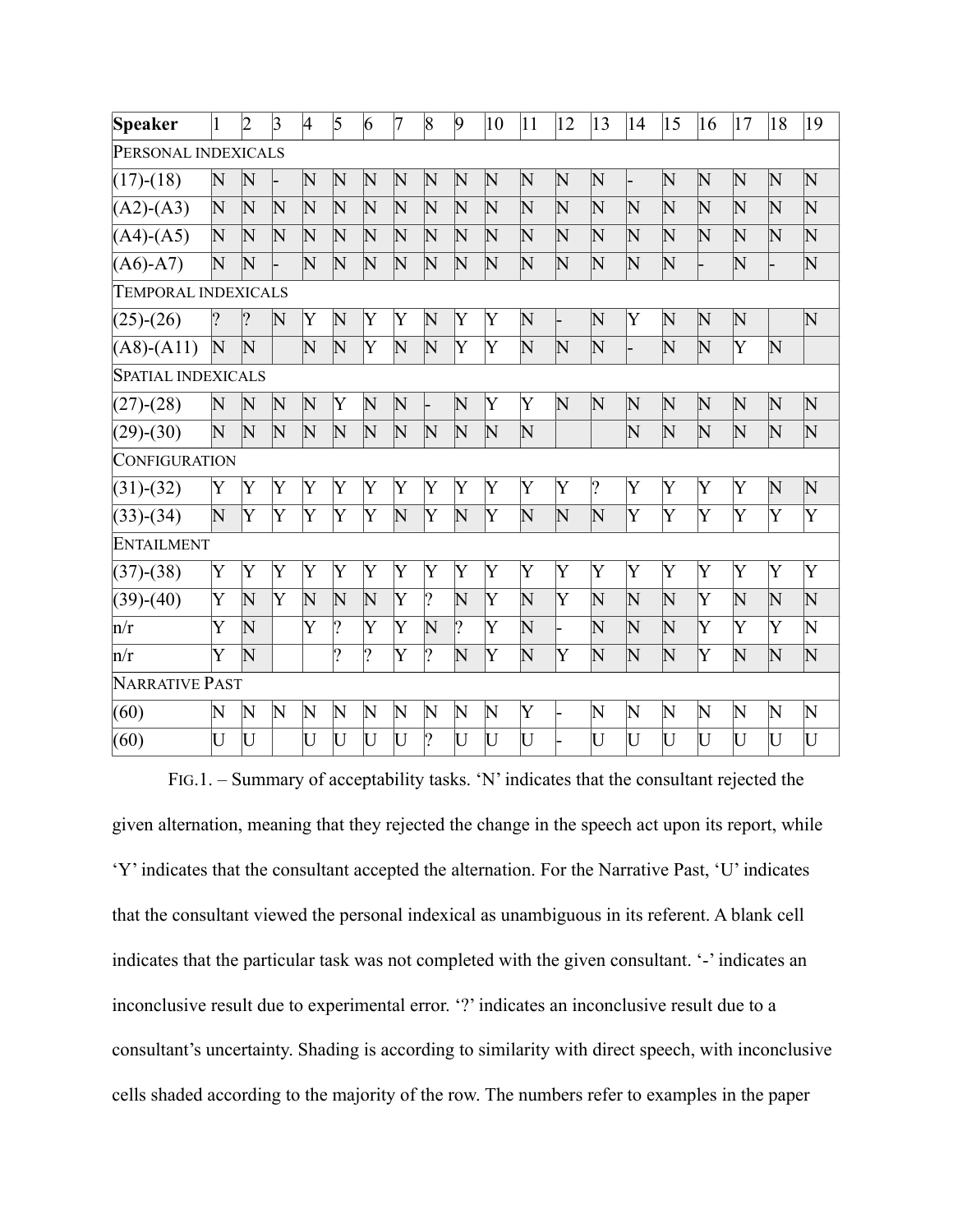and 'n/r' means 'not reported', indicating that this example is omitted from this paper due to space constraints.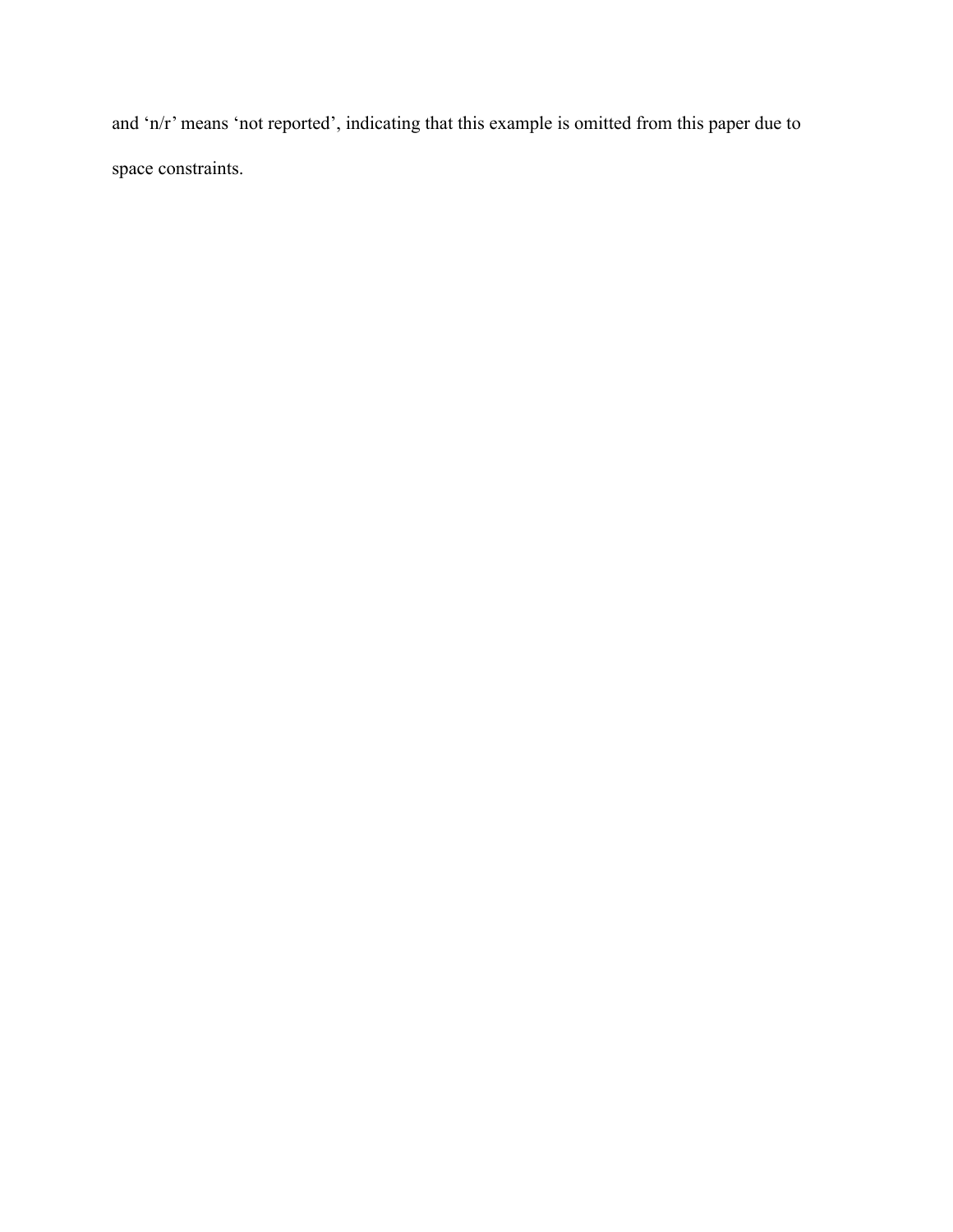#### **APPENDIX**

ROBERT MUNRO, RAINER LUDWIG, ULI SAUERLAND, DAVID FLECK STANFORD UNIVERSITY, ZAS BERLIN, ZAS BERLIN, LA TROBE UNIVERSITY

## **Additional Examples.**

- *(A1) kun papa [kun chido [Dashe[nid-nu] ke-o-!h] ke-o-!h] ke-o-!h* GEN.1 fatherGEN.1 wife Dashe go-1 say-PST-3 say-PST-3 say-PST-3 'my father said, "my wife said, "Dashe said, "I am going.""""
- *(A2) kachina pe-o-mbi*

chicken eat-PST-1A

'I ate chicken'

 $(A3)$  #[kachina pe-o- $\varsigma$ h] ke-o- $\varsigma$ h

chicken eat-PST-**3** say-PST-3

'"they ate chicken" they said'

Rejected as a report of (A2) - 100% of consultants

 $(A4)$  *biu*<sub>s</sub> $h-n$  *che-o-sh-i* 

mosquito-ERG sting-PST-3-**1O**

'Mosquitoes stung me'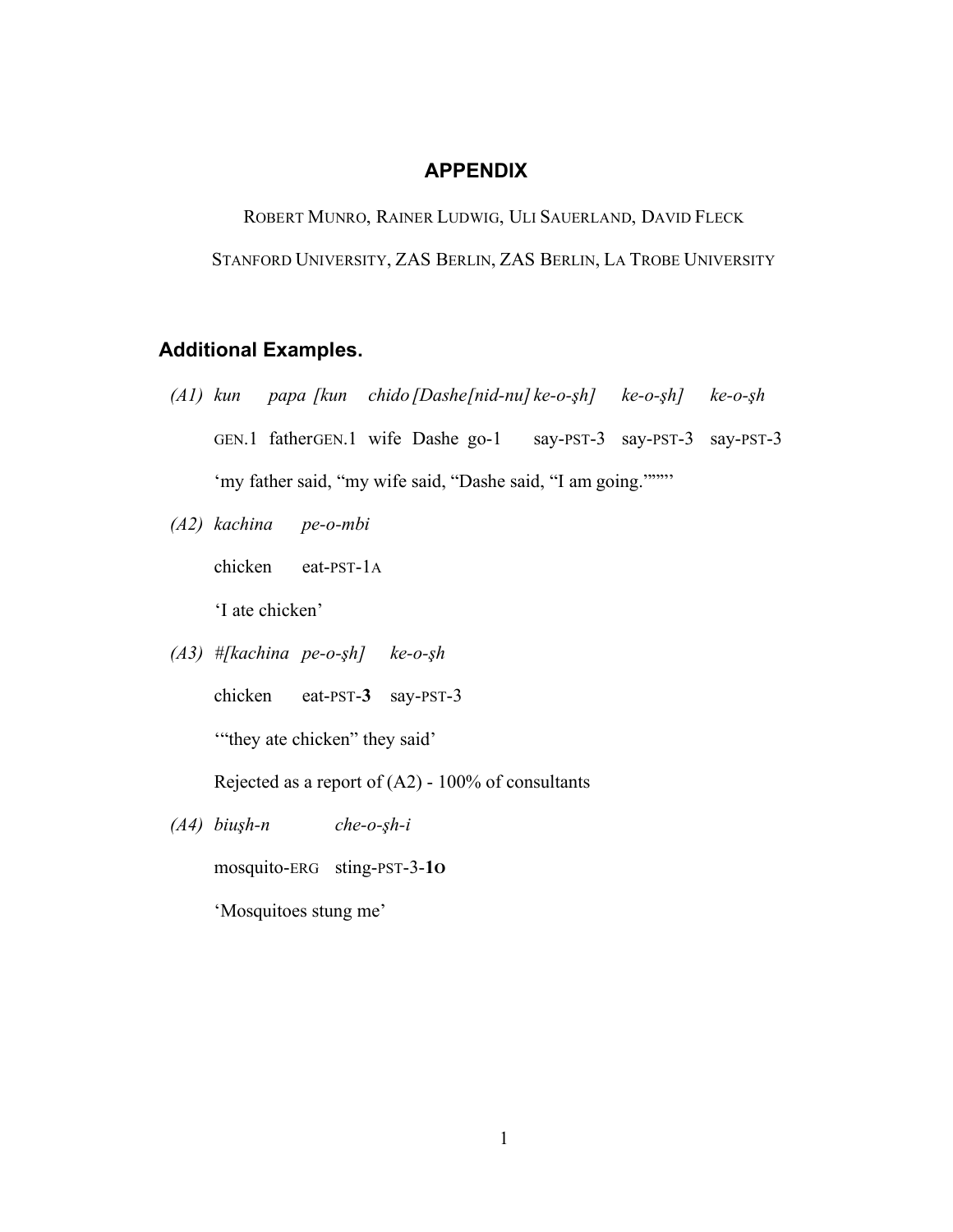- $(A5)$  #[biu*şh-n che-o-sh] ke-o-<sub><i>sh*</sub> mosquito.ERG stung-PST-3 say-PST-3 '"Mosquitoes stung them" they said' *Rejected as a report of (A4) - 100% of consultants (A6) kun dasiwidte piu-piu-mbo ik-e-k*
- GEN.1 shirt REDUP-red-AUG be-N.PST-IND 'My shirt is orange (reddish)'
- *(A7)*  $#$ [*aton* dasiwidte piu-piu-mbo *ik-e-k*] *ke-o-sh* GEN.**3** shirt REDUP-red-AUG be-N.PST-IND say-PST-3 '"Their shirt is orange (reddish)" they said'

*Rejected as a report of (A6) - 100% of consultants*

- *(A8) Pacha u-bëd nid-e-k* Pacha 1-COM:S go-N.PST-IND 'Pacha will go with me'
- $(A9)$  #[Pacha **a-**bëd nid-e-k] ke-o-sh Pacha 3-COM:S go-N.PST-IND say-PST-3

'"Pacha will go with them" they said'

*Rejected as a report of (A8) - 5/5 consultants*

*(A10) [chumbo ik-e-k] ke-o-!h Pacha u!hë utsi-n* hot be-N.PST-IND say-PST-3 Pacha day other-TMP '"It is hot" said Pacha yesterday'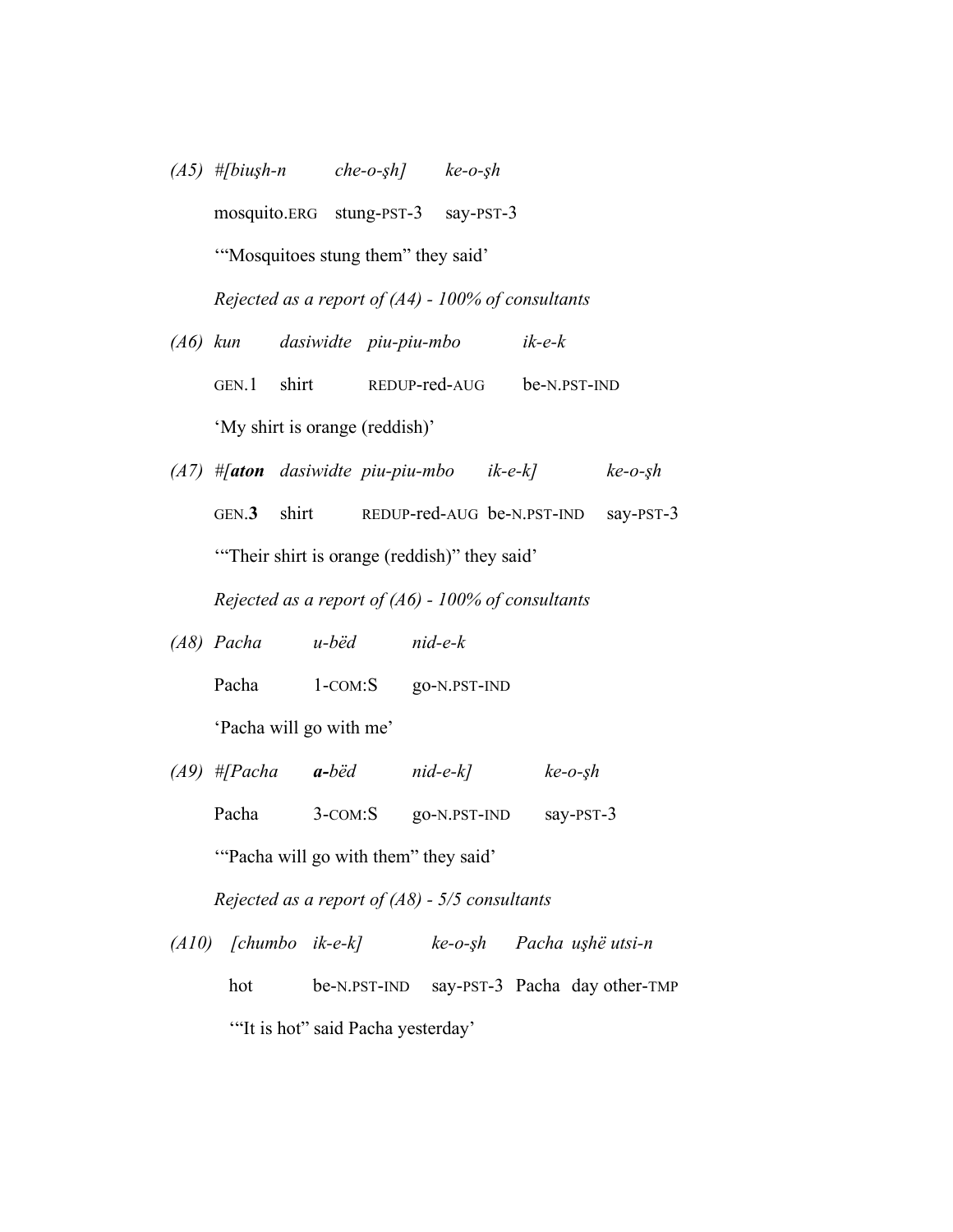- $(A11)$  #[[chumbo *ik-o-sh*] *ke-o-sh Pacha ushë utsi-n] ke-o-sh* hot be-**PST-3** say-PST-3 Pacha day other-TMP say-PST-3 ""It was hot" said Pacha yesterday" they said" *Rejected as a report of (A8) – 71% of consultants*
- *(A12) onina-n nuëkkid pe-kid*

otter-ERG fish eat-HAB

'the otter eats fish'

- *(A13) onina-n nuëkkid pe-e-k ke-o-!h* otter-ERG fish eat-**N.PST-IND** say-PST-3 '"the otter is eating fish/the otter eats fish" he said' *Accepted as a report of (A12) - 2/3 consultants*
- *(A14) [to, mos-moska-chito-emen-da ik-tiad]*
	- oh REDUP-chew-UNCERT-NEG-UNCERT be-ABIL *ke-anek, cho-ak-ka-denne-k* say-after come-PST-REP-REM.PST-3

'"After saying "Oh, perhaps I must not eat it" he came" say the ancestors'

Example (A14) is from Kneeland (1996) while the rest are from our own work. We interpret/gloss (A14) differently from Kneeland in a few ways, the most important being the gloss of *emen* as an archaic form of negation. In Kneeland's gloss, the person is interpreted as saying, 'perhaps I *must* eat it', but otherwise retains the same meaning.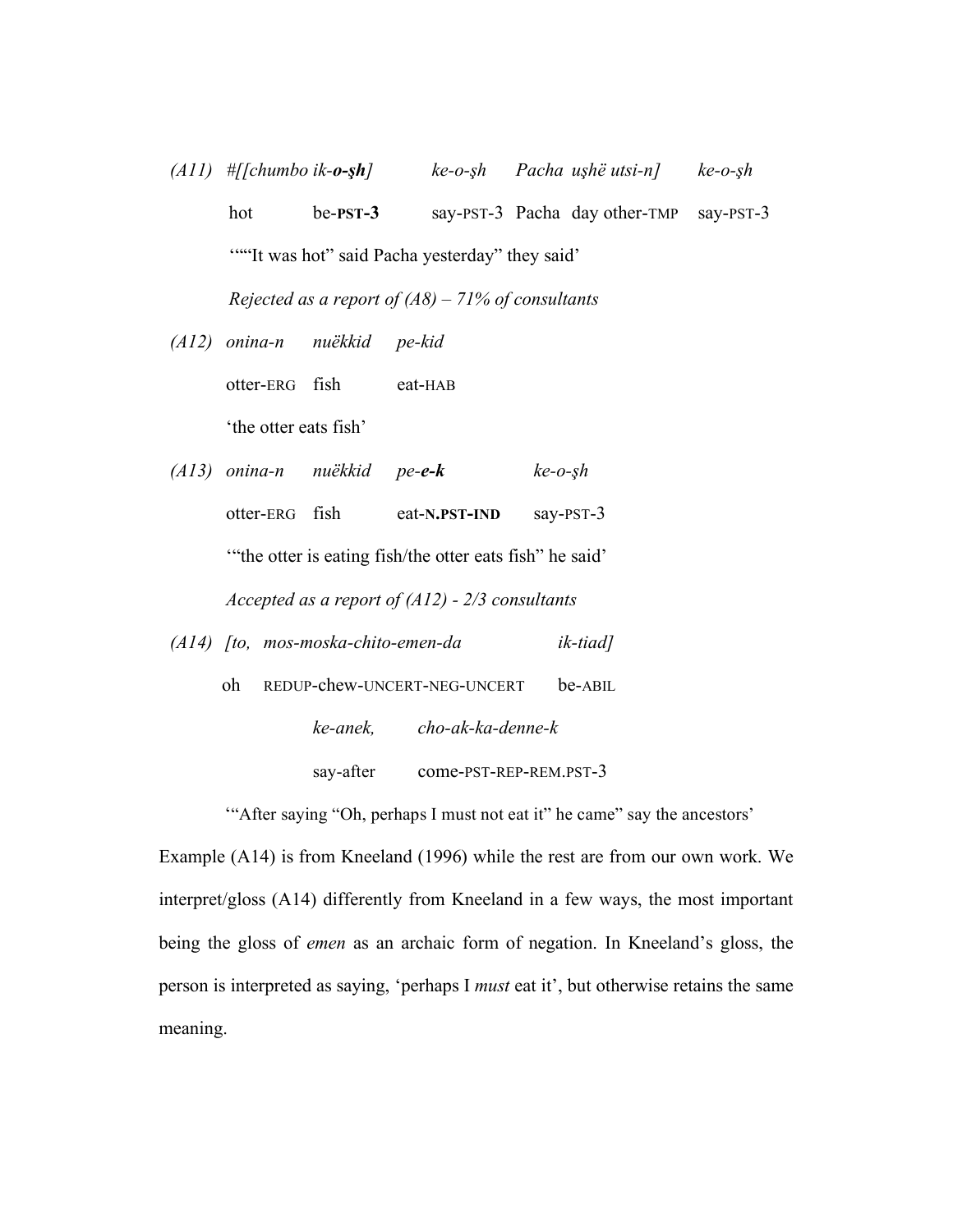## **Experimental Method.**

We worked with 25 speakers from across the Matses region in 2008, conducting a series of controlled experiments measuring the acceptability of given speech reports and eliciting translations of reported speech from Spanish. In the spirit of reciprocity in language documentation we also recorded a number of long narratives that members of the community wished to preserve, and provided the means for the continuing transcription and translation after we completed the fieldwork. These recordings also provide a rich corpus of examples from which we can draw, both in reported speech and the Narrative Past. In addition to the experimental methods, we conducted extended elicitation sessions with three consultants to focus on specific phenomena in greater depth.

## **Acceptability tasks.**

We created tasks where the consultant would hear a speech act from an investigator or primary consultant, followed by its report, and then they were asked to comment on the acceptability of the speech report and any possible scenarios in which the report might be used. We tested 16 instances of reported speech with 20 speakers, in 1 to 4 sessions per speaker (see Table 1 for the complete breakdown). For one speaker, it was not clear that we made the task sufficiently clear, and so these responses, while consistent with the broader results, are omitted. In follow-up sessions we tested a further 26 instances with between 3 and 7 speakers. The variables tested included alternations in personal pronouns, configuration, word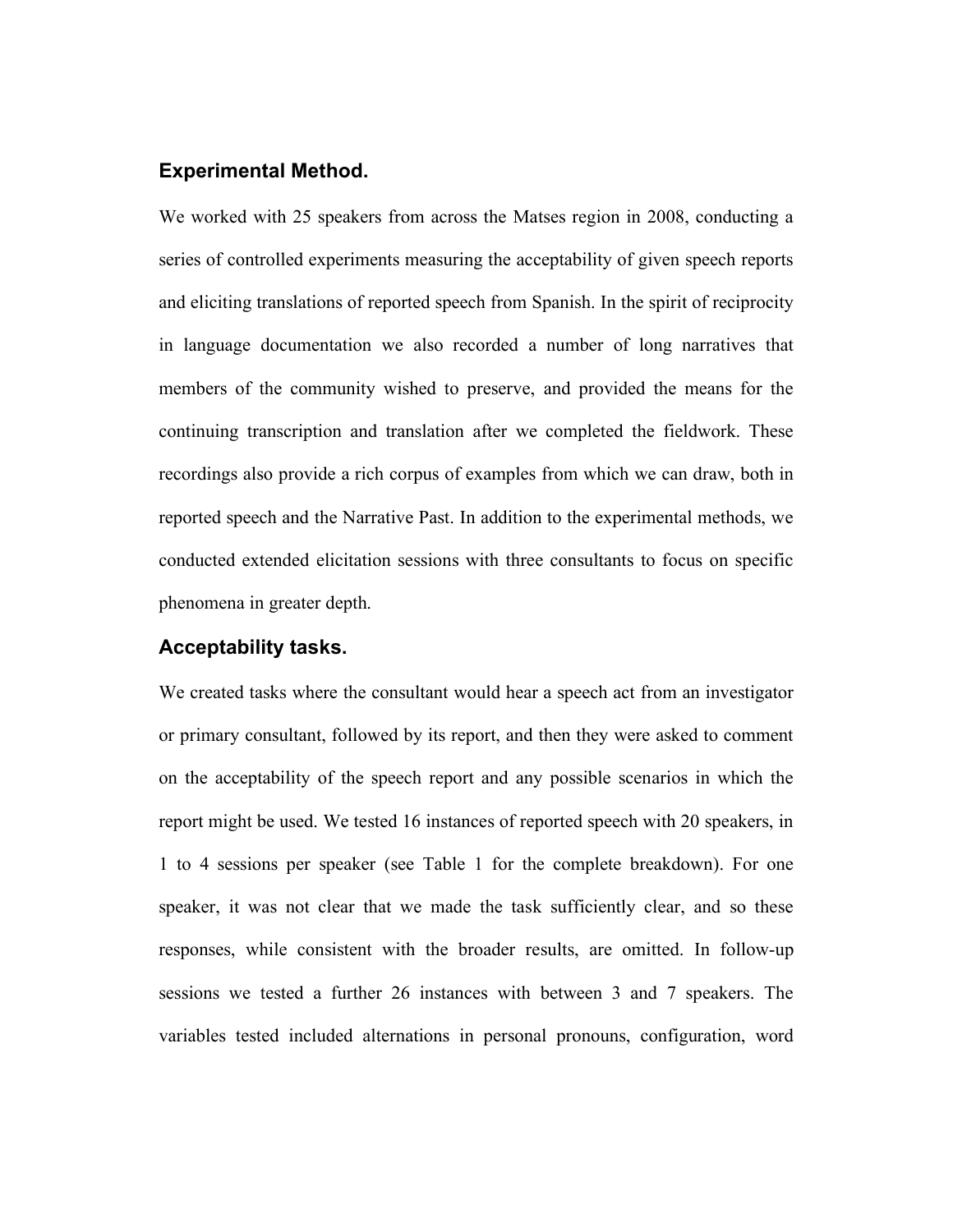order, tense, space, logical entailment, argument position and evidentiality. In addition, we used these sessions to obtain speaker judgments on the (Mythical/Historical) Narrative Past from as many people as possible. The sentences we used in the experiments were created during extended elicitation sessions with our primary consultants to ensure that they were grammatically correct in any potential alternation so that we were not introducing additional potentially confounding variables, and that they were typical of the events that people might regularly discuss.

We intended to avoid the ordering effect of repeated non-acceptance by using more general elicitation questions as fillers, as we began the study expecting all alternations to be rejected as violations of a verbatim constraint. When it became clear that many of our alternations were being accepted (about half across the examples we created) we controlled for ordering effects by randomizing the order.

The attitude of the participants was very positive, enjoying the task of trying to consider when a given alternation might be employed in a speech report. Culturally, there were no evident constraints that would coerce a speaker into giving an answer based on what they assumed we wanted to hear, and so the experiments were very successful in this regard. Ultimately, our research drew a lot of interest among the community, especially among those who spoke some Spanish, themselves becoming interested in the differences we were observing between the languages. In short, it was fun, and this strengthened our results as greater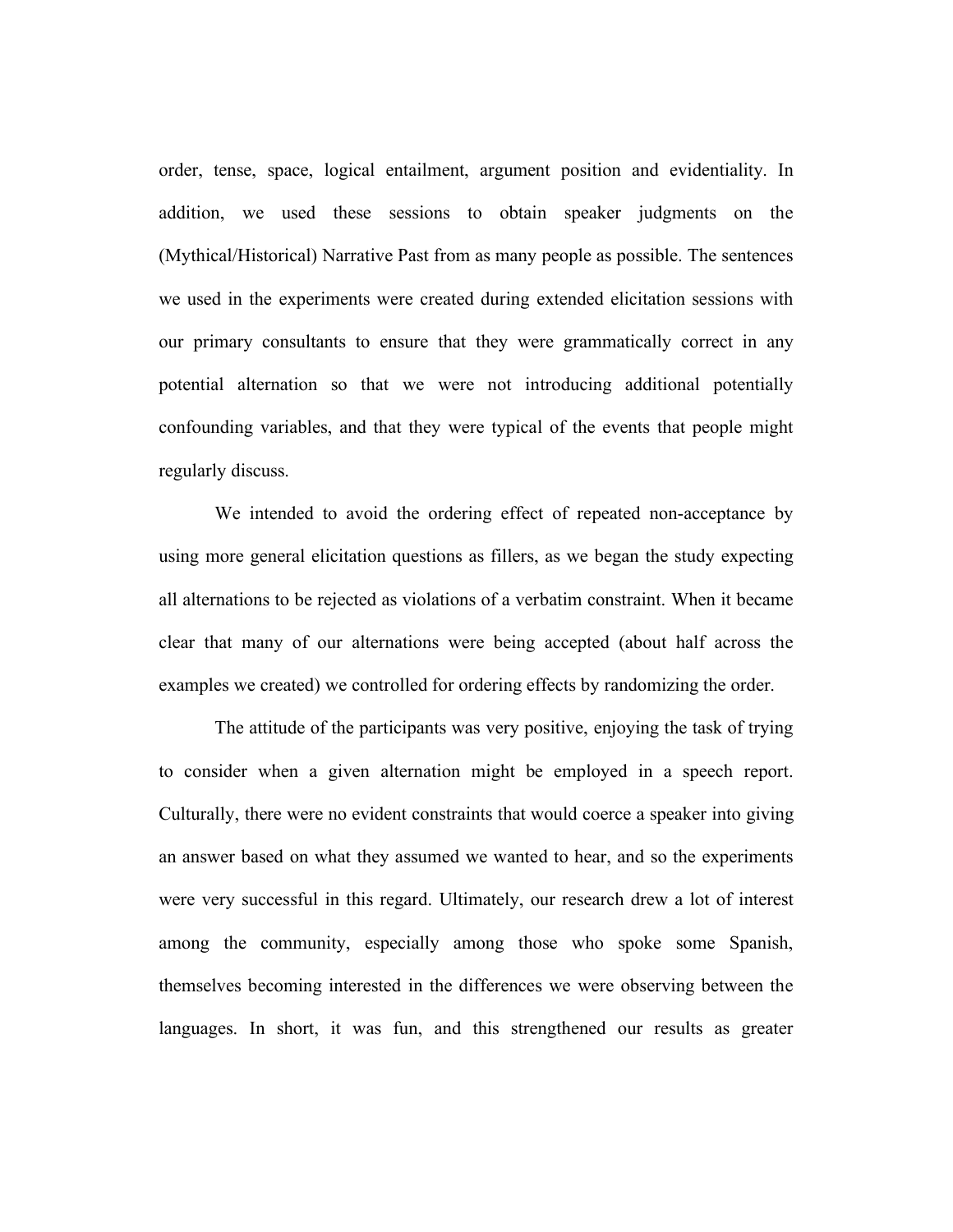engagement in the task ensured richer consideration about the range of contexts in which a given alternation may/may not be acceptable. As a general trend, when an alternation in logical entailment or voicing alternation was rejected the consultant suggested that it was because it differed too much from the original utterance in meaning (the report described actions too different from those in the original speech act).

The results in Table 1 are all significant with respect to a null hypothesis in which any element may alternate in the report, except for indexicals. Personal, spatial and temporal indexicals cannot alternate, except where the spatial and temporal indexicals express overlapping spaces/times. The alternation is therefore non-significant from a null hypothesis where nothing can alternate ( $\rho > 0.5$ ,  $\gamma$ 2 with Yates' correction). Indexicals within the Narrative Past (but not also quotatives) are interpreted from the point of view of the reporter, and significant with respect to how they compare to indexicals under quotatives ( $\rho < 0.05$ ,  $\chi$ 2 with Yates' correction). Alternations in configuration were accepted significantly more often than a baseline calculated by the rate of experimental error ( $\rho$  < 0.05,  $\gamma$ 2 with Yates' correction). Alternations where the reported speech act was logically entailed by the original speech act were accepted significantly more often than a baseline calculated by the rate of experimental error ( $\rho$  < 0.05,  $\chi$ 2 with Yates' correction).

The data presented in Table 1 is not the whole story, of course. We tested 26 further instances with up to 8 speakers and many more with only our primary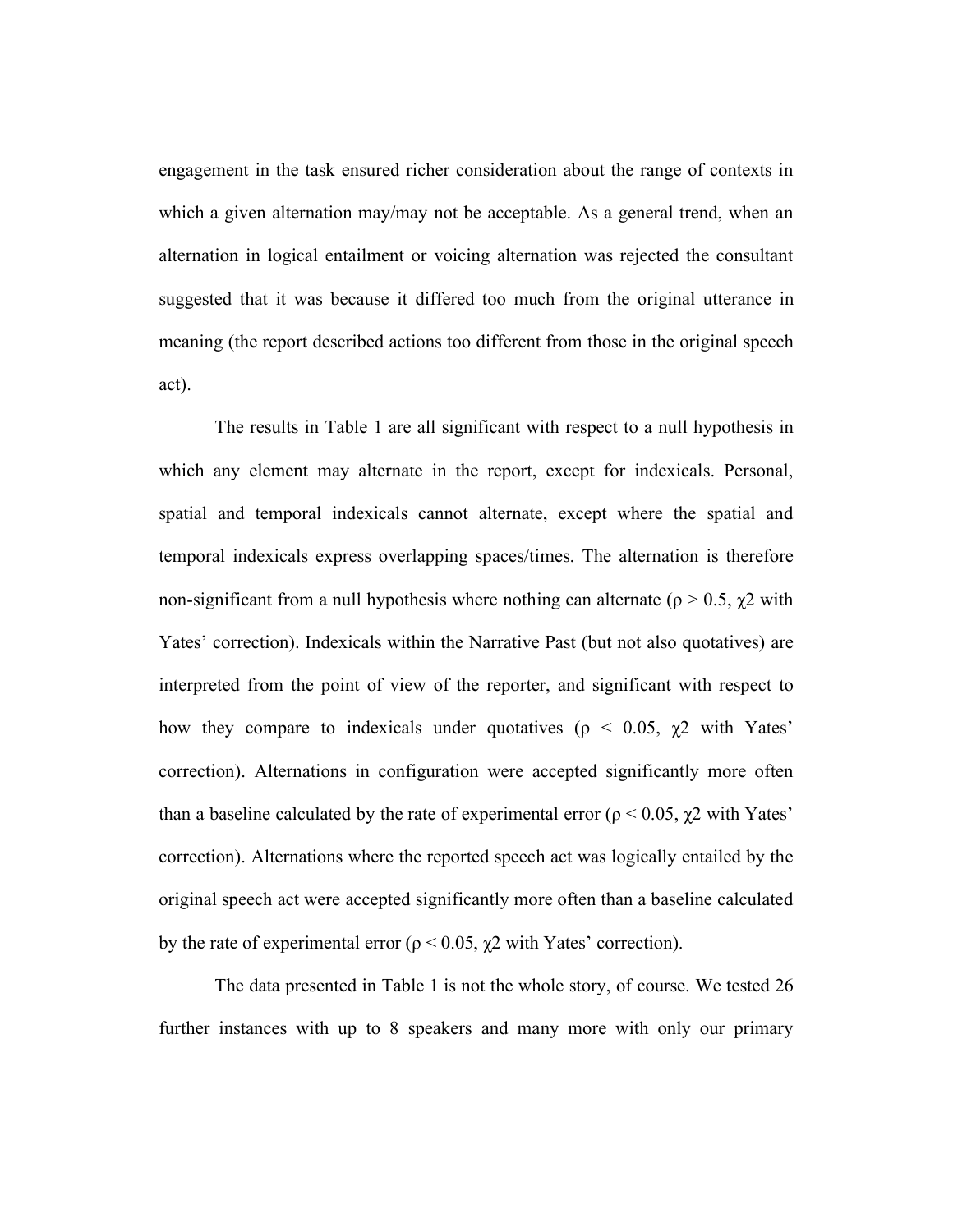consultants, and draw strongly on the linguistic intuitions of our primary consultants who understood the research questions and the contrasts with Spanish.

Looking at the results in Table 1, it is likely that the inter-speaker variation is non-trivial. There are strong correlations between speakers accepting different examples of logical entailment, so that while the interpretation of indexicals was consistent across all speakers, there seems to be variation in how far in meaning a report is permitted to stray from the original utterance. However, despite the variation the two ends of the spectrum remain clear: no speakers accept indexical alternations; and all speakers accept some form of non-verbatim quotation.

## **Translation tasks.**

The translation tasks were straightforward but effective tasks, asking consultants to translate examples of Spanish indirect speech into Matses. When it became clear that speakers did not necessarily prefer verbatim quotation, but that the language maintains perspective persistence for all indexicals, this became a particularly interesting source of data, as it gave us the potential to observe a form of reported speech that was hitherto undocumented. When this was not the case, it remained a key experiment in that the consultants had to reconstruct the speech act by adopting the point-of-view of the original speaker, alternating the Spanish unshifted indexicals with the Matses shifted indexicals.

## **Narrative Past.**

For examples about the Narrative Past we drew on data from our experiments, the